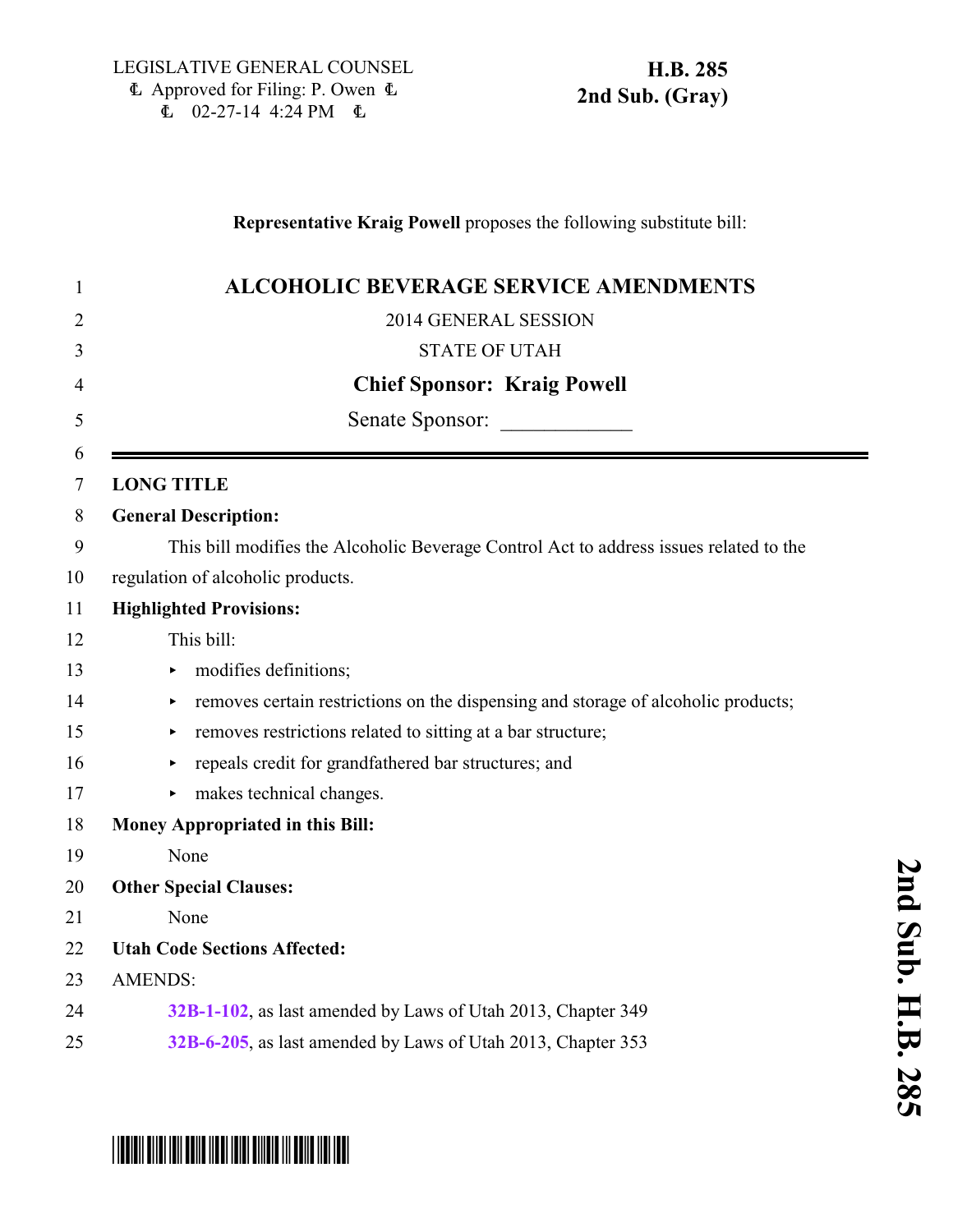<span id="page-1-0"></span>

| 26 | 32B-6-302, as last amended by Laws of Utah 2011, Chapter 334                                     |
|----|--------------------------------------------------------------------------------------------------|
| 27 | 32B-6-305, as last amended by Laws of Utah 2013, Chapter 353                                     |
| 28 | 32B-6-703, as last amended by Laws of Utah 2011, Second Special Session, Chapter 2               |
| 29 | 32B-6-805, as last amended by Laws of Utah 2012, Chapter 365                                     |
| 30 | 32B-6-905, as last amended by Laws of Utah 2013, Chapter 353                                     |
| 31 | 32B-8-402, as last amended by Laws of Utah 2011, Chapter 334                                     |
| 32 | <b>REPEALS:</b>                                                                                  |
| 33 | 32B-6-202, as last amended by Laws of Utah 2011, Chapter 334                                     |
| 34 | 32B-6-205.1, as enacted by Laws of Utah 2010, Chapter 276                                        |
| 35 | 32B-6-305.1, as enacted by Laws of Utah 2010, Chapter 276                                        |
| 36 | 32B-6-902, as last amended by Laws of Utah 2011, Second Special Session, Chapter 2               |
| 37 |                                                                                                  |
| 38 | Be it enacted by the Legislature of the state of Utah:                                           |
| 39 | Section 1. Section 32B-1-102 is amended to read:                                                 |
| 40 | 32B-1-102. Definitions.                                                                          |
| 41 | As used in this title:                                                                           |
| 42 | (1) "Airport lounge" means a business location:                                                  |
| 43 | (a) at which an alcoholic product is sold at retail for consumption on the premises; and         |
| 44 | (b) that is located at an international airport with a United States Customs office on the       |
| 45 | premises of the international airport.                                                           |
| 46 | (2) "Airport lounge license" means a license issued in accordance with Chapter 5,                |
| 47 | Retail License Act, and Chapter 6, Part 5, Airport Lounge License.                               |
| 48 | (3) "Alcoholic beverage" means the following:                                                    |
| 49 | $(a)$ beer; or                                                                                   |
| 50 | $(b)$ liquor.                                                                                    |
| 51 | $(4)$ (a) "Alcoholic product" means a product that:                                              |
| 52 | contains at least .5% of alcohol by volume; and<br>(i)                                           |
| 53 | (ii) is obtained by fermentation, infusion, decoction, brewing, distillation, or other           |
| 54 | process that uses liquid or combinations of liquids, whether drinkable or not, to create alcohol |
| 55 | in an amount equal to or greater than .5% of alcohol by volume.                                  |
| 56 | (b) "Alcoholic product" includes an alcoholic beverage.                                          |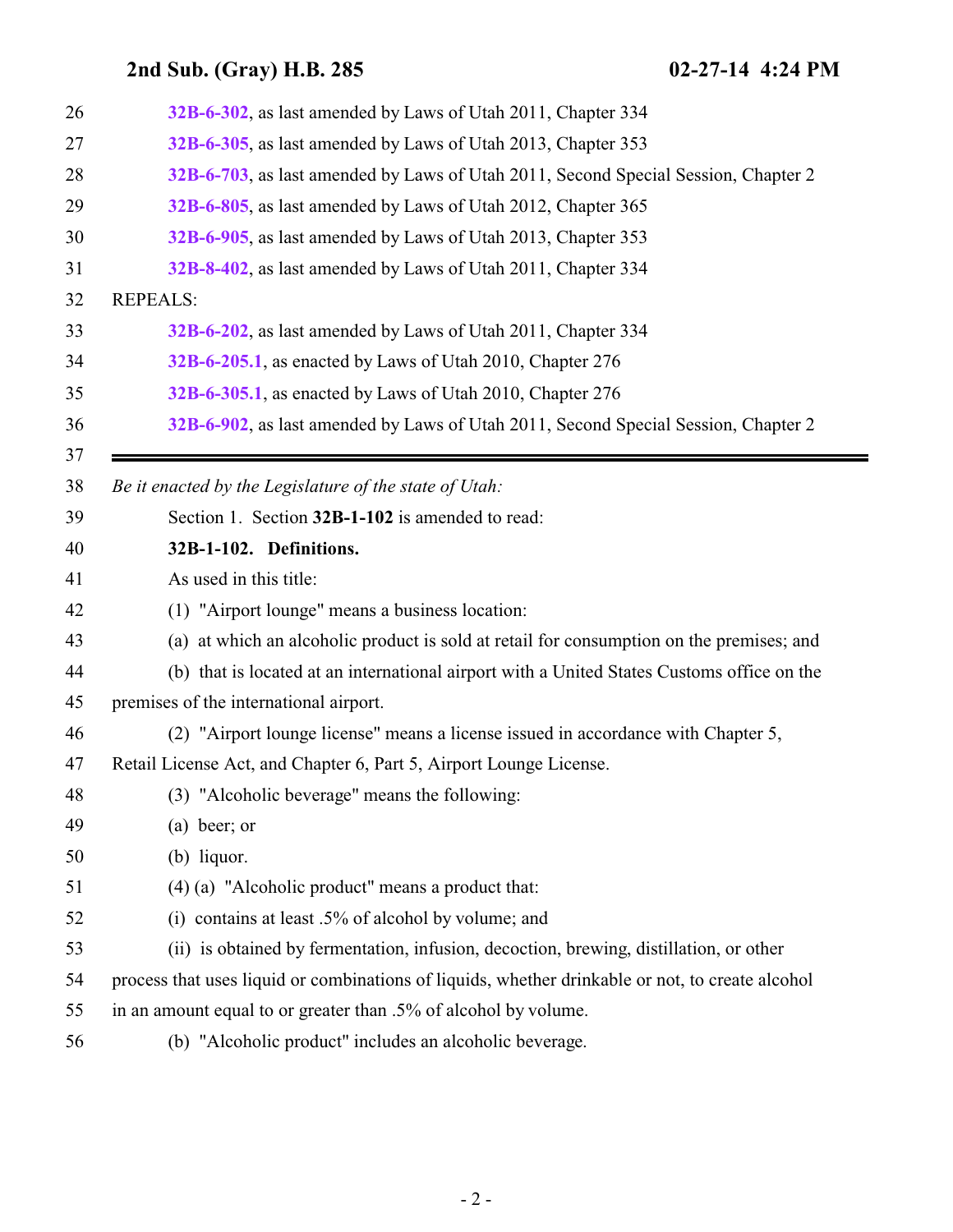| 57 | (c) "Alcoholic product" does not include any of the following common items that               |
|----|-----------------------------------------------------------------------------------------------|
| 58 | otherwise come within the definition of an alcoholic product:                                 |
| 59 | (i) except as provided in Subsection $(4)(d)$ , an extract;                                   |
| 60 | (ii) vinegar;                                                                                 |
| 61 | (iii) cider;                                                                                  |
| 62 | (iv) essence;                                                                                 |
| 63 | (v) tincture;                                                                                 |
| 64 | (vi) food preparation; or                                                                     |
| 65 | (vii) an over-the-counter medicine.                                                           |
| 66 | (d) "Alcoholic product" includes an extract containing alcohol obtained by distillation       |
| 67 | when it is used as a flavoring in the manufacturing of an alcoholic product.                  |
| 68 | (5) "Alcohol training and education seminar" means a seminar that is:                         |
| 69 | (a) required by Chapter 5, Part 4, Alcohol Training and Education Act; and                    |
| 70 | (b) described in Section $62A-15-401$ .                                                       |
| 71 | (6) "Banquet" means an event:                                                                 |
| 72 | (a) that is held at one or more designated locations approved by the commission in or         |
| 73 | on the premises of a:                                                                         |
| 74 | $(i)$ hotel;                                                                                  |
| 75 | (ii) resort facility;                                                                         |
| 76 | (iii) sports center; or                                                                       |
| 77 | (iv) convention center;                                                                       |
| 78 | (b) for which there is a contract:                                                            |
| 79 | (i) between a person operating a facility listed in Subsection $(6)(a)$ and another person;   |
| 80 | and                                                                                           |
| 81 | (ii) under which the person operating a facility listed in Subsection $(6)(a)$ is required to |
| 82 | provide an alcoholic product at the event; and                                                |
| 83 | (c) at which food and alcoholic products may be sold, offered for sale, or furnished.         |
| 84 | $(7)$ (a) "Bar" means a surface or structure:                                                 |
| 85 | (i) at which an alcoholic product is:                                                         |
| 86 | $(A)$ stored; or                                                                              |
| 87 | (B) dispensed; or                                                                             |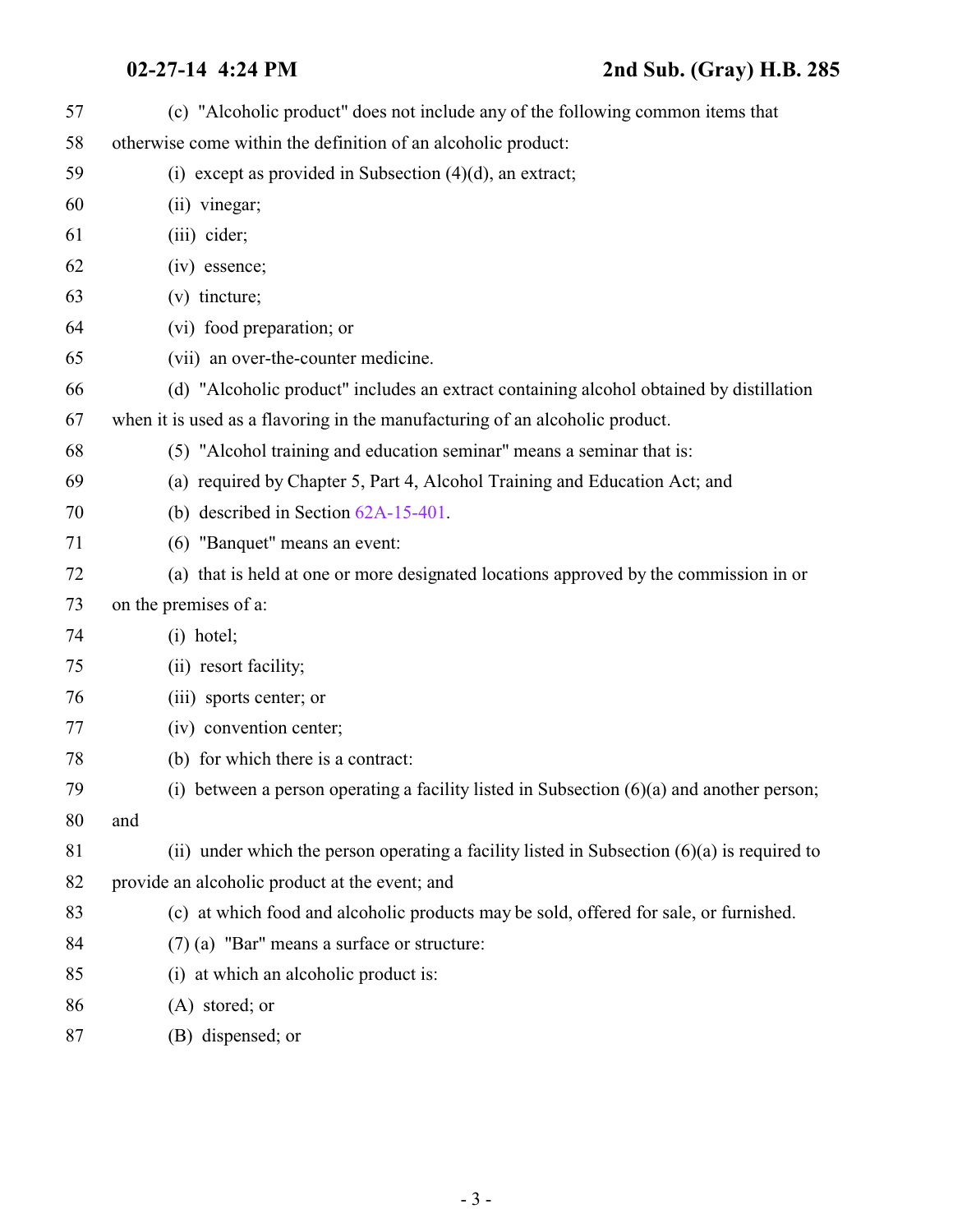# **2nd Sub. (Gray) H.B. 285**

| $02 - 27 - 14$ 4:24 PM |  |  |
|------------------------|--|--|
|------------------------|--|--|

| 88  | (ii) from which an alcoholic product is served.                                         |
|-----|-----------------------------------------------------------------------------------------|
| 89  | (b) "Bar structure" means a surface or structure on a licensed premises if on or at any |
| 90  | place of the surface or structure an alcoholic product is:                              |
| 91  | (i) stored; or                                                                          |
| 92  | (ii) dispensed.                                                                         |
| 93  | $(8)$ (a) Subject to Subsection $(8)(d)$ , "beer" means a product that:                 |
| 94  | (i) contains at least .5% of alcohol by volume, but not more than 4% of alcohol by      |
| 95  | volume or 3.2% by weight; and                                                           |
| 96  | (ii) is obtained by fermentation, infusion, or decoction of malted grain.               |
| 97  | (b) "Beer" may or may not contain hops or other vegetable products.                     |
| 98  | (c) "Beer" includes a product that:                                                     |
| 99  | (i) contains alcohol in the percentages described in Subsection $(8)(a)$ ; and          |
| 100 | (ii) is referred to as:                                                                 |
| 101 | $(A)$ beer;                                                                             |
| 102 | $(B)$ ale;                                                                              |
| 103 | $(C)$ porter;                                                                           |
| 104 | (D) stout;                                                                              |
| 105 | $(E)$ lager; or                                                                         |
| 106 | (F) a malt or malted beverage.                                                          |
| 107 | (d) "Beer" does not include a flavored malt beverage.                                   |
| 108 | (9) "Beer-only restaurant license" means a license issued in accordance with Chapter 5, |
| 109 | Retail License Act, and Chapter 6, Part 9, Beer-Only Restaurant License.                |
| 110 | (10) "Beer retailer" means a business:                                                  |
| 111 | (a) that is engaged, primarily or incidentally, in the retail sale of beer to a patron, |
| 112 | whether for consumption on or off the business premises; and                            |
| 113 | (b) to whom a license is issued:                                                        |
| 114 | (i) for an off-premise beer retailer, in accordance with Chapter 7, Part 2, Off-Premise |
| 115 | Beer Retailer Local Authority; or                                                       |
| 116 | (ii) for an on-premise beer retailer, in accordance with Chapter 5, Retail License Act, |
| 117 | and Chapter 6, Part 7, On-Premise Beer Retailer License.                                |
| 118 | (11) "Beer wholesaling license" means a license:                                        |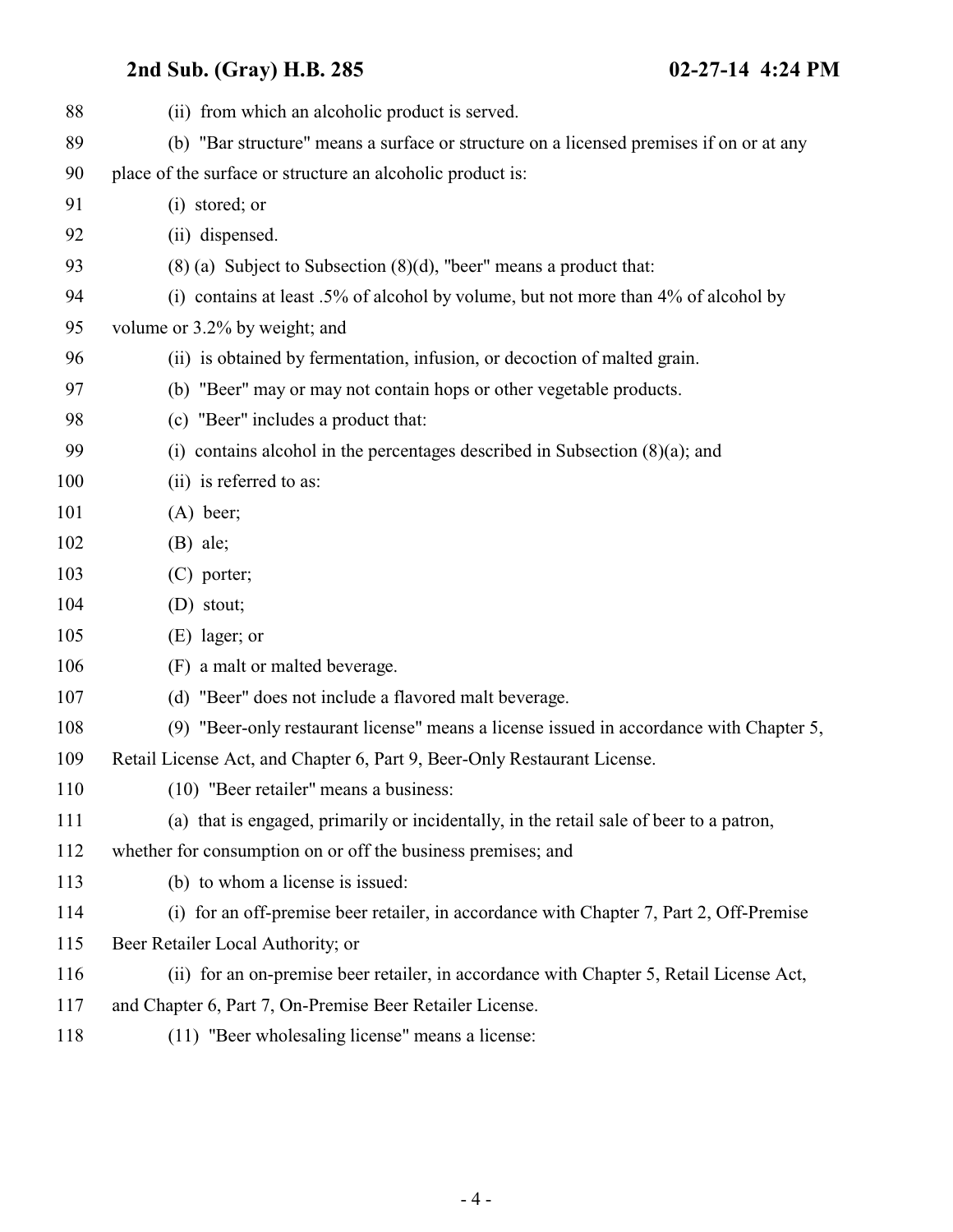(a) issued in accordance with Chapter 13, Beer Wholesaling License Act; and (b) to import for sale, or sell beer in wholesale or jobbing quantities to one or more retail licensees or off-premise beer retailers. (12) "Billboard" means a public display used to advertise, including: (a) a light device; (b) a painting; (c) a drawing; (d) a poster; (e) a sign; (f) a signboard; or (g) a scoreboard. (13) "Brewer" means a person engaged in manufacturing: (a) beer; (b) heavy beer; or (c) a flavored malt beverage. (14) "Brewery manufacturing license" means a license issued in accordance with Chapter 11, Part 5, Brewery Manufacturing License. (15) "Certificate of approval" means a certificate of approval obtained from the department under Section [32B-11-201](http://le.utah.gov/UtahCode/SectionLookup.jsp?section=32b-11-201&session=2014GS). (16) "Chartered bus" means a passenger bus, coach, or other motor vehicle provided by a bus company to a group of persons pursuant to a common purpose: (a) under a single contract; (b) at a fixed charge in accordance with the bus company's tariff; and (c) to give the group of persons the exclusive use of the passenger bus, coach, or other motor vehicle, and a driver to travel together to one or more specified destinations. (17) "Church" means a building: (a) set apart for worship; (b) in which religious services are held; (c) with which clergy is associated; and (d) that is tax exempt under the laws of this state. (18) (a) "Club license" means a license issued in accordance with Chapter 5, Retail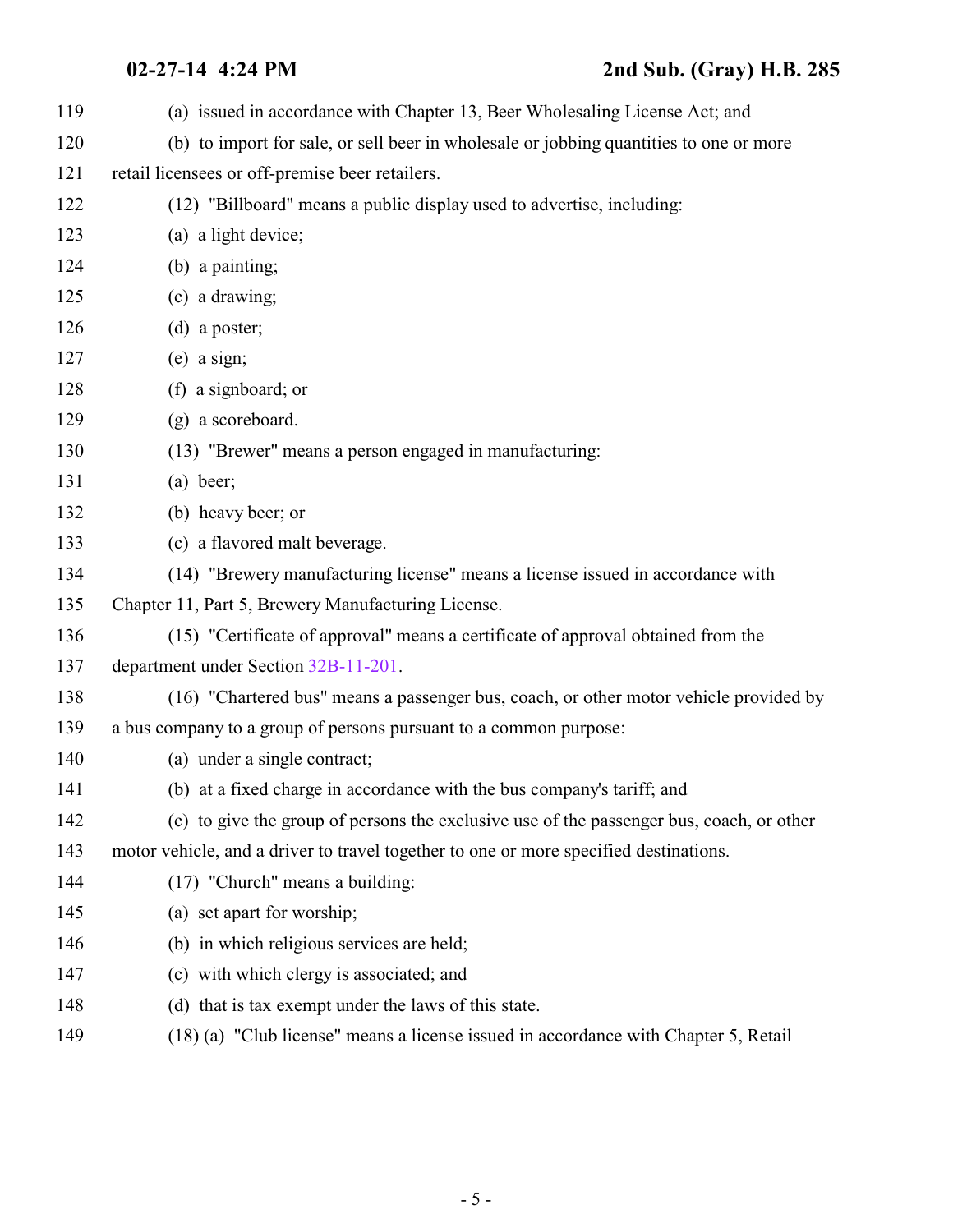| 150 | License Act, and Chapter 6, Part 4, Club License.                                             |
|-----|-----------------------------------------------------------------------------------------------|
| 151 | (b) "Club license" includes:                                                                  |
| 152 | (i) a dining club license;                                                                    |
| 153 | (ii) an equity club license;                                                                  |
| 154 | (iii) a fraternal club license; or                                                            |
| 155 | (iv) a social club license.                                                                   |
| 156 | (19) "Commission" means the Alcoholic Beverage Control Commission created in                  |
| 157 | Section 32B-2-201.                                                                            |
| 158 | (20) "Commissioner" means a member of the commission.                                         |
| 159 | (21) "Community location" means:                                                              |
| 160 | (a) a public or private school;                                                               |
| 161 | $(b)$ a church;                                                                               |
| 162 | (c) a public library;                                                                         |
| 163 | (d) a public playground; or                                                                   |
| 164 | (e) a public park.                                                                            |
| 165 | (22) "Community location governing authority" means:                                          |
| 166 | (a) the governing body of the community location; or                                          |
| 167 | (b) if the commission does not know who is the governing body of a community                  |
| 168 | location, a person who appears to the commission to have been given on behalf of the          |
| 169 | community location the authority to prohibit an activity at the community location.           |
| 170 | (23) "Container" means a receptacle that contains an alcoholic product, including:            |
| 171 | (a) a bottle;                                                                                 |
| 172 | (b) a vessel; or                                                                              |
| 173 | (c) a similar item.                                                                           |
| 174 | (24) "Convention center" means a facility that is:                                            |
| 175 | (a) in total at least 30,000 square feet; and                                                 |
| 176 | (b) otherwise defined as a "convention center" by the commission by rule.                     |
| 177 | $(25)$ (a) Subject to Subsection $(25)(b)$ , "counter" means a surface or structure in a      |
| 178 | dining area of a licensed premises where seating is provided to a patron for service of food. |
| 179 | (b) "Counter" does not include a surface or structure if on or at any point of the surface    |
| 180 | or structure an alcoholic product is:                                                         |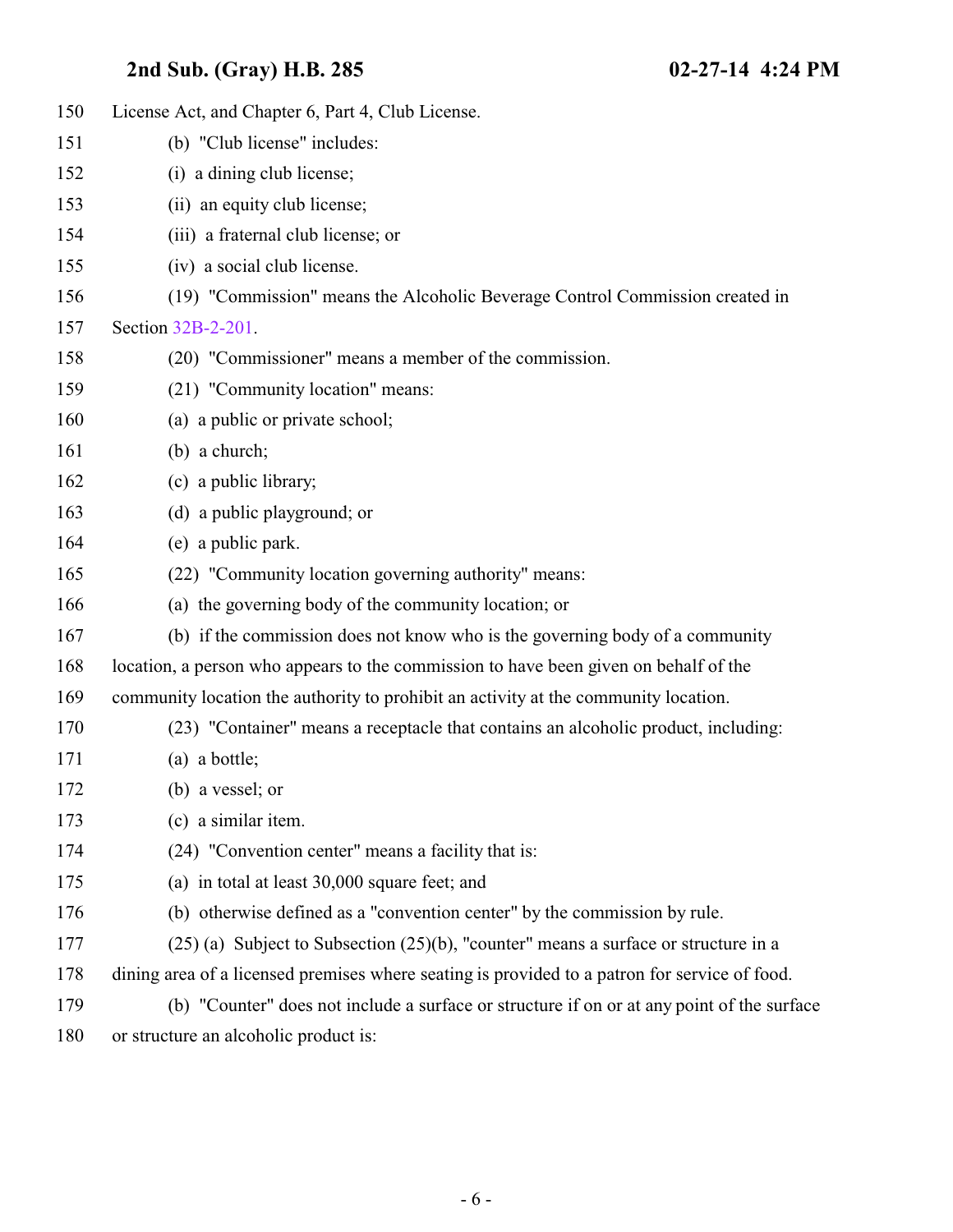| 181 | (i) stored; or                                                                                                                              |
|-----|---------------------------------------------------------------------------------------------------------------------------------------------|
| 182 | (ii) dispensed.                                                                                                                             |
| 183 | (26) "Department" means the Department of Alcoholic Beverage Control created in                                                             |
| 184 | Section 32B-2-203.                                                                                                                          |
| 185 | (27) "Department compliance officer" means an individual who is:                                                                            |
| 186 | (a) an auditor or inspector; and                                                                                                            |
| 187 | (b) employed by the department.                                                                                                             |
| 188 | (28) "Department sample" means liquor that is placed in the possession of the                                                               |
| 189 | department for testing, analysis, and sampling.                                                                                             |
| 190 | (29) "Dining club license" means a license issued in accordance with Chapter 5, Retail                                                      |
| 191 | License Act, and Chapter 6, Part 4, Club License, that is designated by the commission as a                                                 |
| 192 | dining club license.                                                                                                                        |
| 193 | (30) "Director," unless the context requires otherwise, means the director of the                                                           |
| 194 | department.                                                                                                                                 |
| 195 | (31) "Disciplinary proceeding" means an adjudicative proceeding permitted under this                                                        |
| 196 | title:                                                                                                                                      |
| 197 | (a) against a person subject to administrative action; and                                                                                  |
| 198 | (b) that is brought on the basis of a violation of this title.                                                                              |
| 199 | $[(32)$ (a) Subject to Subsection $(32)(b)$ , "dispense" means:                                                                             |
| 200 | $[(i)$ drawing of an alcoholic product:                                                                                                     |
| 201 | $[(A)$ from an area where it is stored; or                                                                                                  |
| 202 | [(B) as provided in Subsection $32B-6-205(12)(b)(ii)$ , $32B-6-305(12)(b)(ii)$ ,                                                            |
| 203 | 32B-6-805(15)(b)(ii), or 32B-6-905(12)(b)(ii); and]                                                                                         |
| 204 | $\left[\right(\text{iii})$ using the alcoholic product described in Subsection $\left(32\right)\left(\frac{a}{b}\right)$ on the premises of |
| 205 | the licensed premises to mix or prepare an alcoholic product to be furnished to a patron of the                                             |
| 206 | retail licensee.                                                                                                                            |
| 207 | $[(b)$ The definition of "dispense" in this Subsection (32) applies only to:                                                                |
| 208 | $[(i)$ a full-service restaurant license;                                                                                                   |
| 209 | $[(ii)$ a limited-service restaurant license;                                                                                               |
| 210 | [(iii) a reception center license; and]                                                                                                     |
| 211 | $[(iv)$ a beer-only restaurant license.                                                                                                     |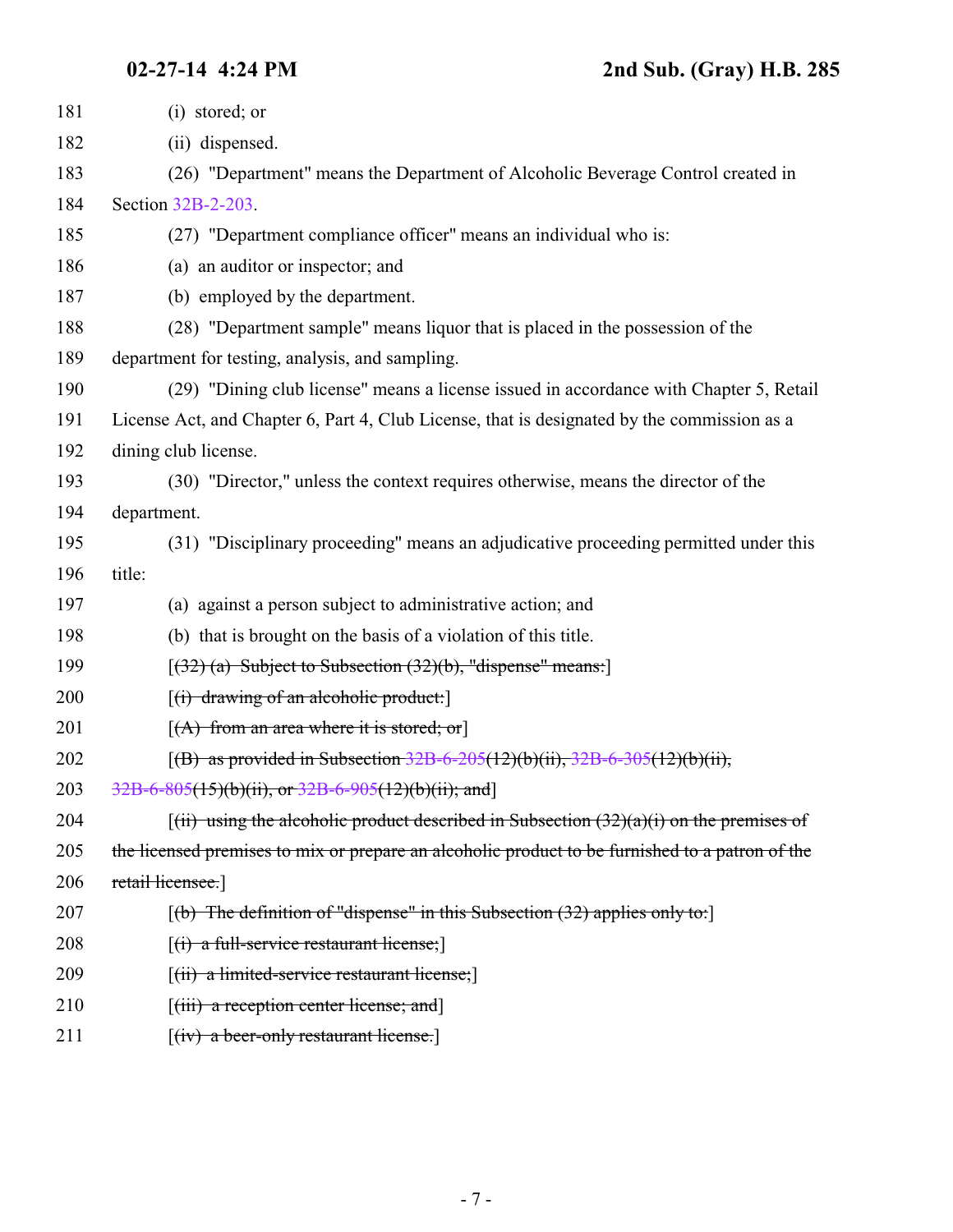| 212 | $[333]$ (32) "Distillery manufacturing license" means a license issued in accordance          |
|-----|-----------------------------------------------------------------------------------------------|
| 213 | with Chapter 11, Part 4, Distillery Manufacturing License.                                    |
| 214 | $[34]$ (33) "Distressed merchandise" means an alcoholic product in the possession of          |
| 215 | the department that is saleable, but for some reason is unappealing to the public.            |
| 216 | $[ (33) ]$ (34) "Educational facility" includes:                                              |
| 217 | (a) a nursery school;                                                                         |
| 218 | (b) an infant day care center; and                                                            |
| 219 | (c) a trade and technical school.                                                             |
| 220 | $[36]$ (35) "Equity club license" means a license issued in accordance with Chapter 5,        |
| 221 | Retail License Act, and Chapter 6, Part 4, Club License, that is designated by the commission |
| 222 | as an equity club license.                                                                    |
| 223 | $[37]$ (36) "Event permit" means:                                                             |
| 224 | (a) a single event permit; or                                                                 |
| 225 | (b) a temporary beer event permit.                                                            |
| 226 | $[38]$ (37) "Exempt license" means a license exempt under Section 32B-1-201 from              |
| 227 | being considered in determining the total number of a retail license that the commission may  |
| 228 | issue at any time.                                                                            |
| 229 | $[39]$ (38) (a) "Flavored malt beverage" means a beverage:                                    |
| 230 | (i) that contains at least $.5\%$ alcohol by volume;                                          |
| 231 | (ii) that is treated by processing, filtration, or another method of manufacture that is not  |
| 232 | generally recognized as a traditional process in the production of a beer as described in 27  |
| 233 | C.F.R. Sec. 25.55;                                                                            |
| 234 | (iii) to which is added a flavor or other ingredient containing alcohol, except for a hop     |
| 235 | extract; and                                                                                  |
| 236 | (iv) (A) for which the producer is required to file a formula for approval with the           |
| 237 | federal Alcohol and Tobacco Tax and Trade Bureau pursuant to 27 C.F.R. Sec. 25.55; or         |
| 238 | (B) that is not exempt under Subdivision (f) of 27 C.F.R. Sec. 25.55.                         |
| 239 | (b) "Flavored malt beverage" is considered liquor for purposes of this title.                 |
| 240 | $[$ (40)] (39) "Fraternal club license" means a license issued in accordance with Chapter     |
| 241 | 5, Retail License Act, and Chapter 6, Part 4, Club License, that is designated by the         |
| 242 | iasian as a Customerl abile Basnas                                                            |

commission as a fraternal club license.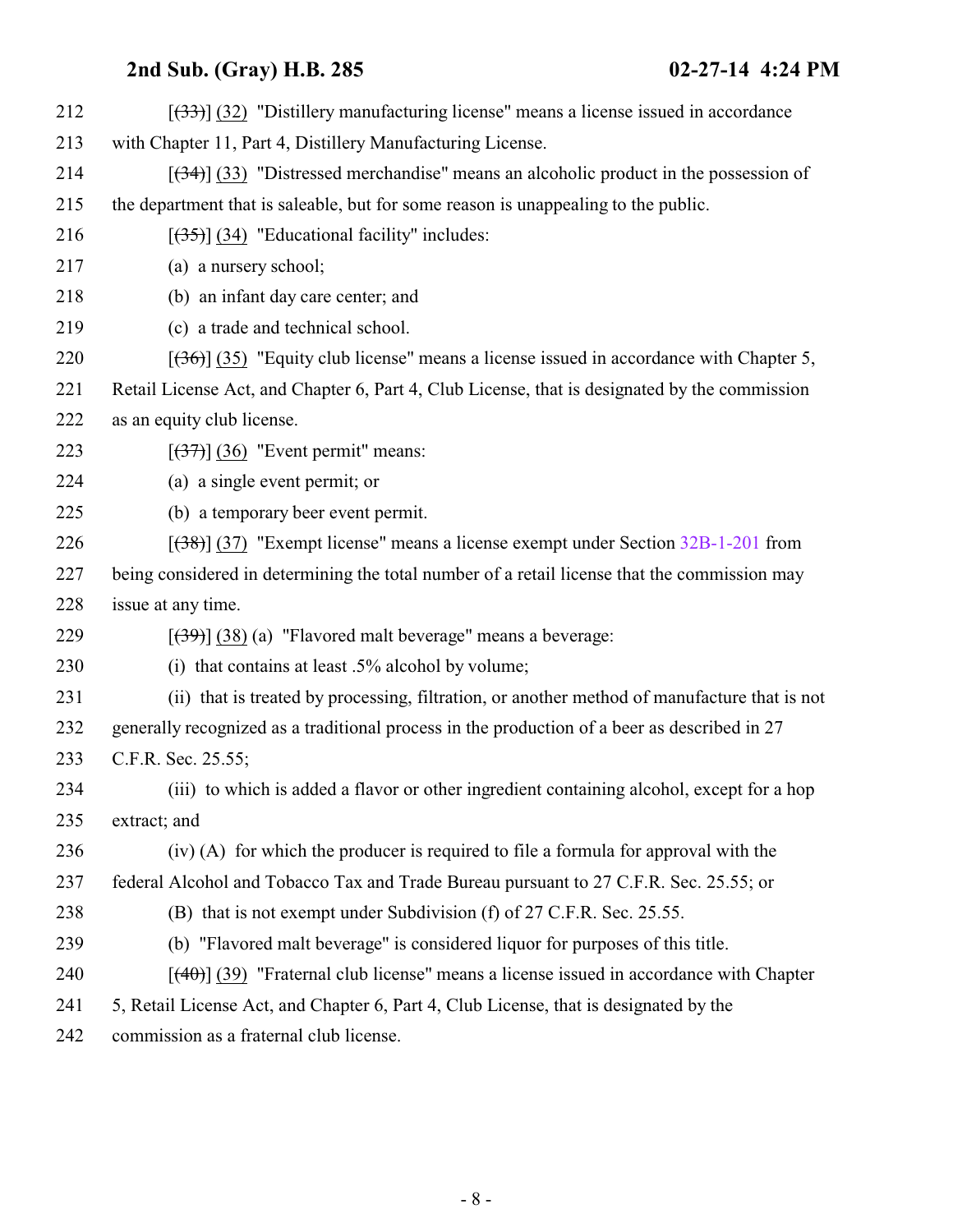| 243 | $[$ (41)] (40) "Full-service restaurant license" means a license issued in accordance with |
|-----|--------------------------------------------------------------------------------------------|
| 244 | Chapter 5, Retail License Act, and Chapter 6, Part 2, Full-Service Restaurant License.     |
| 245 | $[$ (42)] (41) (a) "Furnish" means by any means to provide with, supply, or give an        |
| 246 | individual an alcoholic product, by sale or otherwise.                                     |
| 247 | (b) "Furnish" includes to:                                                                 |
| 248 | $(i)$ serve;                                                                               |
| 249 | (ii) deliver; or                                                                           |
| 250 | (iii) otherwise make available.                                                            |
| 251 | $[\frac{43}{3}]$ (42) "Guest" means an individual who meets the requirements of Subsection |
| 252 | $32B-6-407(9)$ .                                                                           |
| 253 | $[$ (44)] (43) "Health care practitioner" means:                                           |
| 254 | (a) a podiatrist licensed under Title 58, Chapter 5a, Podiatric Physician Licensing Act;   |
| 255 | (b) an optometrist licensed under Title 58, Chapter 16a, Utah Optometry Practice Act;      |
| 256 | (c) a pharmacist licensed under Title 58, Chapter 17b, Pharmacy Practice Act;              |
| 257 | (d) a physical therapist licensed under Title 58, Chapter 24b, Physical Therapy Practice   |
| 258 | Act;                                                                                       |
| 259 | (e) a nurse or advanced practice registered nurse licensed under Title 58, Chapter 31b,    |
| 260 | Nurse Practice Act;                                                                        |
| 261 | (f) a recreational therapist licensed under Title 58, Chapter 40, Recreational Therapy     |
| 262 | Practice Act;                                                                              |
| 263 | (g) an occupational therapist licensed under Title 58, Chapter 42a, Occupational           |
| 264 | Therapy Practice Act;                                                                      |
| 265 | (h) a nurse midwife licensed under Title 58, Chapter 44a, Nurse Midwife Practice Act;      |
| 266 | (i) a mental health professional licensed under Title 58, Chapter 60, Mental Health        |
| 267 | Professional Practice Act;                                                                 |
| 268 | (j) a physician licensed under Title 58, Chapter 67, Utah Medical Practice Act;            |
| 269 | (k) an osteopath licensed under Title 58, Chapter 68, Utah Osteopathic Medical             |
| 270 | Practice Act;                                                                              |
| 271 | (1) a dentist or dental hygienist licensed under Title 58, Chapter 69, Dentist and Dental  |
| 272 | Hygienist Practice Act; and                                                                |
| 273 | (m) a physician assistant licensed under Title 58, Chapter 70a, Physician Assistant Act.   |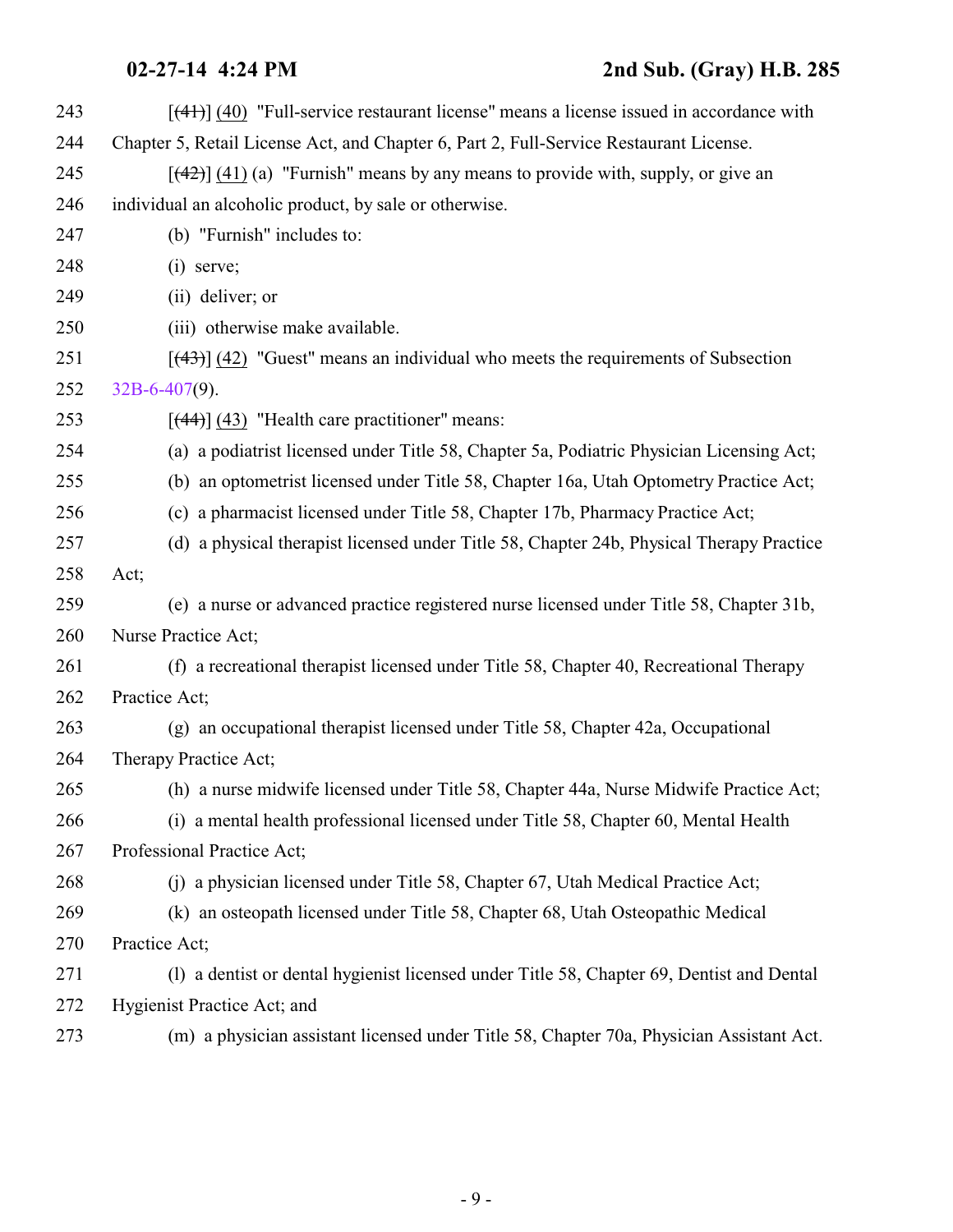| 274 | $[$ (44) (44) (a) "Heavy beer" means a product that:                                             |
|-----|--------------------------------------------------------------------------------------------------|
| 275 | (i) contains more than 4% alcohol by volume; and                                                 |
| 276 | (ii) is obtained by fermentation, infusion, or decoction of malted grain.                        |
| 277 | (b) "Heavy beer" is considered liquor for the purposes of this title.                            |
| 278 | $[$ (46)] (45) "Hotel" is as defined by the commission by rule.                                  |
| 279 | $[$ (47) $]$ (46) "Identification card" means an identification card issued under Title 53,      |
| 280 | Chapter 3, Part 8, Identification Card Act.                                                      |
| 281 | $[$ (48)] (47) "Industry representative" means an individual who is compensated by               |
| 282 | salary, commission, or other means for representing and selling an alcoholic product of a        |
| 283 | manufacturer, supplier, or importer of liquor.                                                   |
| 284 | $[$ (49)] (48) "Industry representative sample" means liquor that is placed in the               |
| 285 | possession of the department for testing, analysis, and sampling by a local industry             |
| 286 | representative on the premises of the department to educate the local industry representative of |
| 287 | the quality and characteristics of the product.                                                  |
| 288 | $[\frac{150}{10}]$ (49) "Interdicted person" means a person to whom the sale, offer for sale, or |
| 289 | furnishing of an alcoholic product is prohibited by:                                             |
| 290 | $(a)$ law; or                                                                                    |
| 291 | (b) court order.                                                                                 |
| 292 | $[ (51) ] (50)$ "Intoxicated" means that a person:                                               |
| 293 | (a) is significantly impaired as to the person's mental or physical functions as a result of     |
| 294 | the use of:                                                                                      |
| 295 | (i) an alcoholic product;                                                                        |
| 296 | (ii) a controlled substance;                                                                     |
| 297 | (iii) a substance having the property of releasing toxic vapors; or                              |
| 298 | (iv) a combination of Subsections $[\frac{5+}{5}]$ (50)(a)(i) through (iii); and                 |
| 299 | (b) exhibits plain and easily observed outward manifestations of behavior or physical            |
| 300 | signs produced by the over consumption of an alcoholic product.                                  |
| 301 | $[52]$ (51) "Investigator" means an individual who is:                                           |
| 302 | (a) a department compliance officer; or                                                          |
| 303 | (b) a nondepartment enforcement officer.                                                         |
| 304 | $[53]$ (52) "Invitee" is as defined in Section 32B-8-102.                                        |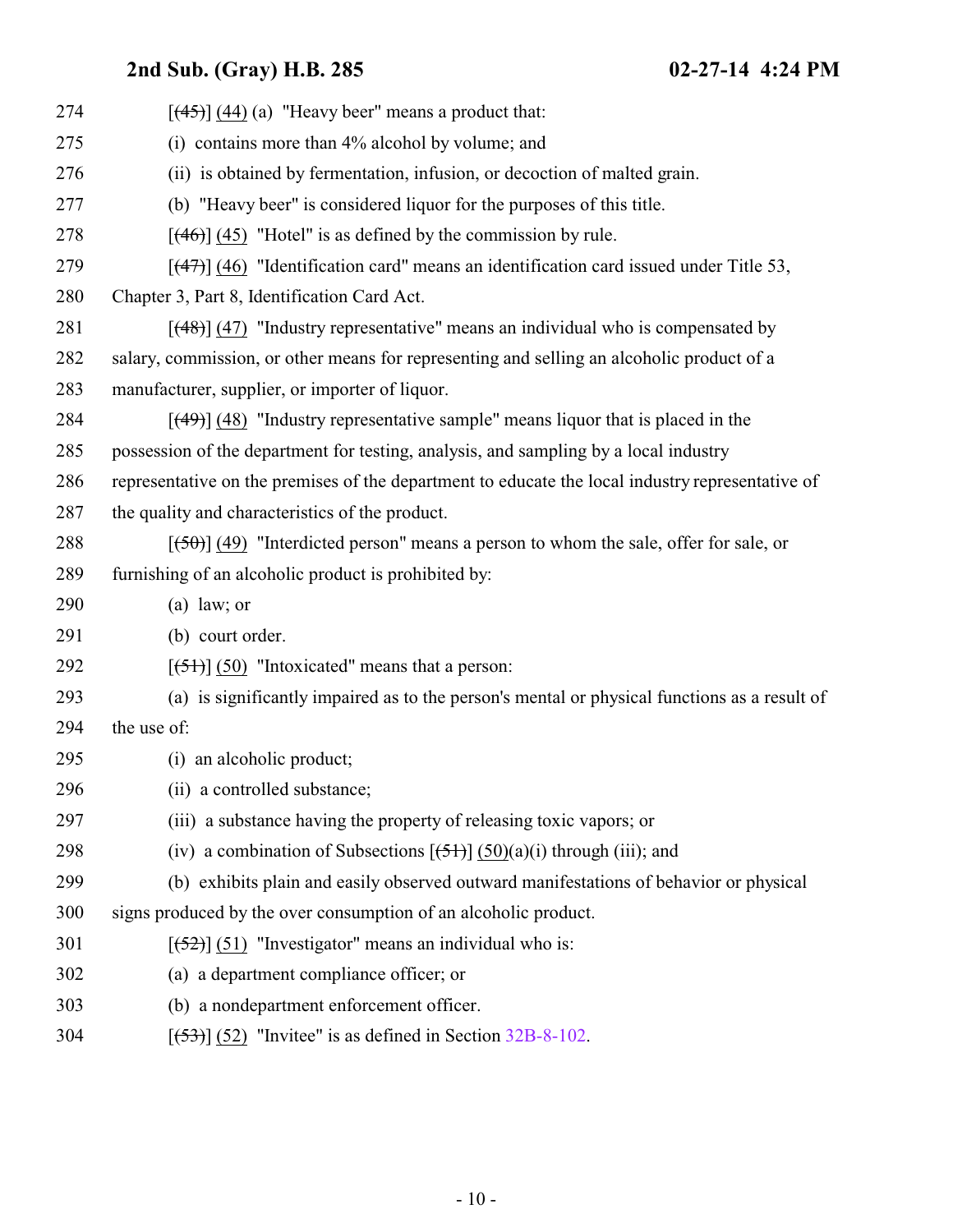| 305 | $[54]$ (53) "License" means:                                                                   |
|-----|------------------------------------------------------------------------------------------------|
| 306 | (a) a retail license;                                                                          |
| 307 | (b) a license issued in accordance with Chapter 11, Manufacturing and Related                  |
| 308 | Licenses Act;                                                                                  |
| 309 | (c) a license issued in accordance with Chapter 12, Liquor Warehousing License Act;            |
| 310 | or                                                                                             |
| 311 | (d) a license issued in accordance with Chapter 13, Beer Wholesaling License Act.              |
| 312 | $[ (55) ] (54)$ "Licensee" means a person who holds a license.                                 |
| 313 | $[ (56) ]$ (55) "Limited-service restaurant license" means a license issued in accordance      |
| 314 | with Chapter 5, Retail License Act, and Chapter 6, Part 3, Limited-Service Restaurant License. |
| 315 | $[57]$ (56) "Limousine" means a motor vehicle licensed by the state or a local                 |
| 316 | authority, other than a bus or taxicab:                                                        |
| 317 | (a) in which the driver and a passenger are separated by a partition, glass, or other          |
| 318 | barrier;                                                                                       |
| 319 | (b) that is provided by a business entity to one or more individuals at a fixed charge in      |
| 320 | accordance with the business entity's tariff; and                                              |
| 321 | (c) to give the one or more individuals the exclusive use of the limousine and a driver        |
| 322 | to travel to one or more specified destinations.                                               |
| 323 | $[58]$ (57) (a) (i) "Liquor" means a liquid that:                                              |
| 324 | $(A)$ is:                                                                                      |
| 325 | (I) alcohol;                                                                                   |
| 326 | (II) an alcoholic, spirituous, vinous, fermented, malt, or other liquid;                       |
| 327 | (III) a combination of liquids a part of which is spirituous, vinous, or fermented; or         |
| 328 | (IV) other drink or drinkable liquid; and                                                      |
| 329 | (B) (I) contains at least .5% alcohol by volume; and                                           |
| 330 | (II) is suitable to use for beverage purposes.                                                 |
| 331 | (ii) "Liquor" includes:                                                                        |
| 332 | (A) heavy beer;                                                                                |
| 333 | (B) wine; and                                                                                  |
| 334 | (C) a flavored malt beverage.                                                                  |
| 335 | (b) "Liquor" does not include beer.                                                            |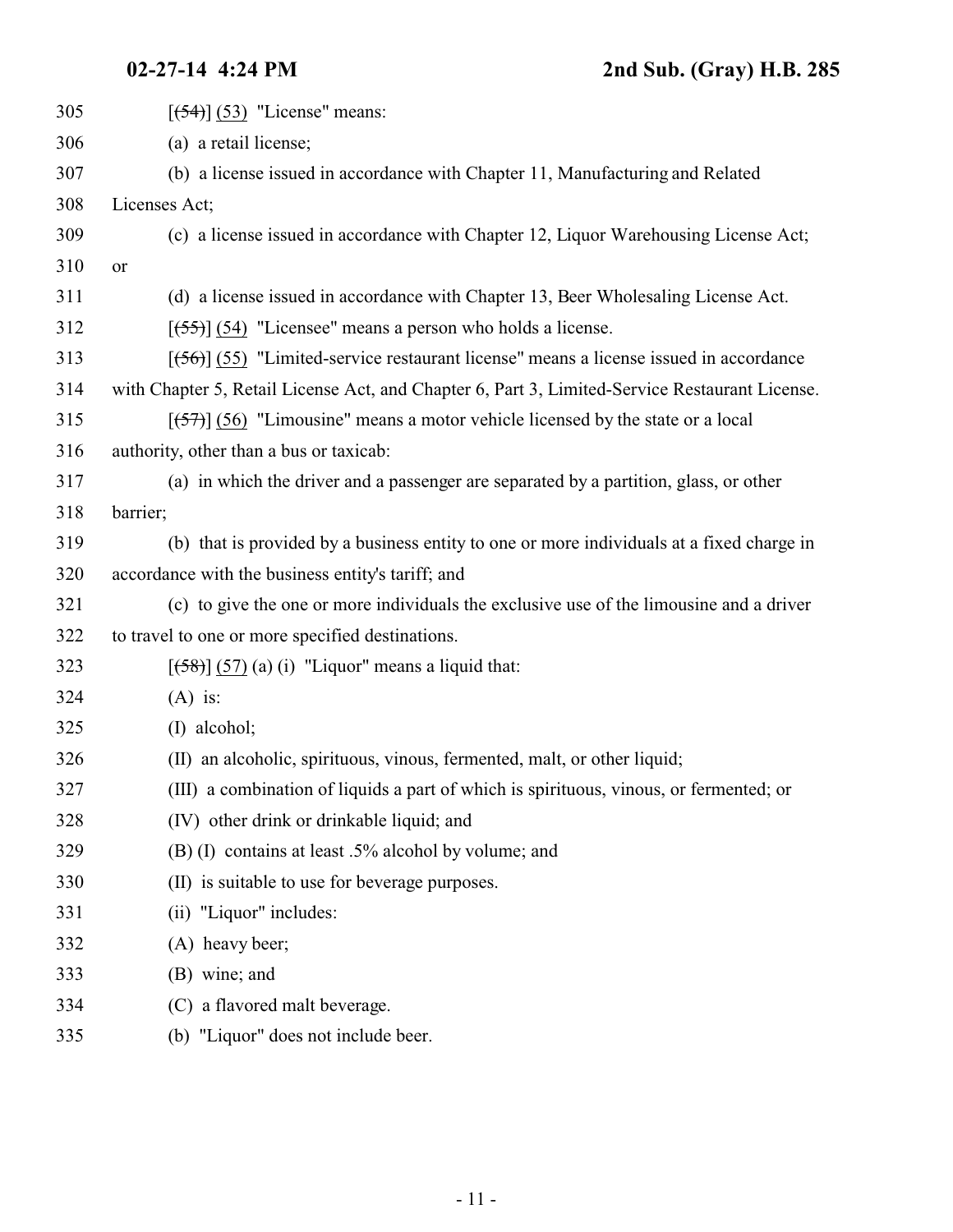| 336 | $[59]$ (58) "Liquor Control Fund" means the enterprise fund created by Section                  |
|-----|-------------------------------------------------------------------------------------------------|
| 337 | 32B-2-301.                                                                                      |
| 338 | $[60]$ (59) "Liquor warehousing license" means a license that is issued:                        |
| 339 | (a) in accordance with Chapter 12, Liquor Warehousing License Act; and                          |
| 340 | (b) to a person, other than a licensed manufacturer, who engages in the importation for         |
| 341 | storage, sale, or distribution of liquor regardless of amount.                                  |
| 342 | $[ (61) ] (60)$ "Local authority" means:                                                        |
| 343 | (a) for premises that are located in an unincorporated area of a county, the governing          |
| 344 | body of a county; or                                                                            |
| 345 | (b) for premises that are located in an incorporated city or a town, the governing body         |
| 346 | of the city or town.                                                                            |
| 347 | $[62]$ (61) "Lounge or bar area" is as defined by rule made by the commission.                  |
| 348 | $[ (63) ]$ (62) "Manufacture" means to distill, brew, rectify, mix, compound, process,          |
| 349 | ferment, or otherwise make an alcoholic product for personal use or for sale or distribution to |
| 350 | others.                                                                                         |
| 351 | [(64)] (63) "Member" means an individual who, after paying regular dues, has full               |
| 352 | privileges in an equity club licensee or fraternal club licensee.                               |
| 353 | $[ (65) ] (64)$ (a) "Military installation" means a base, air field, camp, post, station, yard, |
| 354 | center, or homeport facility for a ship:                                                        |
| 355 | (i) (A) under the control of the United States Department of Defense; or                        |
| 356 | (B) of the National Guard;                                                                      |
| 357 | (ii) that is located within the state; and                                                      |
| 358 | (iii) including a leased facility.                                                              |
| 359 | (b) "Military installation" does not include a facility used primarily for:                     |
| 360 | (i) civil works;                                                                                |
| 361 | (ii) a rivers and harbors project; or                                                           |
| 362 | (iii) a flood control project.                                                                  |
| 363 | $[ (66) ] (65)$ "Minor" means an individual under the age of 21 years.                          |
| 364 | $[ (67) ] (66)$ "Nondepartment enforcement agency" means an agency that:                        |
| 365 | (a) (i) is a state agency other than the department; or                                         |
| 366 | (ii) is an agency of a county, city, or town; and                                               |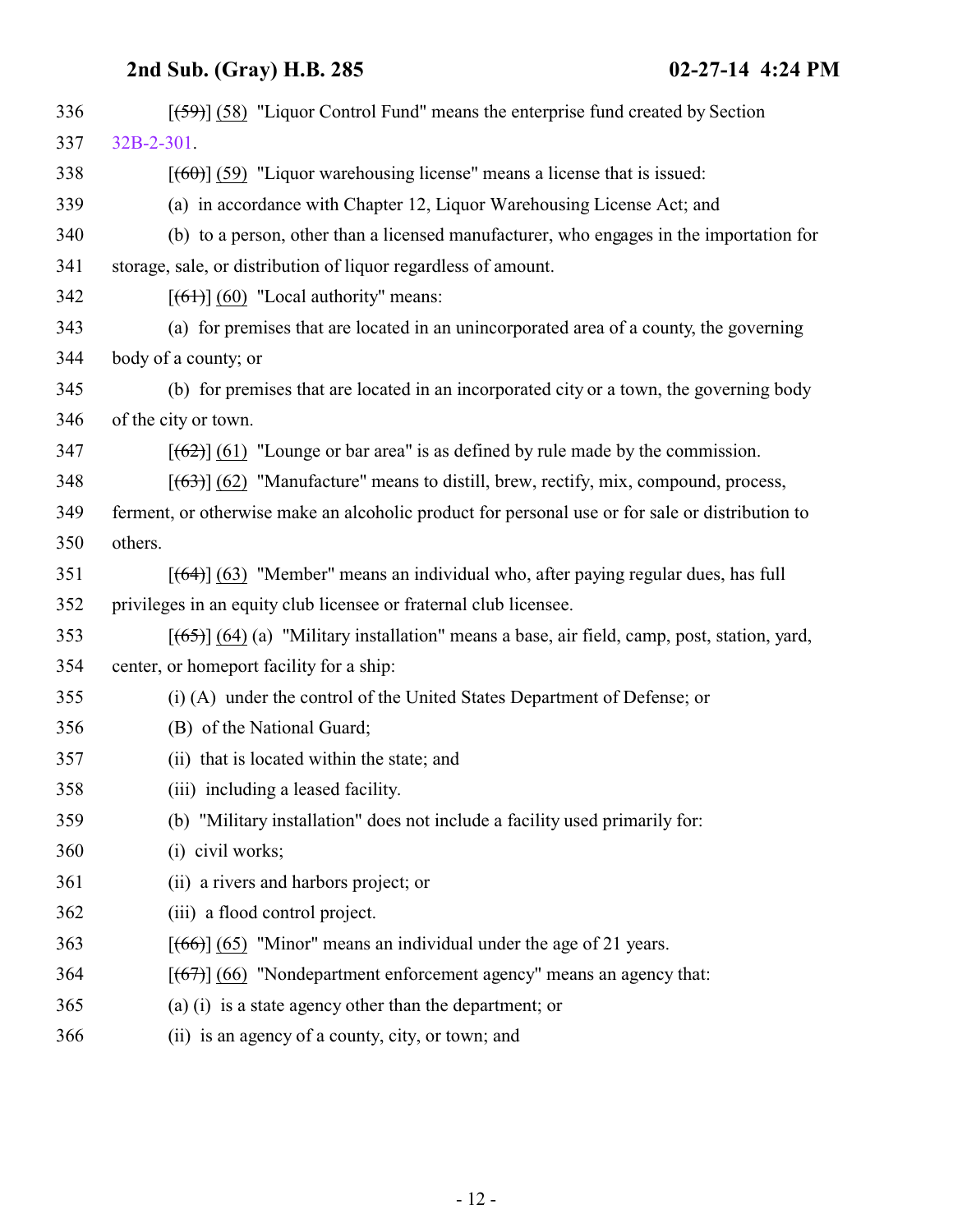| 367 | (b) has a responsibility to enforce one or more provisions of this title.                   |
|-----|---------------------------------------------------------------------------------------------|
| 368 | $[ (68) ] (67)$ "Nondepartment enforcement officer" means an individual who is:             |
| 369 | (a) a peace officer, examiner, or investigator; and                                         |
| 370 | (b) employed by a nondepartment enforcement agency.                                         |
| 371 | $[$ (69)] (68) (a) "Off-premise beer retailer" means a beer retailer who is:                |
| 372 | (i) licensed in accordance with Chapter 7, Part 2, Off-Premise Beer Retailer Local          |
| 373 | Authority; and                                                                              |
| 374 | (ii) engaged in the retail sale of beer to a patron for consumption off the beer retailer's |
| 375 | premises.                                                                                   |
| 376 | (b) "Off-premise beer retailer" does not include an on-premise beer retailer.               |
| 377 | $[$ (470)] (69) "On-premise banquet license" means a license issued in accordance with      |
| 378 | Chapter 5, Retail License Act, and Chapter 6, Part 6, On-Premise Banquet License.           |
| 379 | $[\frac{(7+)}{(7+)}]$ (70) "On-premise beer retailer" means a beer retailer who is:         |
| 380 | (a) authorized to sell, offer for sale, or furnish beer under a license issued in           |
| 381 | accordance with Chapter 5, Retail License Act, and Chapter 6, Part 7, On-Premise Beer       |
| 382 | Retailer License; and                                                                       |
| 383 | (b) engaged in the sale of beer to a patron for consumption on the beer retailer's          |
| 384 | premises:                                                                                   |
| 385 | (i) regardless of whether the beer retailer sells beer for consumption off the licensed     |
| 386 | premises; and                                                                               |
| 387 | (ii) on and after March 1, 2012, operating:                                                 |
| 388 | $(A)$ as a tavern; or                                                                       |
| 389 | (B) in a manner that meets the requirements of Subsection $32B-6-703(2)(e)(i)$ .            |
| 390 | $[\frac{72}{2}]$ (71) "Opaque" means impenetrable to sight.                                 |
| 391 | $[$ (73) $]$ (72) "Package agency" means a retail liquor location operated:                 |
| 392 | (a) under an agreement with the department; and                                             |
| 393 | (b) by a person:                                                                            |
| 394 | (i) other than the state; and                                                               |
| 395 | (ii) who is authorized by the commission in accordance with Chapter 2, Part 6, Package      |
| 396 | Agency, to sell packaged liquor for consumption off the premises of the package agency.     |
|     |                                                                                             |

397 [(74)] (73) "Package agent" means a person who holds a package agency.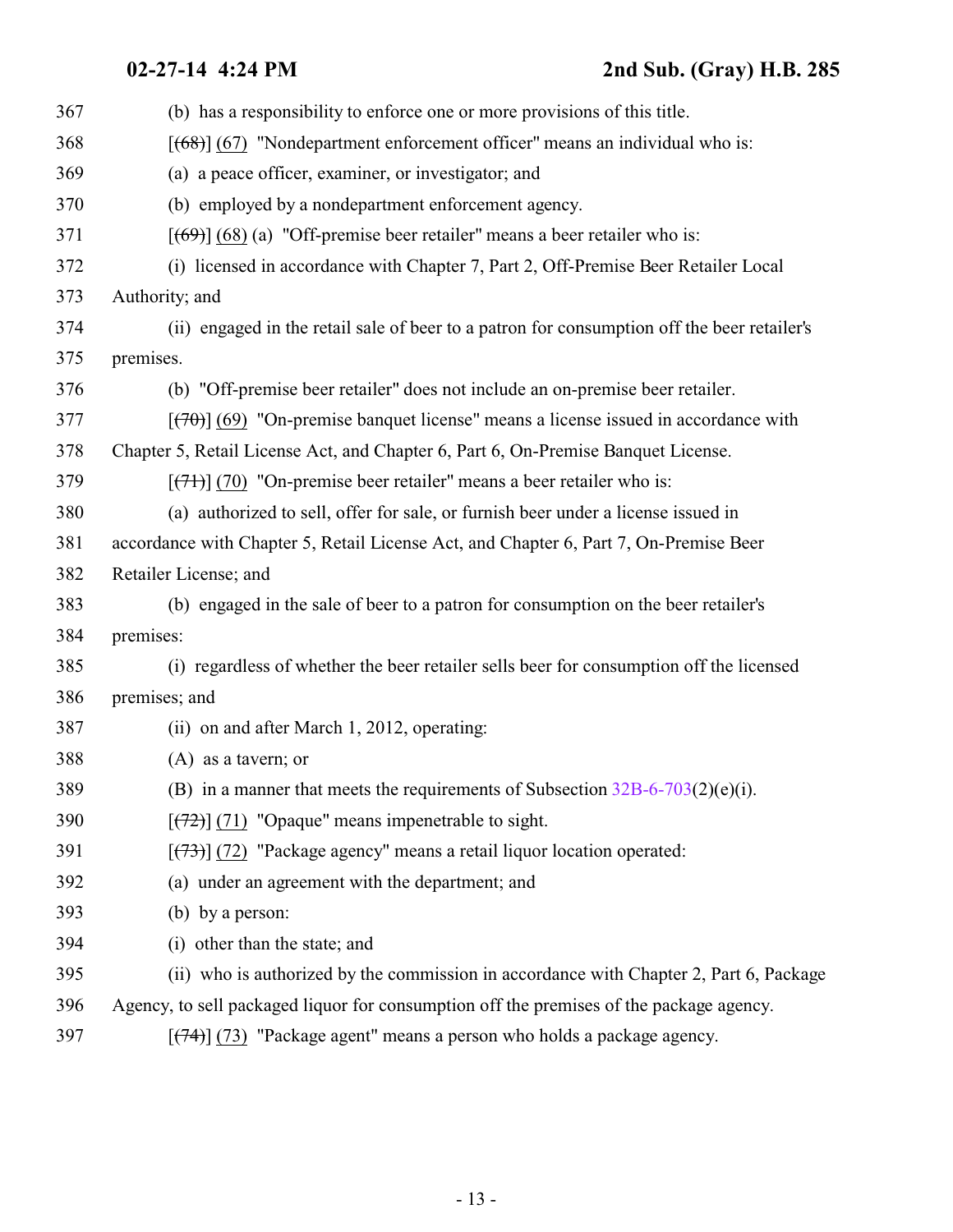| 398 | $[\overline{(75)}]$ (74) "Patron" means an individual to whom food, beverages, or services are sold, |
|-----|------------------------------------------------------------------------------------------------------|
| 399 | offered for sale, or furnished, or who consumes an alcoholic product including:                      |
| 400 | (a) a customer;                                                                                      |
| 401 | $(b)$ a member;                                                                                      |
| 402 | $(c)$ a guest;                                                                                       |
| 403 | (d) an attendee of a banquet or event;                                                               |
| 404 | (e) an individual who receives room service;                                                         |
| 405 | (f) a resident of a resort;                                                                          |
| 406 | (g) a public customer under a resort spa sublicense, as defined in Section $32B-8-102$ ;             |
| 407 | or                                                                                                   |
| 408 | (h) an invitee.                                                                                      |
| 409 | $[ (76) ]$ (75) "Permittee" means a person issued a permit under:                                    |
| 410 | (a) Chapter 9, Event Permit Act; or                                                                  |
| 411 | (b) Chapter 10, Special Use Permit Act.                                                              |
| 412 | $[\overline{(77)}]$ (76) "Person subject to administrative action" means:                            |
| 413 | (a) a licensee;                                                                                      |
| 414 | (b) a permittee;                                                                                     |
| 415 | (c) a manufacturer;                                                                                  |
| 416 | $(d)$ a supplier;                                                                                    |
| 417 | (e) an importer;                                                                                     |
| 418 | (f) one of the following holding a certificate of approval:                                          |
| 419 | (i) an out-of-state brewer;                                                                          |
| 420 | (ii) an out-of-state importer of beer, heavy beer, or flavored malt beverages; or                    |
| 421 | (iii) an out-of-state supplier of beer, heavy beer, or flavored malt beverages; or                   |
| 422 | $(g)$ staff of:                                                                                      |
| 423 | (i) a person listed in Subsections $\left[\frac{(77)}{(76)}\right]$ (76)(a) through (f); or          |
| 424 | (ii) a package agent.                                                                                |
| 425 | $[ (78) ]$ (77) "Premises" means a building, enclosure, or room used in connection with              |
| 426 | the storage, sale, furnishing, consumption, manufacture, or distribution, of an alcoholic            |
| 427 | product, unless otherwise defined in this title or rules made by the commission.                     |
| 428 | $[$ (79) (78) "Prescription" means an order issued by a health care practitioner when:               |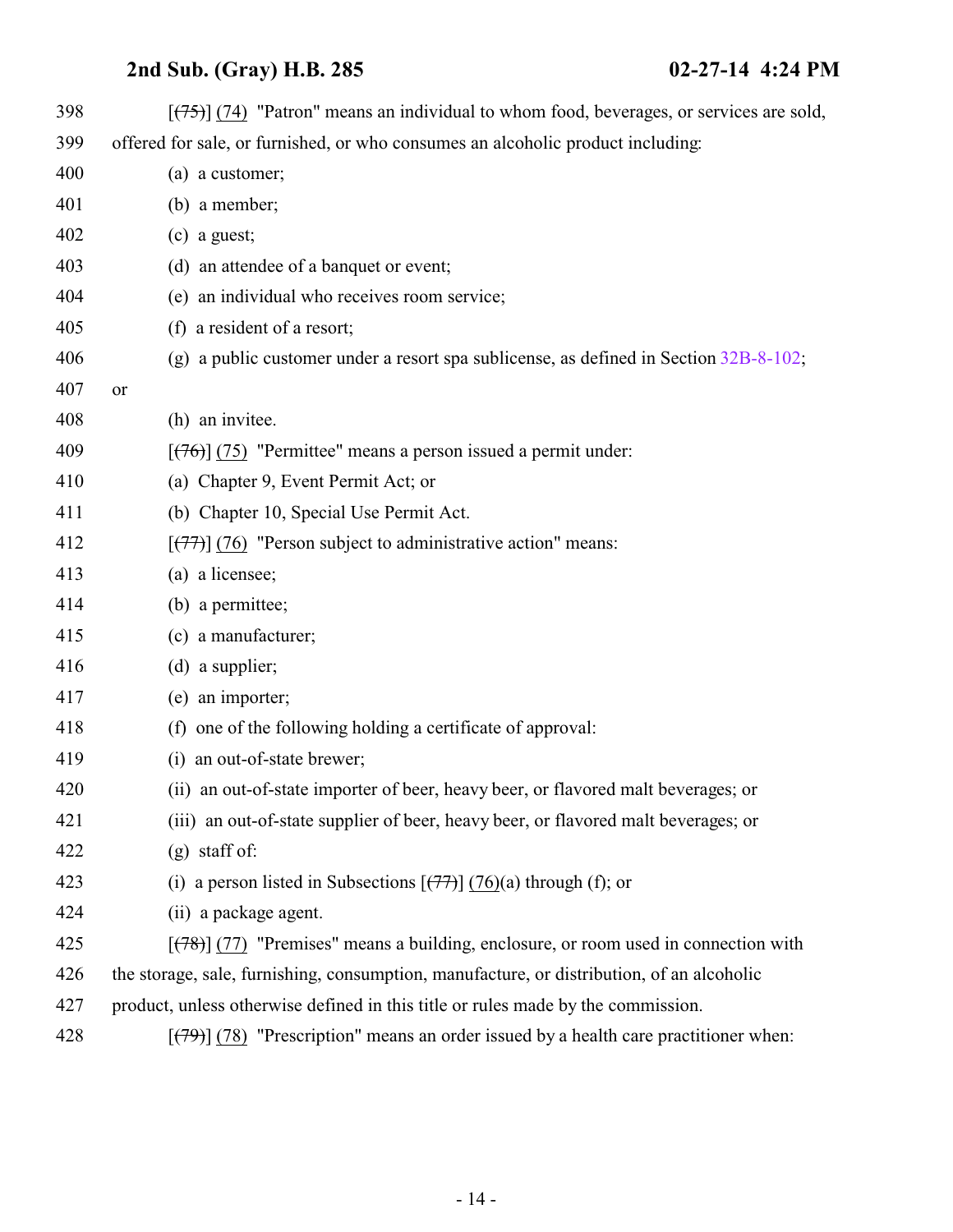| 429 | (a) the health care practitioner is licensed under Title 58, Occupations and Professions,     |
|-----|-----------------------------------------------------------------------------------------------|
| 430 | to prescribe a controlled substance, other drug, or device for medicinal purposes;            |
| 431 | (b) the order is made in the course of that health care practitioner's professional           |
| 432 | practice; and                                                                                 |
| 433 | (c) the order is made for obtaining an alcoholic product for medicinal purposes only.         |
| 434 | $[ (80) ]$ (79) (a) "Private event" means a specific social, business, or recreational event: |
| 435 | (i) for which an entire room, area, or hall is leased or rented in advance by an identified   |
| 436 | group; and                                                                                    |
| 437 | (ii) that is limited in attendance to people who are specifically designated and their        |
| 438 | guests.                                                                                       |
| 439 | (b) "Private event" does not include an event to which the general public is invited,         |
| 440 | whether for an admission fee or not.                                                          |
| 441 | $[ (81) ] (80) (a)$ "Proof of age" means:                                                     |
| 442 | (i) an identification card;                                                                   |
| 443 | (ii) an identification that:                                                                  |
| 444 | (A) is substantially similar to an identification card;                                       |
| 445 | (B) is issued in accordance with the laws of a state other than Utah in which the             |
| 446 | identification is issued;                                                                     |
| 447 | (C) includes date of birth; and                                                               |
| 448 | (D) has a picture affixed;                                                                    |
| 449 | (iii) a valid driver license certificate that:                                                |
| 450 | (A) includes date of birth;                                                                   |
| 451 | (B) has a picture affixed; and                                                                |
| 452 | $(C)$ is issued:                                                                              |
| 453 | (I) under Title 53, Chapter 3, Uniform Driver License Act; or                                 |
| 454 | (II) in accordance with the laws of the state in which it is issued;                          |
| 455 | (iv) a military identification card that:                                                     |
| 456 | (A) includes date of birth; and                                                               |
| 457 | (B) has a picture affixed; or                                                                 |
| 458 | (v) a valid passport.                                                                         |
| 459 | (b) "Proof of age" does not include a driving privilege card issued in accordance with        |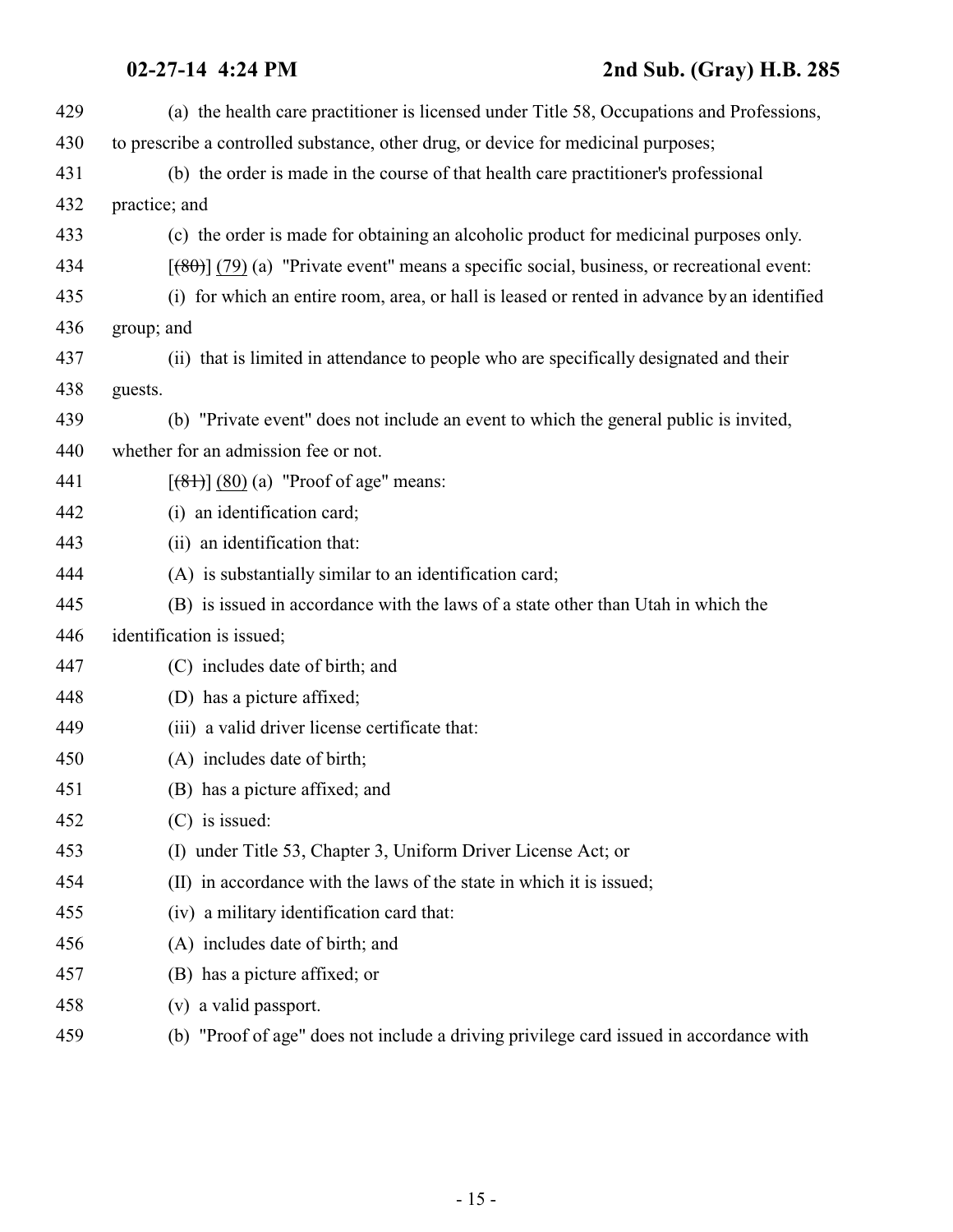| 460 | Section 53-3-207.                                                                                  |
|-----|----------------------------------------------------------------------------------------------------|
| 461 | $[$ (82)] (81) (a) "Public building" means a building or permanent structure that is:              |
| 462 | (i) owned or leased by:                                                                            |
| 463 | $(A)$ the state; or                                                                                |
| 464 | (B) a local government entity; and                                                                 |
| 465 | (ii) used for:                                                                                     |
| 466 | (A) public education;                                                                              |
| 467 | (B) transacting public business; or                                                                |
| 468 | (C) regularly conducting government activities.                                                    |
| 469 | (b) "Public building" does not include a building owned by the state or a local                    |
| 470 | government entity when the building is used by a person, in whole or in part, for a proprietary    |
| 471 | function.                                                                                          |
| 472 | $[$ (83) $]$ (82) "Public conveyance" means a conveyance to which the public or a portion          |
| 473 | of the public has access to and a right to use for transportation, including an airline, railroad, |
| 474 | bus, boat, or other public conveyance.                                                             |
| 475 | $[$ (84)] (83) "Reception center" means a business that:                                           |
| 476 | (a) operates facilities that are at least 5,000 square feet; and                                   |
| 477 | (b) has as its primary purpose the leasing of the facilities described in Subsection $[ (84) ]$    |
| 478 | $(83)(a)$ to a third party for the third party's event.                                            |
| 479 | $[$ (85)] (84) "Reception center license" means a license issued in accordance with                |
| 480 | Chapter 5, Retail License Act, and Chapter 6, Part 8, Reception Center License.                    |
| 481 | $[ (86) ] (85)$ (a) "Record" means information that is:                                            |
| 482 | (i) inscribed on a tangible medium; or                                                             |
| 483 | (ii) stored in an electronic or other medium and is retrievable in a perceivable form.             |
| 484 | (b) "Record" includes:                                                                             |
| 485 | $(i)$ a book;                                                                                      |
| 486 | (ii) a book of account;                                                                            |
| 487 | (iii) a paper;                                                                                     |
| 488 | $(iv)$ a contract;                                                                                 |
| 489 | (v) an agreement;                                                                                  |
| 490 | (vi) a document; or                                                                                |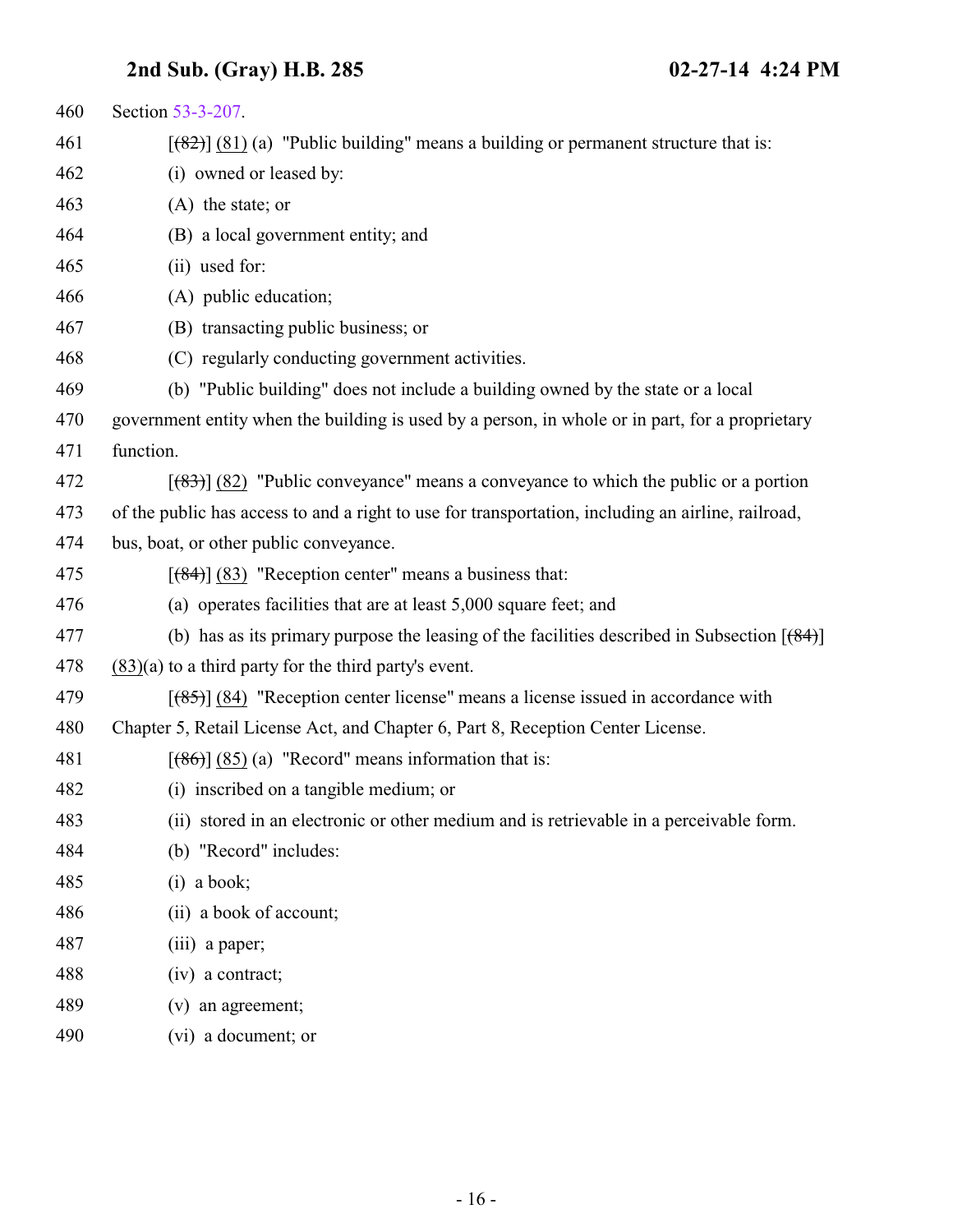| 491 | (vii) a recording in any medium.                                                                         |
|-----|----------------------------------------------------------------------------------------------------------|
| 492 | $[$ (87) (86) "Residence" means a person's principal place of abode within Utah.                         |
| 493 | $[ (88) ]$ (87) "Resident," in relation to a resort, is as defined in Section 32B-8-102.                 |
| 494 | $[ (89) ]$ (88) "Resort" is as defined in Section 32B-8-102.                                             |
| 495 | $[$ (90) $]$ (89) "Resort facility" is as defined by the commission by rule.                             |
| 496 | $[\frac{1}{2}, \frac{1}{2}]$ (90) "Resort license" means a license issued in accordance with Chapter 5,  |
| 497 | Retail License Act, and Chapter 8, Resort License Act.                                                   |
| 498 | $[ (92) ] (91)$ "Restaurant" means a business location:                                                  |
| 499 | (a) at which a variety of foods are prepared;                                                            |
| 500 | (b) at which complete meals are served to the general public; and                                        |
| 501 | (c) that is engaged primarily in serving meals to the general public.                                    |
| 502 | $[ (93) ]$ (92) "Retail license" means one of the following licenses issued under this title:            |
| 503 | (a) a full-service restaurant license;                                                                   |
| 504 | (b) a master full-service restaurant license;                                                            |
| 505 | (c) a limited-service restaurant license;                                                                |
| 506 | (d) a master limited-service restaurant license;                                                         |
| 507 | (e) a club license;                                                                                      |
| 508 | (f) an airport lounge license;                                                                           |
| 509 | (g) an on-premise banquet license;                                                                       |
| 510 | (h) an on-premise beer license;                                                                          |
| 511 | (i) a reception center license; or                                                                       |
| 512 | (j) a beer-only restaurant license.                                                                      |
| 513 | $[\left(\frac{94}{9}\right)]$ (93) "Room service" means furnishing an alcoholic product to a person in a |
| 514 | guest room of a:                                                                                         |
| 515 | (a) hotel; or                                                                                            |
| 516 | (b) resort facility.                                                                                     |
| 517 | $[ (95) ]$ (94) "Serve" means to place an alcoholic product before an individual.                        |
| 518 | $[ (96) ]$ (95) (a) "School" means a building used primarily for the general education of                |
| 519 | minors.                                                                                                  |
| 520 | (b) "School" does not include an educational facility.                                                   |
| 521 | $[\frac{107}{10}]$ (96) "Sell" or "offer for sale" means a transaction, exchange, or barter whereby,     |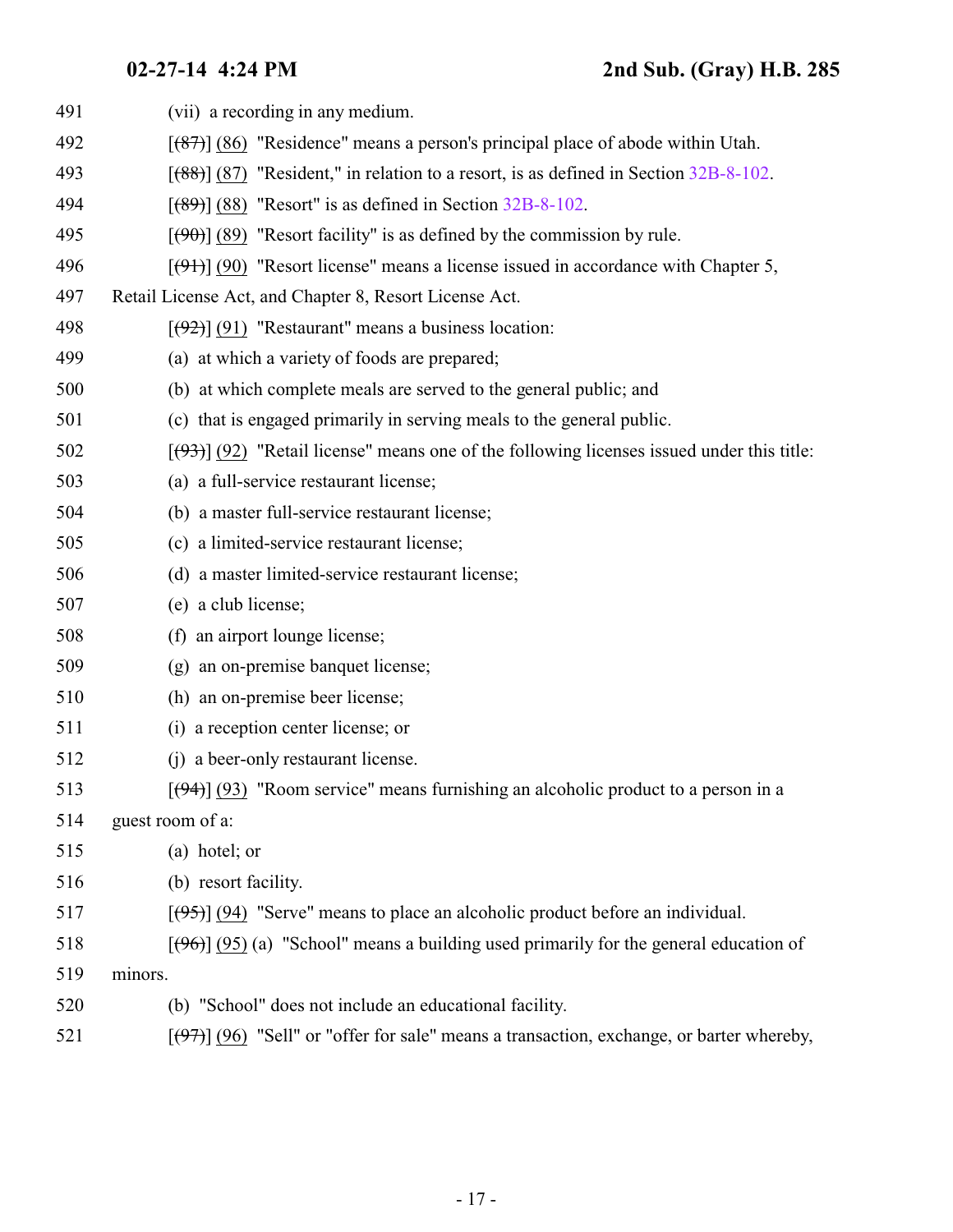| 522 | for consideration, an alcoholic product is either directly or indirectly transferred, solicited,          |
|-----|-----------------------------------------------------------------------------------------------------------|
| 523 | ordered, delivered for value, or by a means or under a pretext is promised or obtained, whether           |
| 524 | done by a person as a principal, proprietor, or as staff, unless otherwise defined in this title or       |
| 525 | the rules made by the commission.                                                                         |
| 526 | $[ (98) ] (97)$ "Sexually oriented entertainer" means a person who while in a state of                    |
| 527 | seminudity appears at or performs:                                                                        |
| 528 | (a) for the entertainment of one or more patrons;                                                         |
| 529 | (b) on the premises of:                                                                                   |
| 530 | (i) a social club licensee; or                                                                            |
| 531 | (ii) a tavern;                                                                                            |
| 532 | (c) on behalf of or at the request of the licensee described in Subsection $[\frac{(98)}{(97)}]$ (97)(b); |
| 533 | (d) on a contractual or voluntary basis; and                                                              |
| 534 | (e) whether or not the person is designated as:                                                           |
| 535 | (i) an employee;                                                                                          |
| 536 | (ii) an independent contractor;                                                                           |
| 537 | (iii) an agent of the licensee; or                                                                        |
| 538 | (iv) a different type of classification.                                                                  |
| 539 | $[\frac{(99)}{(98)}]$ (98) "Single event permit" means a permit issued in accordance with Chapter 9,      |
| 540 | Part 3, Single Event Permit.                                                                              |
| 541 | $[(100)]$ (99) "Small brewer" means a brewer who manufactures less than 60,000 barrels                    |
| 542 | of beer, heavy beer, and flavored malt beverages per year.                                                |
| 543 | $[$ (101) $]$ (100) "Social club license" means a license issued in accordance with Chapter               |
| 544 | 5, Retail License Act, and Chapter 6, Part 4, Club License, that is designated by the                     |
| 545 | commission as a social club license.                                                                      |
| 546 | $[ (102) ] (101)$ "Special use permit" means a permit issued in accordance with Chapter                   |
| 547 | 10, Special Use Permit Act.                                                                               |
| 548 | $[ (102) (a)$ "Spirituous liquor" means liquor that is distilled.                                         |
| 549 | (b) "Spirituous liquor" includes an alcoholic product defined as a "distilled spirit" by                  |
| 550 | 27 U.S.C. Sec. 211 and 27 C.F.R. Sec. 5.11 through 5.23.                                                  |
| 551 | $[ (103)$ "Sports center" is as defined by the commission by rule.                                        |
| 552 | $[(105)] (104)$ (a) "Staff" means an individual who engages in activity governed by this                  |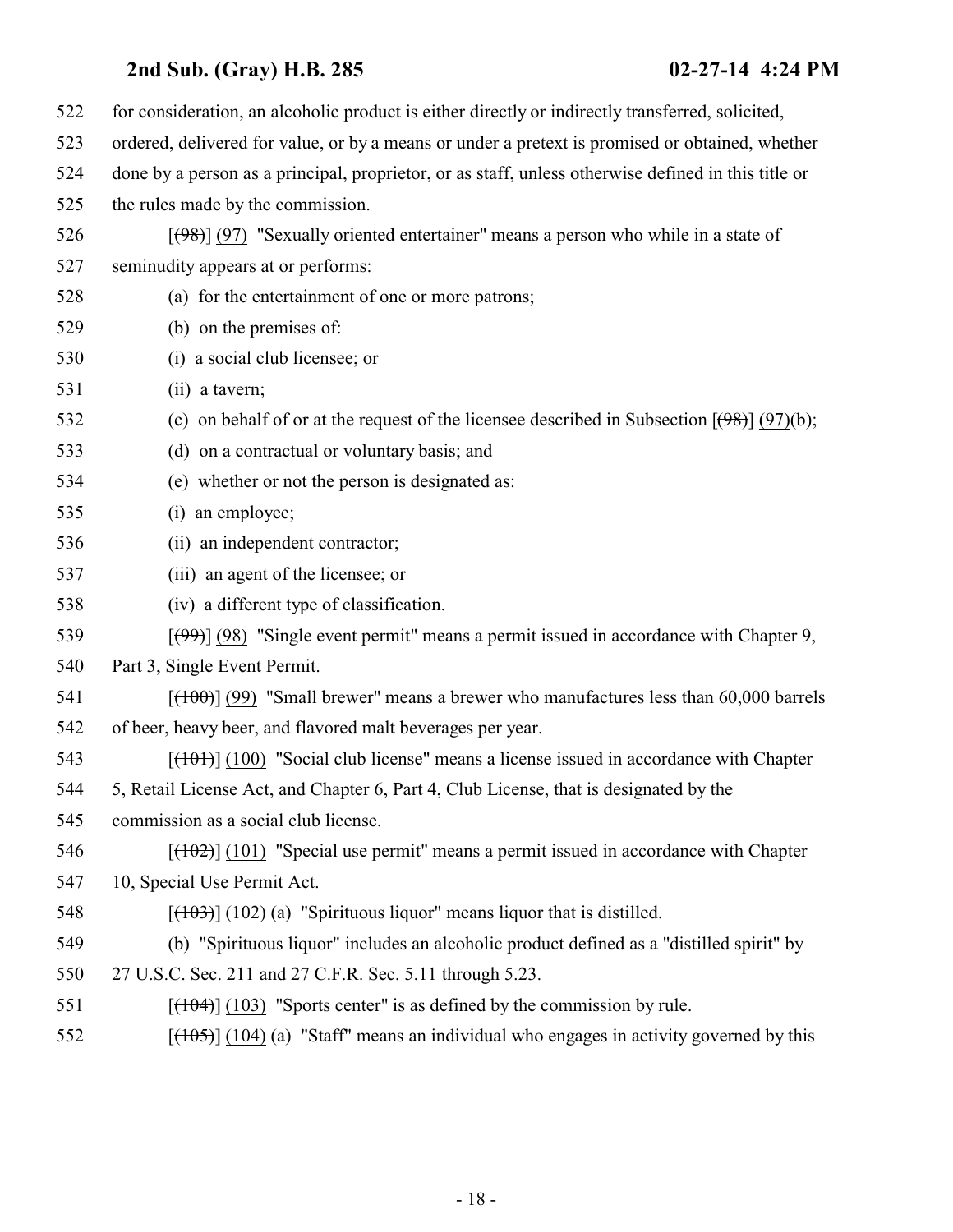| 553 | title:                                                                                      |
|-----|---------------------------------------------------------------------------------------------|
| 554 | (i) on behalf of a business, including a package agent, licensee, permittee, or certificate |
| 555 | holder;                                                                                     |
| 556 | (ii) at the request of the business, including a package agent, licensee, permittee, or     |
| 557 | certificate holder; or                                                                      |
| 558 | (iii) under the authority of the business, including a package agent, licensee, permittee,  |
| 559 | or certificate holder.                                                                      |
| 560 | (b) "Staff" includes:                                                                       |
| 561 | (i) an officer;                                                                             |
| 562 | (ii) a director;                                                                            |
| 563 | (iii) an employee;                                                                          |
| 564 | (iv) personnel management;                                                                  |
| 565 | (v) an agent of the licensee, including a managing agent;                                   |
| 566 | (vi) an operator; or                                                                        |
| 567 | (vii) a representative.                                                                     |
| 568 | $[ (106) ] (105)$ "State of nudity" means:                                                  |
| 569 | (a) the appearance of:                                                                      |
| 570 | (i) the nipple or areola of a female human breast;                                          |
| 571 | (ii) a human genital;                                                                       |
| 572 | (iii) a human pubic area; or                                                                |
| 573 | (iv) a human anus; or                                                                       |
| 574 | (b) a state of dress that fails to opaquely cover:                                          |
| 575 | (i) the nipple or areola of a female human breast;                                          |
| 576 | (ii) a human genital;                                                                       |
| 577 | (iii) a human pubic area; or                                                                |
| 578 | (iv) a human anus.                                                                          |
| 579 | $[ (106)$ "State of seminudity" means a state of dress in which opaque clothing             |
| 580 | covers no more than:                                                                        |
| 581 | (a) the nipple and areola of the female human breast in a shape and color other than the    |
| 582 | natural shape and color of the nipple and areola; and                                       |
| 583 | (b) the human genitals, pubic area, and anus:                                               |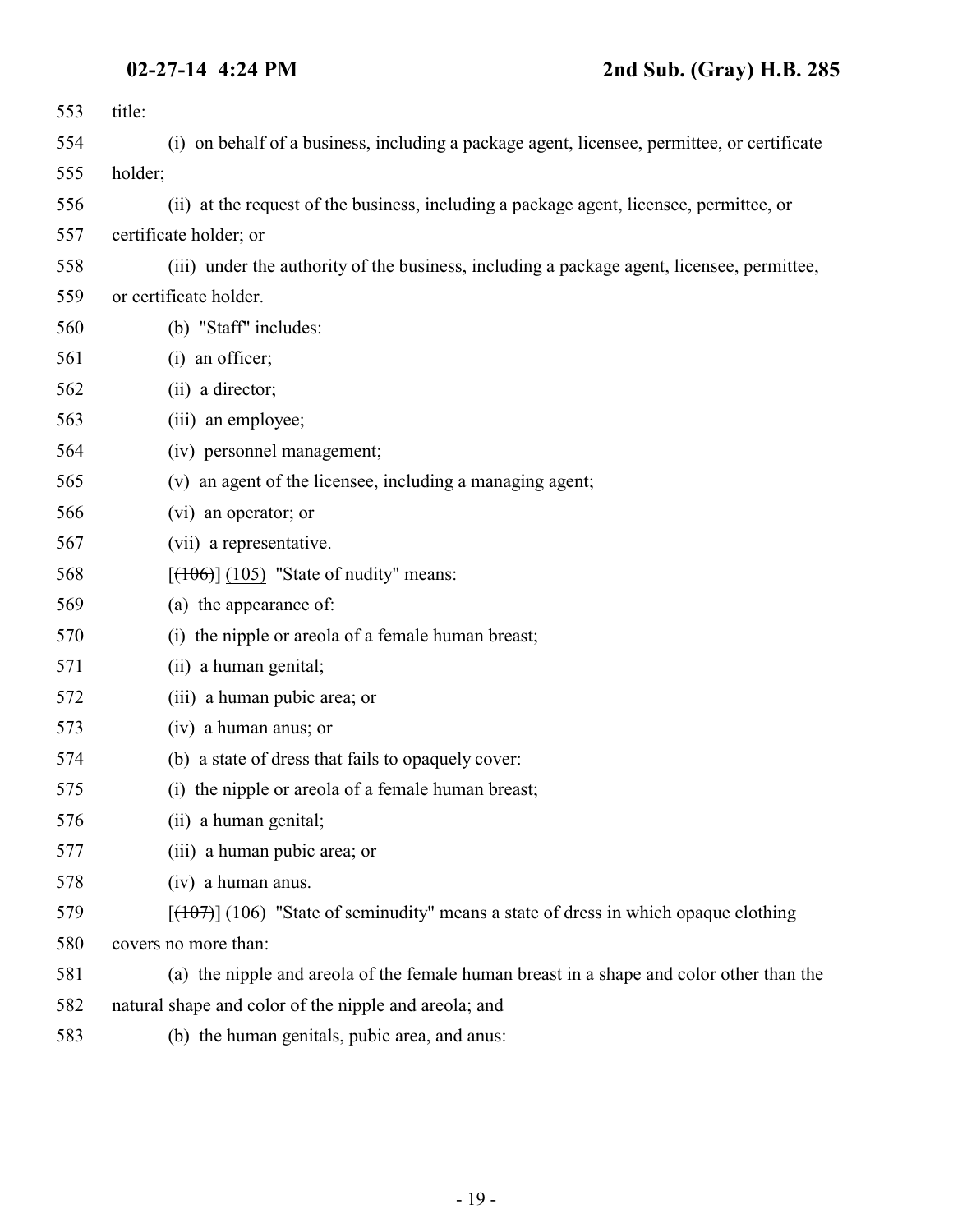| 584 | (i) with no less than the following at its widest point:                                     |
|-----|----------------------------------------------------------------------------------------------|
| 585 | (A) four inches coverage width in the front of the human body; and                           |
| 586 | (B) five inches coverage width in the back of the human body; and                            |
| 587 | (ii) with coverage that does not taper to less than one inch wide at the narrowest point.    |
| 588 | $[ (108) ] (107)$ (a) "State store" means a facility for the sale of packaged liquor:        |
| 589 | (i) located on premises owned or leased by the state; and                                    |
| 590 | (ii) operated by a state employee.                                                           |
| 591 | (b) "State store" does not include:                                                          |
| 592 | (i) a package agency;                                                                        |
| 593 | (ii) a licensee; or                                                                          |
| 594 | (iii) a permittee.                                                                           |
| 595 | $[ (109) ] (108)$ (a) "Storage area" means an area on licensed premises where the licensee   |
| 596 | stores an alcoholic product.                                                                 |
| 597 | (b) "Store" means to place or maintain in a location an alcoholic product from which a       |
| 598 | person draws to prepare an alcoholic product to be furnished to a patron.                    |
| 599 | Subsection $32B-6-205(12)(b)(ii)$ , $32B-6-305(12)(b)(ii)$ , $32B-6-805(15)(b)(ii)$ , or     |
| 600 | $32B-6-905(12)(b)(ii)$ .                                                                     |
| 601 | $[ (110) ] (109)$ "Sublicense" is as defined in Section 32B-8-102.                           |
| 602 | $[\frac{(111)}{(110)}]$ "Supplier" means a person who sells an alcoholic product to the      |
| 603 | department.                                                                                  |
| 604 | $[ (112) ] (111)$ "Tavern" means an on-premise beer retailer who is:                         |
| 605 | (a) issued a license by the commission in accordance with Chapter 5, Retail License          |
| 606 | Act, and Chapter 6, Part 7, On-Premise Beer Retailer License; and                            |
| 607 | (b) designated by the commission as a tavern in accordance with Chapter 6, Part 7,           |
| 608 | On-Premise Beer Retailer License.                                                            |
| 609 | $[(113)]$ (112) "Temporary beer event permit" means a permit issued in accordance with       |
| 610 | Chapter 9, Part 4, Temporary Beer Event Permit.                                              |
| 611 | $[ (114) ]$ (113) "Temporary domicile" means the principal place of abode within Utah of     |
| 612 | a person who does not have a present intention to continue residency within Utah permanently |
| 613 | or indefinitely.                                                                             |
| 614 | $[ (115)$ "Translucent" means a substance that allows light to pass through, but does not    |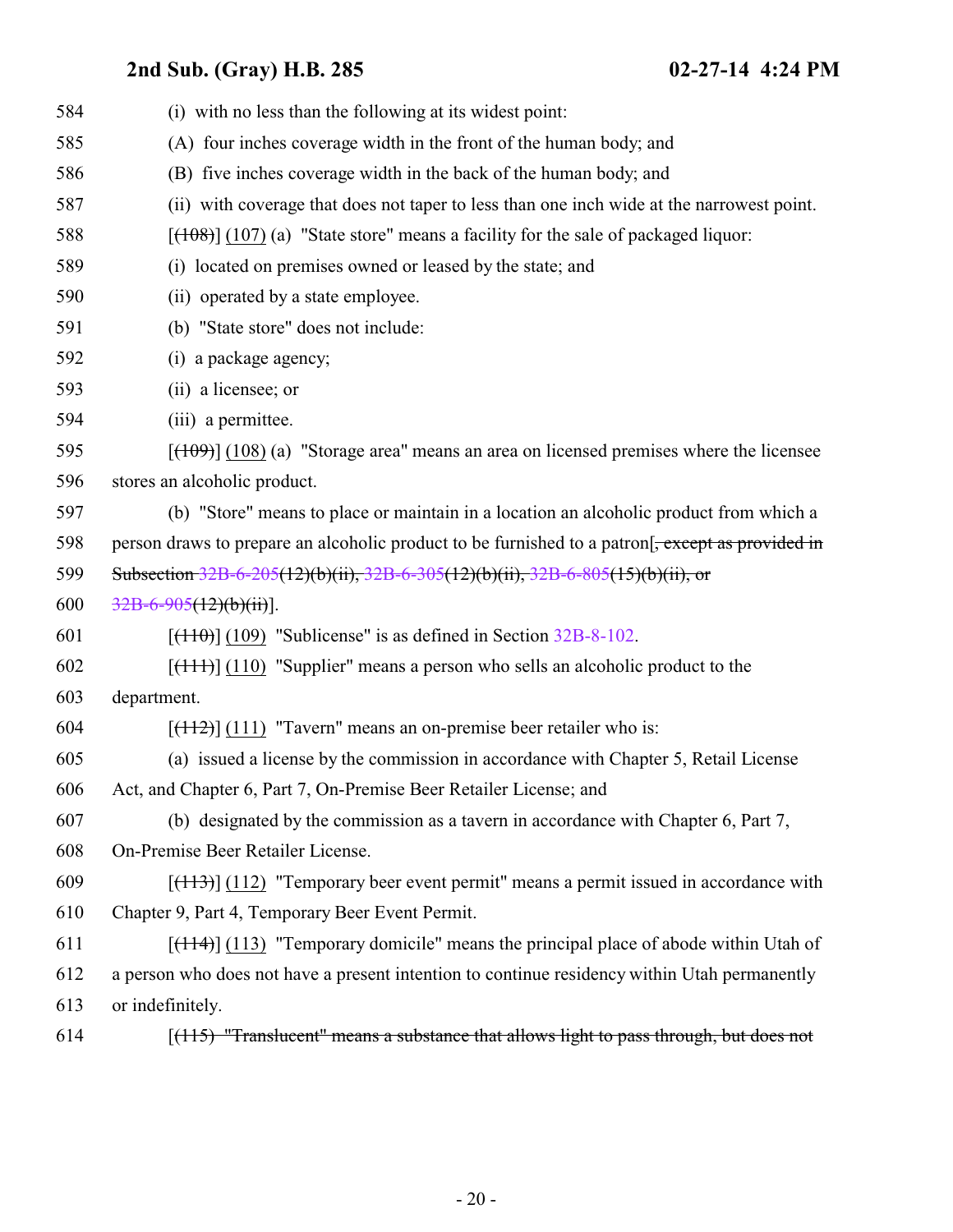<span id="page-20-0"></span>

| 615 | allow an object or person to be seen through the substance.                                                       |
|-----|-------------------------------------------------------------------------------------------------------------------|
| 616 | $[\frac{(116)}{(114)}]$ "Unsaleable liquor merchandise" means a container that:                                   |
| 617 | (a) is unsaleable because the container is:                                                                       |
| 618 | (i) unlabeled;                                                                                                    |
| 619 | (ii) leaky;                                                                                                       |
| 620 | (iii) damaged;                                                                                                    |
| 621 | (iv) difficult to open; or                                                                                        |
| 622 | (v) partly filled;                                                                                                |
| 623 | (b) (i) has faded labels or defective caps or corks;                                                              |
| 624 | (ii) has contents that are:                                                                                       |
| 625 | $(A)$ cloudy;                                                                                                     |
| 626 | (B) spoiled; or                                                                                                   |
| 627 | (C) chemically determined to be impure; or                                                                        |
| 628 | (iii) contains:                                                                                                   |
| 629 | (A) sediment; or                                                                                                  |
| 630 | (B) a foreign substance; or                                                                                       |
| 631 | (c) is otherwise considered by the department as unfit for sale.                                                  |
| 632 | $[ (117) ]$ (115) (a) "Wine" means an alcoholic product obtained by the fermentation of                           |
| 633 | the natural sugar content of fruits, plants, honey, or milk, or other like substance, whether or                  |
| 634 | not another ingredient is added.                                                                                  |
| 635 | (b) "Wine" is considered liquor for purposes of this title, except as otherwise provided                          |
| 636 | in this title.                                                                                                    |
| 637 | $[$ ( $\left(118\right)$ ) $\left(116\right)$ "Winery manufacturing license" means a license issued in accordance |
| 638 | with Chapter 11, Part 3, Winery Manufacturing License.                                                            |
| 639 | Section 2. Section 32B-6-205 is amended to read:                                                                  |
| 640 | 32B-6-205. Specific operational requirements for a full-service restaurant license.                               |
| 641 | (1) (a) In addition to complying with Chapter 5, Part 3, Retail Licensee Operational                              |
| 642 | Requirements, a full-service restaurant licensee and staff of the full-service restaurant licensee                |
| 643 | shall comply with this section.                                                                                   |
| 644 | (b) Failure to comply as provided in Subsection $(1)(a)$ may result in disciplinary action                        |
| 645 | in accordance with Chapter 3, Disciplinary Actions and Enforcement Act, against:                                  |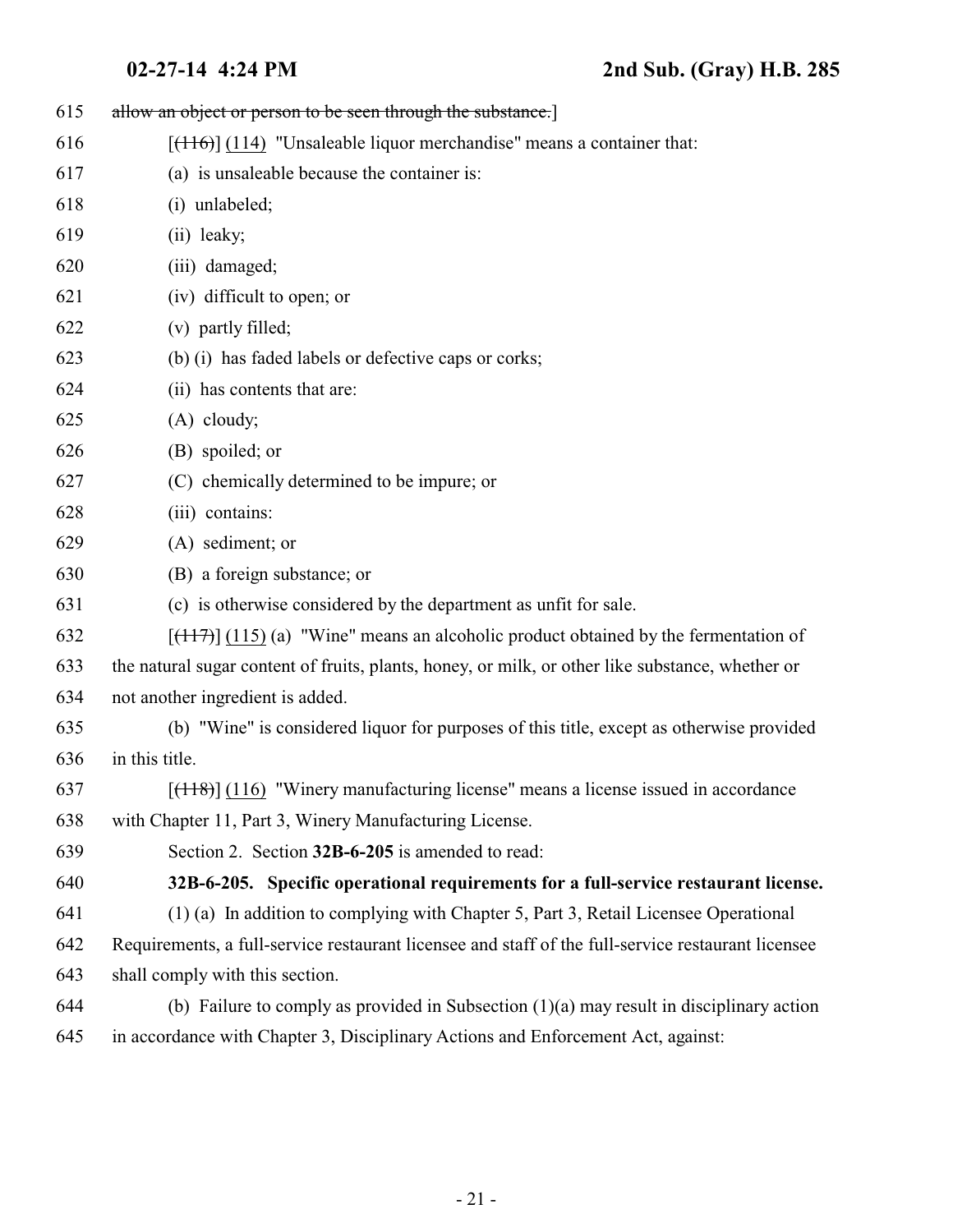| 646 | (i) a full-service restaurant licensee;                                                                                    |
|-----|----------------------------------------------------------------------------------------------------------------------------|
| 647 | (ii) individual staff of a full-service restaurant licensee; or                                                            |
| 648 | (iii) both a full-service restaurant licensee and staff of the full-service restaurant                                     |
| 649 | licensee.                                                                                                                  |
| 650 | (2) In addition to complying with Subsection $32B-5-301(3)$ , a full-service restaurant                                    |
| 651 | licensee shall display in a prominent place in the restaurant a list of the types and brand names                          |
| 652 | of liquor being furnished through the full-service restaurant licensee's calibrated metered                                |
| 653 | dispensing system.                                                                                                         |
| 654 | $(3)$ In addition to complying with Section 32B-5-303, a full-service restaurant licensee                                  |
| 655 | shall store an alcoholic product in a storage area described in Subsection $(12)(a)$ .                                     |
| 656 | $[\frac{4}{3}]$ (3) (a) An individual who serves an alcoholic product in a full-service restaurant                         |
| 657 | licensee's premises shall make a written beverage tab for each table or group that orders or                               |
| 658 | consumes an alcoholic product on the premises.                                                                             |
| 659 | (b) A beverage tab required by this Subsection $[\left(4\right)]$ (3) shall list the type and amount                       |
| 660 | of an alcoholic product ordered or consumed.                                                                               |
| 661 | $[\frac{1}{2}, \frac{1}{2}]$ (4) A person's willingness to serve an alcoholic product may not be made a                    |
| 662 | condition of employment as a server with a full-service restaurant licensee.                                               |
| 663 | $[\text{6}]}(5)$ (a) A full-service restaurant licensee may not sell, offer for sale, or furnish                           |
| 664 | liquor at the licensed premises on any day during the period that:                                                         |
| 665 | (i) begins at midnight; and                                                                                                |
| 666 | (ii) ends at $11:29$ a.m.                                                                                                  |
| 667 | (b) A full-service restaurant licensee may sell, offer for sale, or furnish beer during the                                |
| 668 | hours specified in Part 7, On-Premise Beer Retailer License, for an on-premise beer retailer,                              |
| 669 | except that a full-service restaurant licensee may not sell, offer for sale, or furnish beer before                        |
| 670 | $11:30$ a.m. on any day.                                                                                                   |
| 671 | $[\overline{(+)}]$ (6) A full-service restaurant licensee shall maintain at least 70% of its total                         |
| 672 | restaurant business from the sale of food, which does not include:                                                         |
| 673 | (a) mix for an alcoholic product; or                                                                                       |
| 674 | (b) a service charge.                                                                                                      |
| 675 | $\left[\frac{1}{2}\left(7\right)(a)\right]$ A full-service restaurant licensee may not sell, offer for sale, or furnish an |
| 676 | alcoholic product except after the full-service restaurant licensee confirms that the patron has                           |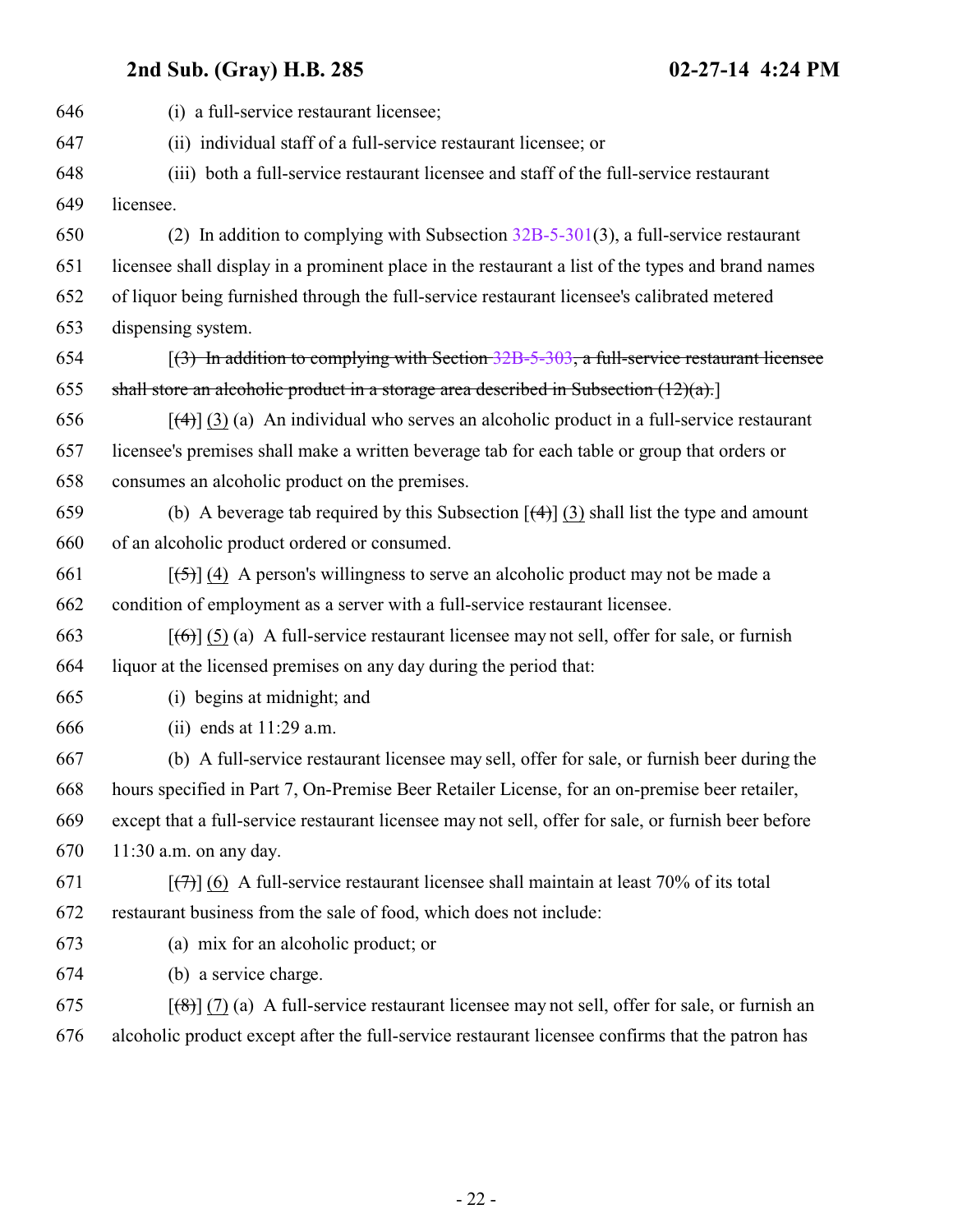the intent to order food prepared, sold, and furnished at the licensed premises.

 (b) A full-service restaurant licensee shall maintain on the licensed premises adequate culinary facilities for food preparation and dining accommodations.

680  $[(9)$  (8) (a) Subject to the other provisions of this Subsection  $[9]$  (8), a patron may not have more than two alcoholic products of any kind at a time before the patron.

- (b) A patron may not have more than one spirituous liquor drink at a time before the patron.
- (c) An individual portion of wine is considered to be one alcoholic product under 685 Subsection  $\left[\left(\frac{\Theta}{2}\right)\right]$  (8)(a).
- 686  $[(10)(9)$  A patron may consume an alcoholic product only:
- (a) at:
- (i) the patron's table;
- (ii) a counter; or
- (iii) a [seating grandfathered] bar structure; and
- (b) where food is served.
- $(692)$  [(11) (a) A full-service restaurant licensee may not sell, offer for sale, or furnish an
- alcoholic product to a patron, and a patron may not consume an alcoholic product at a bar
- structure that is not a seating grandfathered bar structure.]
- 695  $[(b)] (10) (a)$  At a [seating grandfathered] bar structure a patron who is 21 years of age
- or older may:
- (i) sit;
- (ii) be furnished an alcoholic product; and
- (iii) consume an alcoholic product.
- 700  $[(c)]$  (b) Except as provided in Subsection  $[(11)(d)]$  (10)(c), at a [seating grandfathered]
- bar structure a full-service restaurant licensee may not permit a minor to, and a minor may not:
- (i) sit; or
- (ii) consume food or beverages.
- 704  $[(d)]$  (c) (i) A minor may be at a [seating grandfathered] bar structure if the minor is
- employed by a full-service restaurant licensee:
- (A) as provided in Subsection [32B-5-308](http://le.utah.gov/UtahCode/SectionLookup.jsp?section=32b-5-308&session=2014GS)(2); or
- (B) to perform maintenance and cleaning services during an hour when the full-service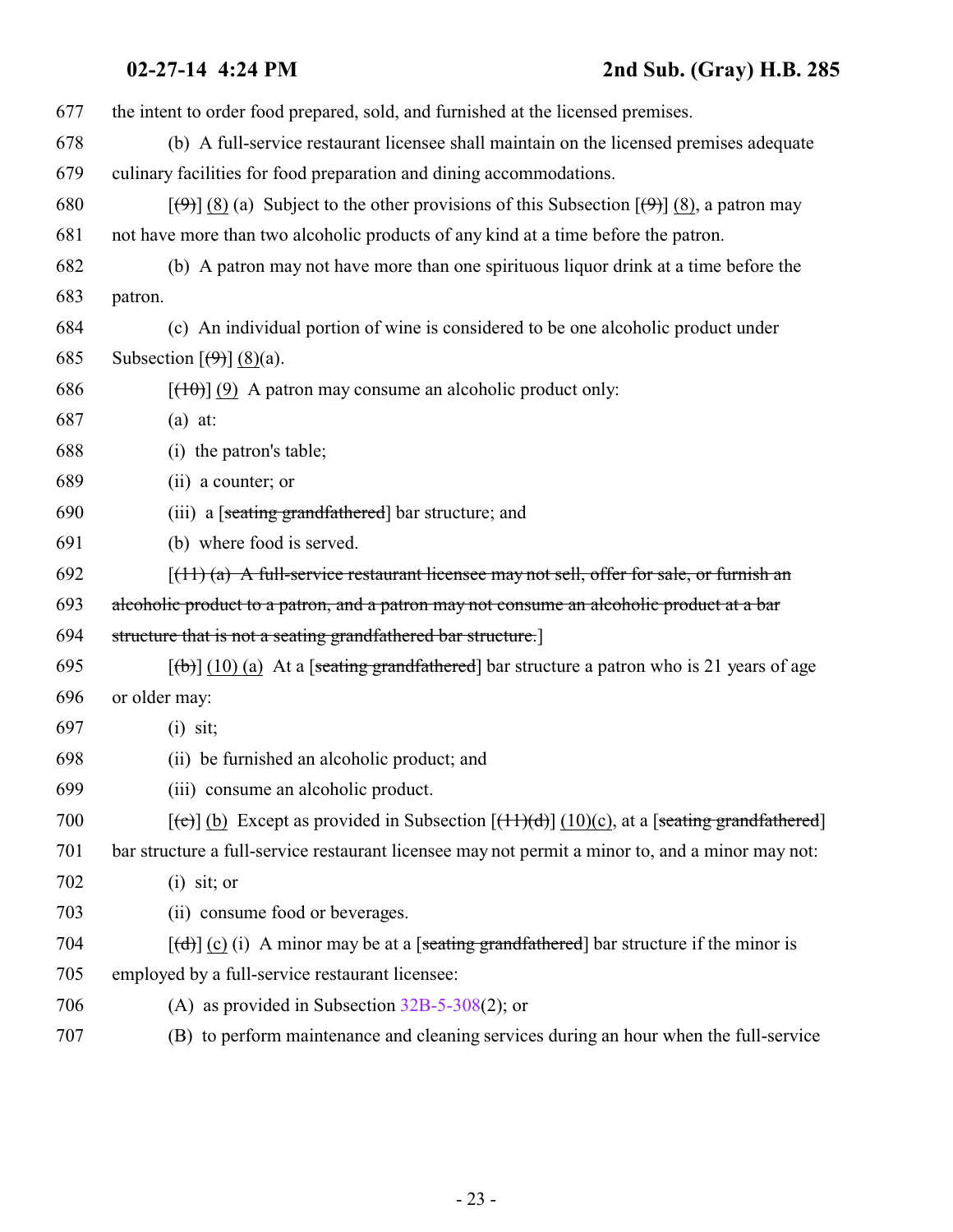| 708 | restaurant licensee is not open for business.                                                                             |
|-----|---------------------------------------------------------------------------------------------------------------------------|
| 709 | (ii) A minor may momentarily pass by a [seating grandfathered] bar structure without                                      |
| 710 | remaining or sitting at the bar structure en route to an area of a full-service restaurant licensee's                     |
| 711 | premises in which the minor is permitted to be.                                                                           |
| 712 | $[(12)$ Except as provided in Subsection 32B-5-307(3), a full-service restaurant licensee                                 |
| 713 | may dispense an alcoholic product only if:                                                                                |
| 714 | $[(a)$ the alcoholic product is dispensed from:                                                                           |
| 715 | $(i)$ a grandfathered bar structure;                                                                                      |
| 716 | $(iii)$ an area adjacent to a grandfathered bar structure that is visible to a patron sitting at                          |
| 717 | the grandfathered bar structure if that area is used to dispense an alcoholic product as of May                           |
| 718 | $\{12, 2009; \text{or}\}$                                                                                                 |
| 719 | $\left[$ (iii) an area that is:                                                                                           |
| 720 | $(A)$ separated from an area for the consumption of food by a patron by a solid,                                          |
| 721 | translucent, permanent structural barrier such that the facilities for the storage or dispensing of                       |
| 722 | an alcoholic product are:                                                                                                 |
| 723 | $[f]$ not readily visible to a patron; and                                                                                |
| 724 | $[({\rm H})$ not accessible by a patron; and $]$                                                                          |
| 725 | [(B) apart from an area used:]                                                                                            |
| 726 | $[f]$ for dining;                                                                                                         |
| 727 | $[\text{H}\text{H}\text{ for staying};\text{or}]$                                                                         |
| 728 | $[\text{(HH) as a lobby or waiting area; ]$                                                                               |
| 729 | $[16]$ the full-service restaurant licensee uses an alcoholic product that is:                                            |
| 730 | $[(i)$ stored in an area described in Subsection $(12)(a)$ ; or                                                           |
| 731 | $\left[\frac{1}{11}\right]$ in an area not described in Subsection (12)(a) on the licensed premises and:                  |
| 732 | $(A)$ immediately before the alcoholic product is dispensed it is in an unopened                                          |
| 733 | container;                                                                                                                |
| 734 | $(6)$ the unopened container is taken to an area described in Subsection $(12)(a)$ before                                 |
| 735 | it is opened; and]                                                                                                        |
| 736 | $\left[\left(\frac{C}{C}\right) \right]$ once opened, the container is stored in an area described in Subsection (12)(a); |
| 737 | and]                                                                                                                      |
| 738 | $(c)$ any instrument or equipment used to dispense alcoholic product is located in an                                     |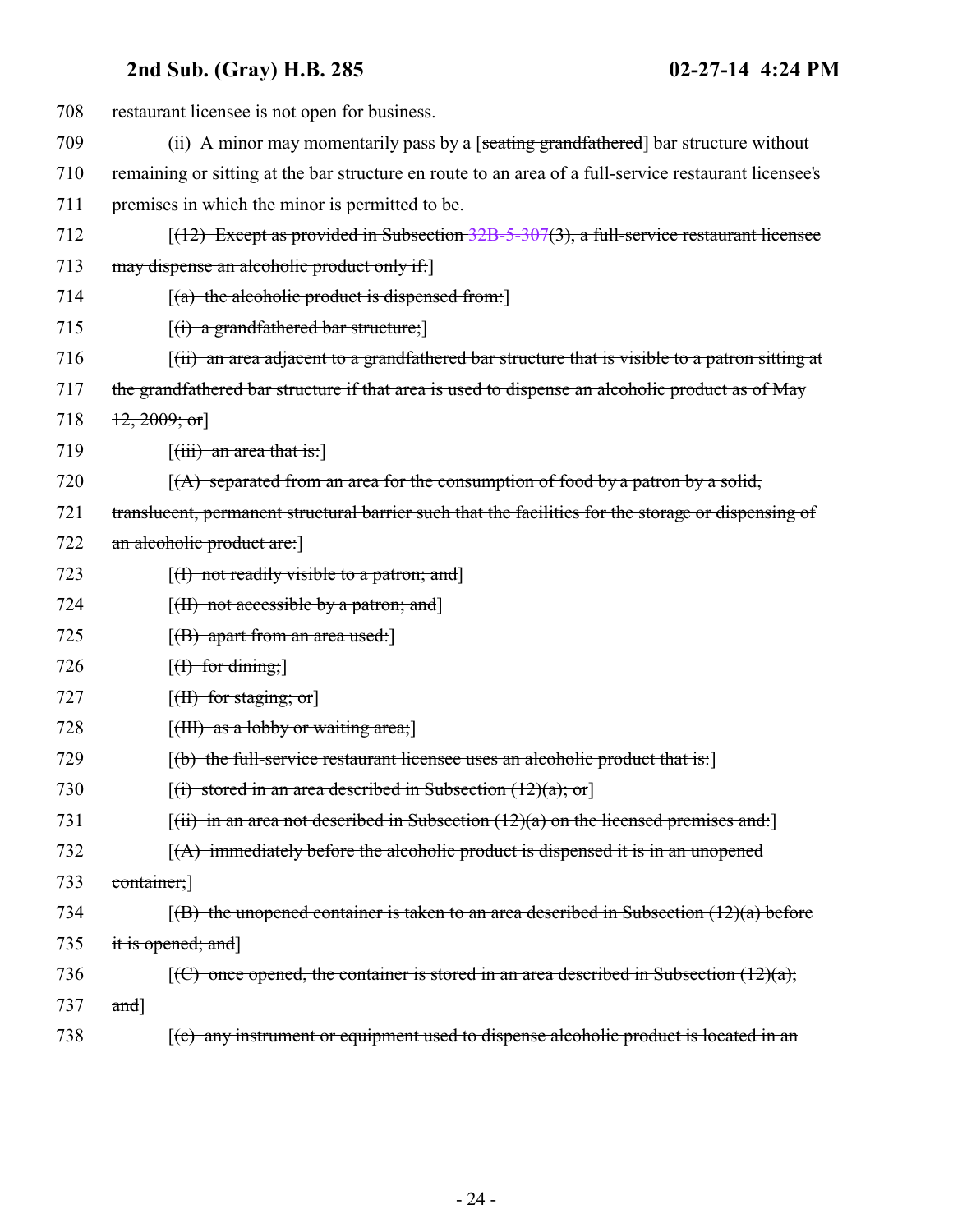<span id="page-24-0"></span>

| 739 | area described in Subsection $(12)(a)$ .                                                                         |
|-----|------------------------------------------------------------------------------------------------------------------|
| 740 | $[ (13) ]$ (11) A full-service restaurant licensee may state in a food or alcoholic product                      |
| 741 | menu a charge or fee made in connection with the sale, service, or consumption of liquor                         |
| 742 | including:                                                                                                       |
| 743 | (a) a set-up charge;                                                                                             |
| 744 | (b) a service charge; or                                                                                         |
| 745 | (c) a chilling fee.                                                                                              |
| 746 | Section 3. Section 32B-6-302 is amended to read:                                                                 |
| 747 | 32B-6-302. Definitions.                                                                                          |
| 748 | [As used in this part.]                                                                                          |
| 749 | $\left[\frac{1}{1}(1)(a)\right]$ "Grandfathered bar structure" means a bar structure in a licensed premises of a |
| 750 | limited-service restaurant licensee that:                                                                        |
| 751 | [(i) as of May $11, 2009$ , has:]                                                                                |
| 752 | $[(A)$ patron seating at the bar structure;                                                                      |
| 753 | $[$ (B) a partition at one or more locations on the bar structure that is along.                                 |
| 754 | [(I) the width of the bar structure; or]                                                                         |
| 755 | $[({\rm H})$ the length of the bar structure; and                                                                |
| 756 | $[ (C)$ facilities for the dispensing or storage of an alcoholic product:                                        |
| 757 | $(f)$ on the portion of the bar structure that is separated by the partition described in                        |
| 758 | Subsection $(1)(a)(i)(B)$ ; or                                                                                   |
| 759 | $\left[\right(H\right)$ if the partition as described in Subsection $(1)(a)(i)(B)(H)$ is adjacent to the bar     |
| 760 | structure in a manner visible to a patron sitting at the bar structure;                                          |
| 761 | $[(ii)$ is not operational as of May 12, 2009, if:                                                               |
| 762 | $[(A)$ a person applying for a limited-service restaurant license:                                               |
| 763 | $[(1)$ has as of May 12, 2009, a building permit to construct the restaurant;                                    |
| 764 | $[f(H)$ is as of May 12, 2009, actively engaged in the construction of the restaurant, as                        |
| 765 | defined by rule made by the commission; and                                                                      |
| 766 | $\left[\right(\text{HH})$ is issued the limited-service restaurant license by no later than December 31,         |
| 767 | $2009;$ and]                                                                                                     |
| 768 | [(B) once constructed, the licensed premises has a bar structure described in Subsection                         |
| 769 | (1)(a)(i);                                                                                                       |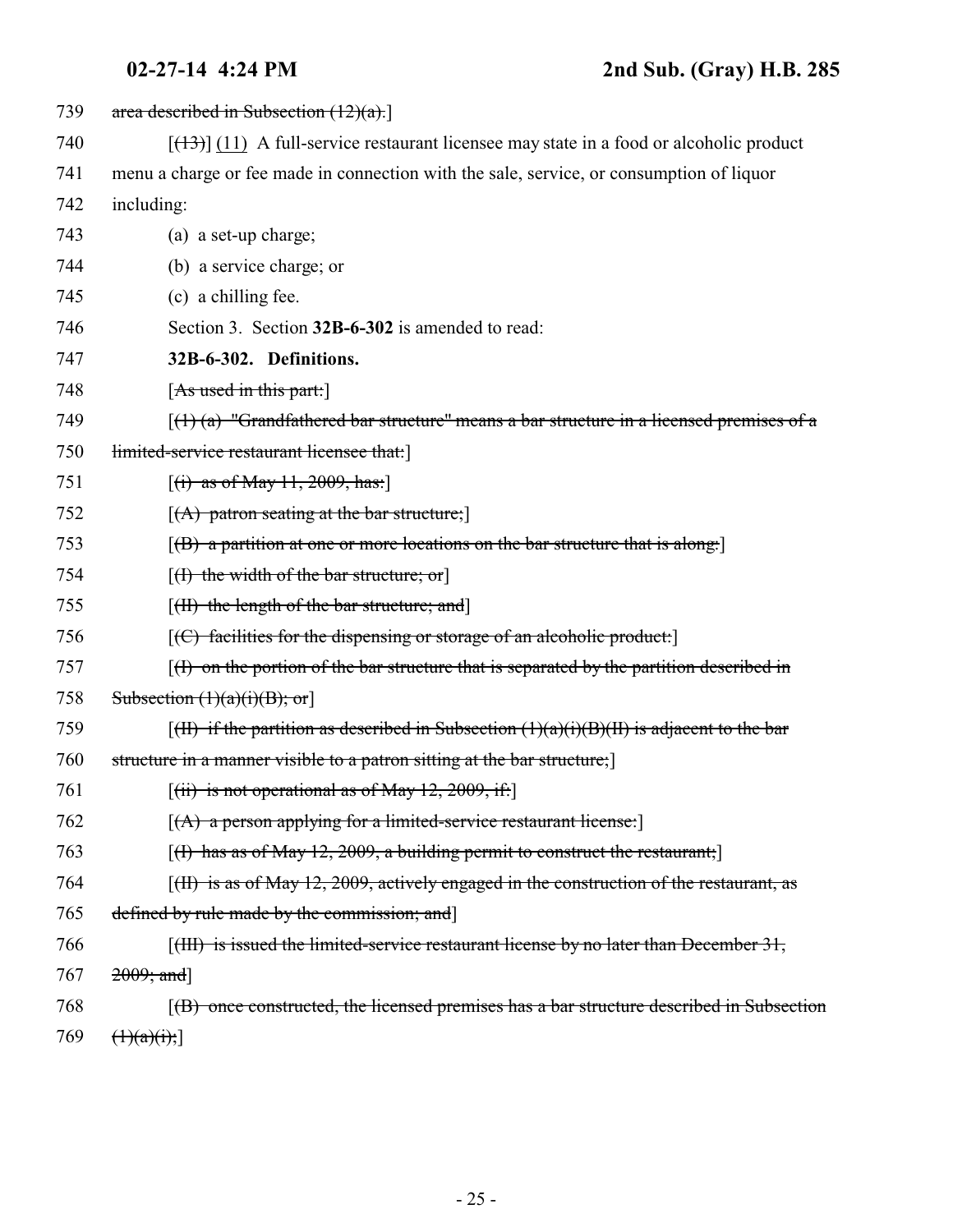| 770 | $[(iii)$ as of May 12, 2009, has no patron seating at the bar structure; or                                   |
|-----|---------------------------------------------------------------------------------------------------------------|
| 771 | $[(iv)$ is not operational as of May 12, 2009, if:                                                            |
| 772 | $[(A)$ a person applying for a limited-service restaurant license:                                            |
| 773 | $[(1)$ has as of May 12, 2009, a building permit to construct the restaurant];                                |
| 774 | [(H) is as of May 12, 2009, actively engaged in the construction of the restaurant, as                        |
| 775 | defined by rule made by the commission; and                                                                   |
| 776 | [(III) is issued a limited-service restaurant license by no later than December 31, 2009;                     |
| 777 | $and$ ]                                                                                                       |
| 778 | $[$ (B) once constructed, the licensed premises has a bar structure with no patron seating.                   |
| 779 | [(b) "Grandfathered bar structure" does not include a grandfathered bar structure                             |
| 780 | described in Subsection $(1)(a)$ on or after the day on which a restaurant remodels the                       |
| 781 | grandfathered bar structure, as defined by rule made by the commission.                                       |
| 782 | $\left[\text{(c)}\right]$ Subject to Subsection (1)(b), a grandfathered bar structure remains a grandfathered |
| 783 | bar structure notwithstanding whether a restaurant undergoes a change of ownership.]                          |
| 784 | $[(2)$ "Seating grandfathered bar structure" means:                                                           |
| 785 | $[(a)$ a grandfathered bar structure described in Subsection $(1)(a)(i)$ or $(ii)$ ; or                       |
| 786 | $[(b)$ a bar structure grandfathered under Section 32B-6-409.                                                 |
| 787 | $[3)$ "Wine"] As used in this part, "wine" includes an alcoholic beverage defined as                          |
| 788 | wine under 27 U.S.C. Sec. 211 and 27 C.F.R. Sec. 4.10, including the following alcoholic                      |
| 789 | beverages made in the manner of wine containing not less than 7% and not more than 24% of                     |
| 790 | alcohol by volume:                                                                                            |
| 791 | $\left[\frac{1}{2}\right]$ (1) sparkling and carbonated wine;                                                 |
| 792 | $[\phi]$ (2) wine made from condensed grape must;                                                             |
| 793 | $[\text{(-c)}]$ (3) wine made from other agricultural products than the juice of sound, ripe                  |
| 794 | grapes;                                                                                                       |
| 795 | $\left[\frac{d}{d}\right]$ (4) imitation wine;                                                                |
| 796 | $[\text{e}(\text{e})]$ (5) compounds sold as wine;                                                            |
| 797 | $[\left(\text{f}\right)](6)$ vermouth;                                                                        |
| 798 | $\left[\left(\frac{1}{g}\right)\right]$ (7) cider;                                                            |
| 799 | $[\text{th}]$ (8) perry; and                                                                                  |
| 800 | $[\left(\mathbf{\dot{t}}\right)](9)$ sake.                                                                    |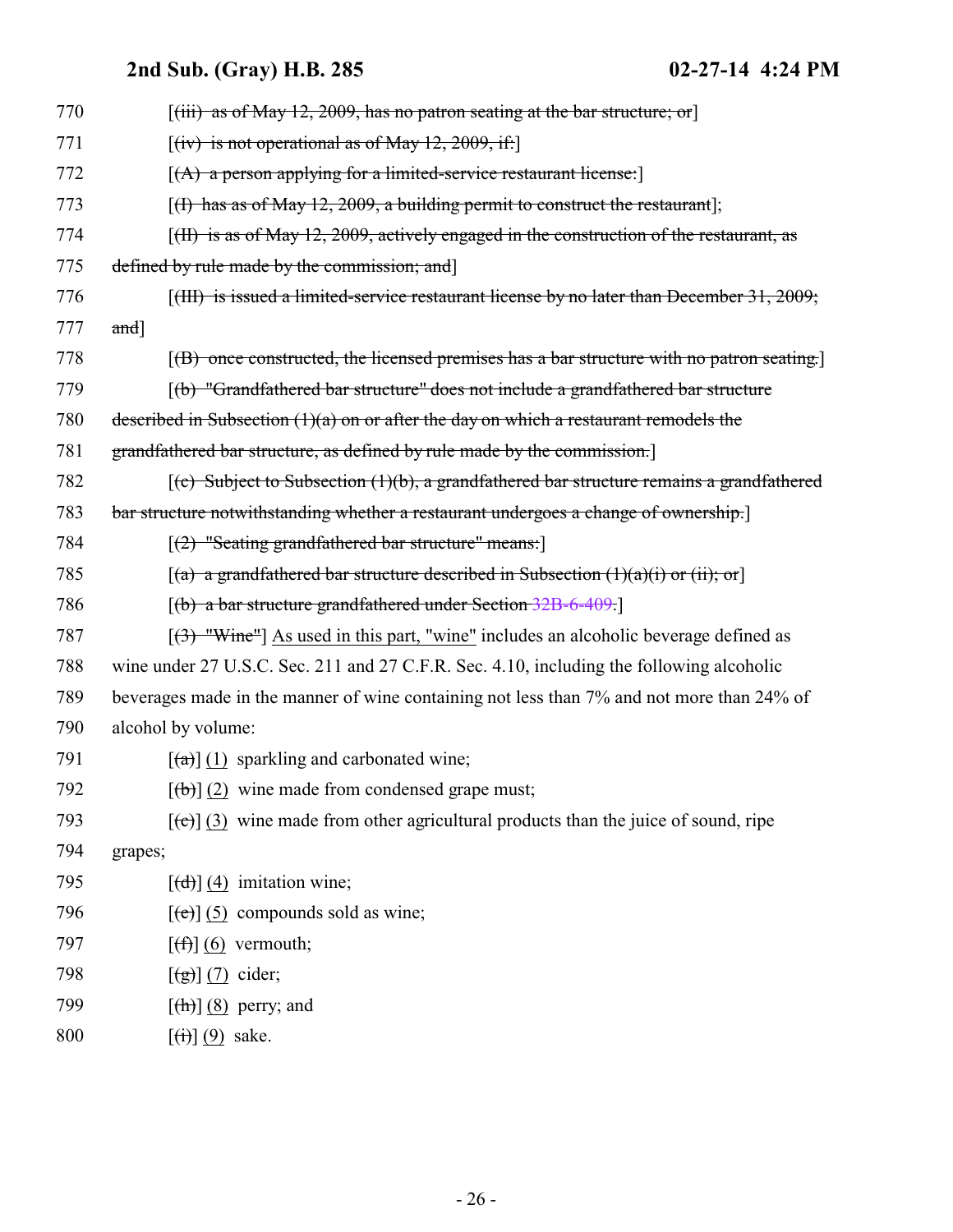<span id="page-26-0"></span>

| 801 | Section 4. Section 32B-6-305 is amended to read:                                                             |
|-----|--------------------------------------------------------------------------------------------------------------|
| 802 | 32B-6-305. Specific operational requirements for a limited-service restaurant                                |
| 803 | license.                                                                                                     |
| 804 | (1) (a) In addition to complying with Chapter 5, Part 3, Retail Licensee Operational                         |
| 805 | Requirements, a limited-service restaurant licensee and staff of the limited-service restaurant              |
| 806 | licensee shall comply with this section.                                                                     |
| 807 | (b) Failure to comply as provided in Subsection $(1)(a)$ may result in disciplinary action                   |
| 808 | in accordance with Chapter 3, Disciplinary Actions and Enforcement Act, against:                             |
| 809 | (i) a limited-service restaurant licensee;                                                                   |
| 810 | (ii) individual staff of a limited-service restaurant licensee; or                                           |
| 811 | (iii) both a limited-service restaurant licensee and staff of the limited-service restaurant                 |
| 812 | licensee.                                                                                                    |
| 813 | (2) (a) A limited-service restaurant licensee on the licensed premises may not sell, offer                   |
| 814 | for sale, furnish, or allow consumption of:                                                                  |
| 815 | (i) spirituous liquor; or                                                                                    |
| 816 | (ii) a flavored malt beverage.                                                                               |
| 817 | (b) A product listed in Subsection $(2)(a)$ may not be on the premises of a                                  |
| 818 | limited-service restaurant licensee except for use:                                                          |
| 819 | (i) as a flavoring on a dessert; and                                                                         |
| 820 | (ii) in the preparation of a flaming food dish, drink, or dessert.                                           |
| 821 | $(3)$ In addition to complying with Section 32B-5-303, a limited-service restaurant                          |
| 822 | Hicensee shall store an alcoholic product in a storage area described in Subsection $(12)(a)$ .              |
| 823 | $[\frac{4}{3}]$ (3) (a) An individual who serves an alcoholic product in a limited-service                   |
| 824 | restaurant licensee's premises shall make a written beverage tab for each table or group that                |
| 825 | orders or consumes an alcoholic product on the premises.                                                     |
| 826 | (b) A beverage tab required by this Subsection $\left[\frac{4}{3}\right]$ (3) shall list the type and amount |
| 827 | of an alcoholic product ordered or consumed.                                                                 |
| 828 | $[\frac{1}{2}, \frac{1}{2}]$ (4) A person's willingness to serve an alcoholic product may not be made a      |
| 829 | condition of employment as a server with a limited-service restaurant licensee.                              |
| 830 | $[\text{f6}](5)$ (a) A limited-service restaurant licensee may not sell, offer for sale, or furnish          |
| 831 | wine or heavy beer at the licensed premises on any day during the period that:                               |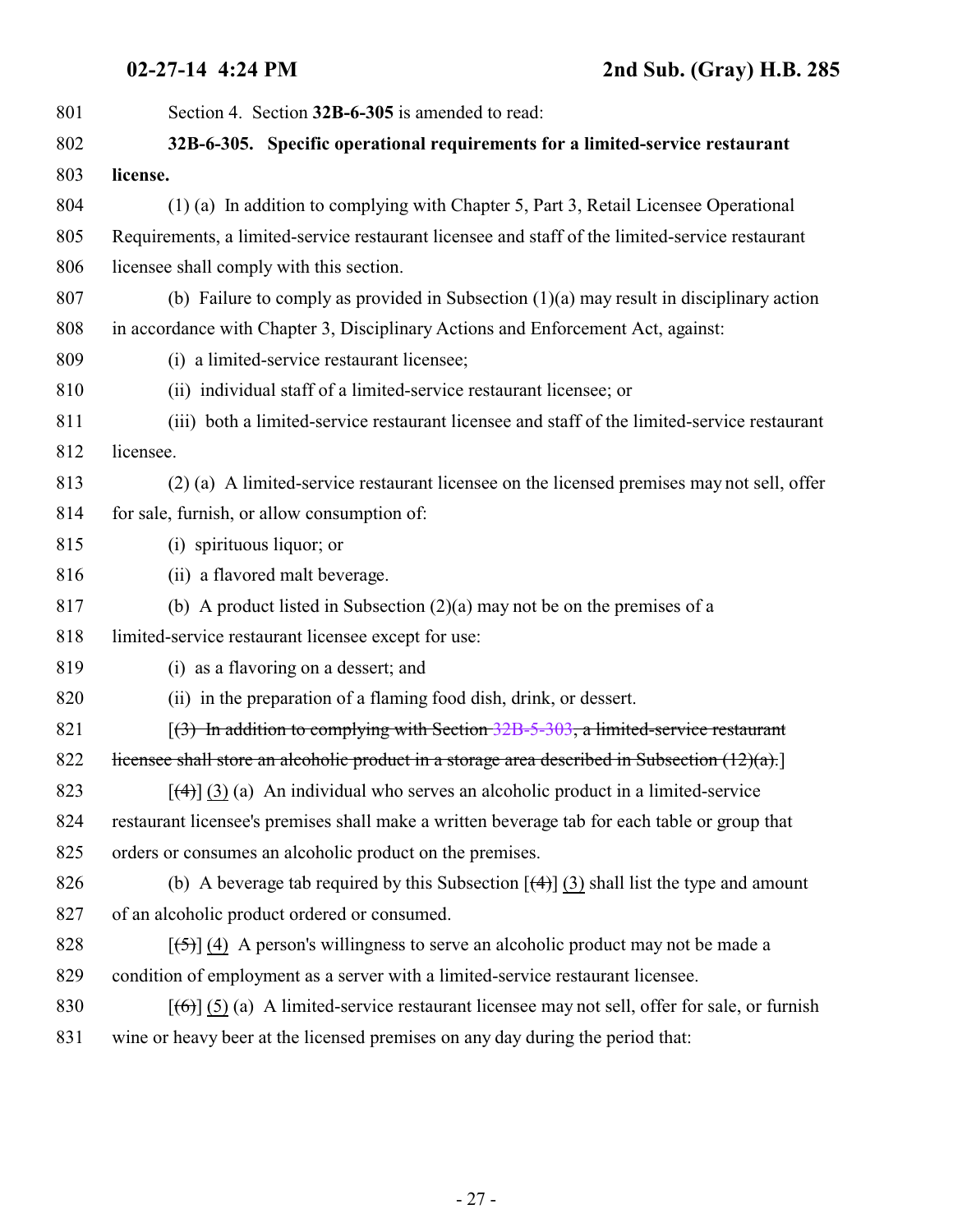| 832 | (i) begins at midnight; and                                                                                                        |
|-----|------------------------------------------------------------------------------------------------------------------------------------|
| 833 | (ii) ends at $11:29$ a.m.                                                                                                          |
| 834 | (b) A limited-service restaurant licensee may sell, offer for sale, or furnish beer during                                         |
| 835 | the hours specified in Part 7, On-Premise Beer Retailer License, for an on-premise beer retailer,                                  |
| 836 | except that a limited-service restaurant licensee may not sell, offer for sale, or furnish beer                                    |
| 837 | before 11:30 a.m. on any day.                                                                                                      |
| 838 | $[\overline{(+)}]$ (6) A limited-service restaurant licensee shall maintain at least 70% of its total                              |
| 839 | restaurant business from the sale of food, which does not include a service charge.                                                |
| 840 | $\left[\frac{1}{2}\left(7\right)(a)\right]$ A limited-service restaurant licensee may not sell, offer for sale, or furnish         |
| 841 | an alcoholic product except after the limited-service restaurant licensee confirms that the                                        |
| 842 | patron has the intent to order food prepared, sold, and furnished at the licensed premises.                                        |
| 843 | (b) A limited-service restaurant licensee shall maintain on the licensed premises                                                  |
| 844 | adequate culinary facilities for food preparation and dining accommodations.                                                       |
| 845 | $[\langle \Theta \rangle]$ (8) (a) Subject to the other provisions of this Subsection $[\langle \Theta \rangle]$ (8), a patron may |
| 846 | not have more than two alcoholic products of any kind at a time before the patron.                                                 |
| 847 | (b) An individual portion of wine is considered to be one alcoholic product under                                                  |
| 848 | Subsection $\left[\left(\frac{9}{9}\right)\right]$ (8)(a).                                                                         |
| 849 | $[\frac{(10)}{(9)}]$ (9) A patron may consume an alcoholic product only:                                                           |
| 850 | $(a)$ at:                                                                                                                          |
| 851 | (i) the patron's table;                                                                                                            |
| 852 | (ii) a counter; or                                                                                                                 |
| 853 | (iii) a [seating grandfathered] bar structure; and                                                                                 |
| 854 | (b) where food is served.                                                                                                          |
| 855 | $(11)$ (a) A limited-service restaurant licensee may not sell, offer for sale, or furnish an                                       |
| 856 | alcoholic product to a patron, and a patron may not consume an alcoholic product at a bar                                          |
| 857 | structure that is not a seating grandfathered bar structure.]                                                                      |
| 858 | $[\phi]$ (10) (a) At a [seating grandfathered] bar structure a patron who is 21 years of age                                       |
| 859 | or older may:                                                                                                                      |
| 860 | $(i)$ sit;                                                                                                                         |
| 861 | (ii) be furnished an alcoholic product; and                                                                                        |
| 862 | (iii) consume an alcoholic product.                                                                                                |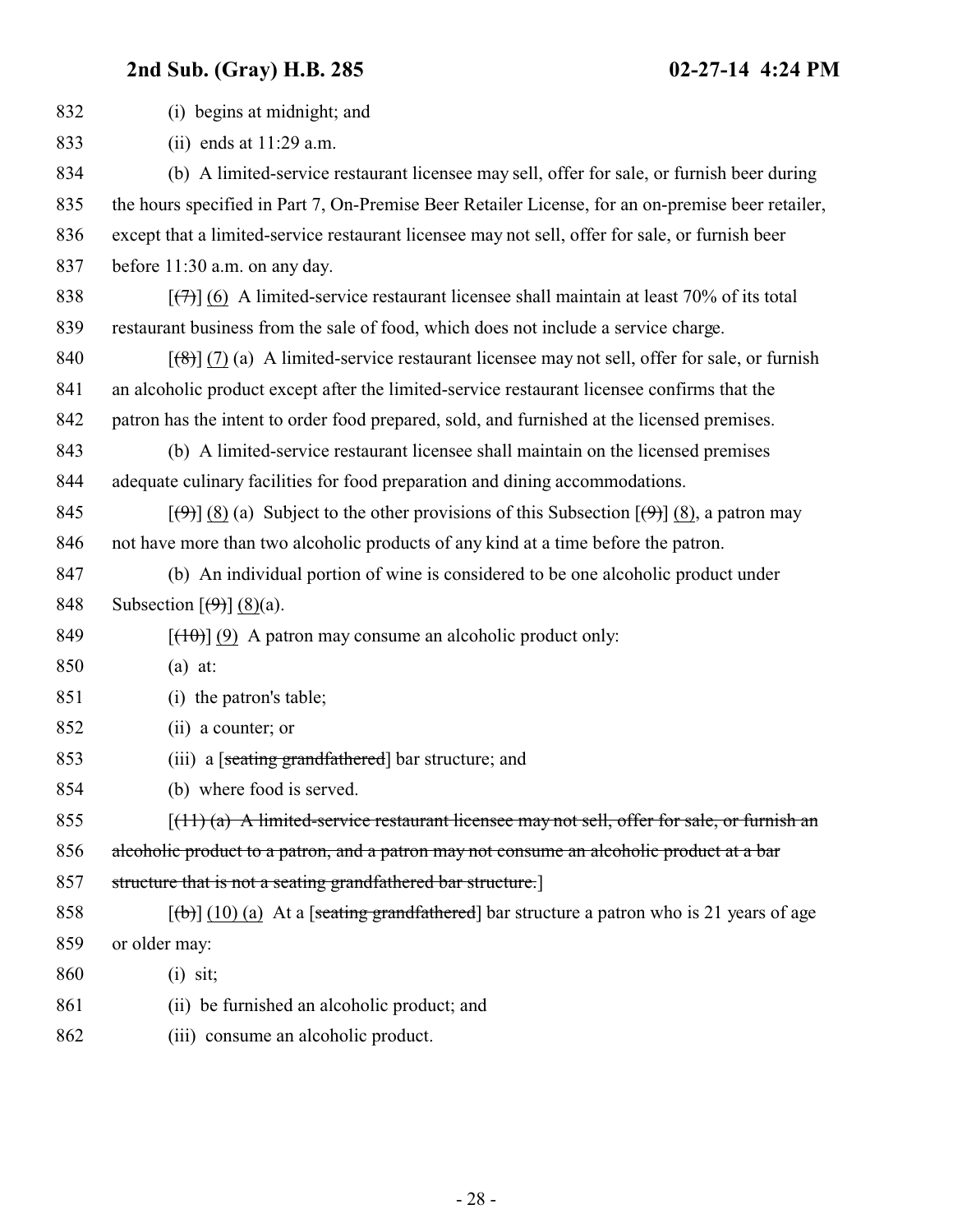| 863 | $[\text{e}]$ (b) Except as provided in Subsection $[\text{f}1\text{)}\text{d}]$ (10)(c), at a [seating grandfathered] |
|-----|-----------------------------------------------------------------------------------------------------------------------|
| 864 | bar structure a limited-service restaurant licensee may not permit a minor to, and a minor may                        |
| 865 | not:                                                                                                                  |
| 866 | $(i)$ sit; or                                                                                                         |
| 867 | (ii) consume food or beverages.                                                                                       |
| 868 | $[\text{d}]}$ (c) (i) A minor may be at a [seating grandfathered] bar structure if the minor is                       |
| 869 | employed by a limited-service restaurant licensee:                                                                    |
| 870 | (A) as provided in Subsection $32B-5-308(2)$ ; or                                                                     |
| 871 | (B) to perform maintenance and cleaning services during an hour when the                                              |
| 872 | limited-service restaurant licensee is not open for business.                                                         |
| 873 | (ii) A minor may momentarily pass by a [seating grandfathered] bar structure without                                  |
| 874 | remaining or sitting at the bar structure en route to an area of a limited-service restaurant                         |
| 875 | licensee's premises in which the minor is permitted to be.                                                            |
| 876 | $(12)$ Except as provided in Subsection 32B-5-307(3), a limited-service restaurant                                    |
| 877 | licensee may dispense an alcoholic product only if:                                                                   |
| 878 | $[(a)$ the alcoholic product is dispensed from:                                                                       |
| 879 | $[(i)$ a grandfathered bar structure;                                                                                 |
| 880 | $(iii)$ an area adjacent to a grandfathered bar structure that is visible to a patron sitting at                      |
| 881 | the grandfathered bar structure if that area is used to dispense an alcoholic product as of May                       |
| 882 | $\{12, 2009; \text{or}\}$                                                                                             |
| 883 | $\left[$ (iii) an area that is:                                                                                       |
| 884 | $(A)$ separated from an area for the consumption of food by a patron by a solid,                                      |
| 885 | translucent, permanent structural barrier such that the facilities for the storage or dispensing of                   |
| 886 | an alcoholic product are:                                                                                             |
| 887 | $[(1)$ not readily visible to a patron; and                                                                           |
| 888 | $[\text{(H) not accessible by a patron; and}]$                                                                        |
| 889 | $[({\rm B})$ apart from an area used:                                                                                 |
| 890 | $[f]$ for dining;                                                                                                     |
| 891 | $[\text{H}\text{)}$ for staging; or                                                                                   |
| 892 | $[\text{(\text{HH}) as a loby or waiting area}]$                                                                      |
| 893 | [(b) the limited-service restaurant licensee uses an alcoholic product that is:]                                      |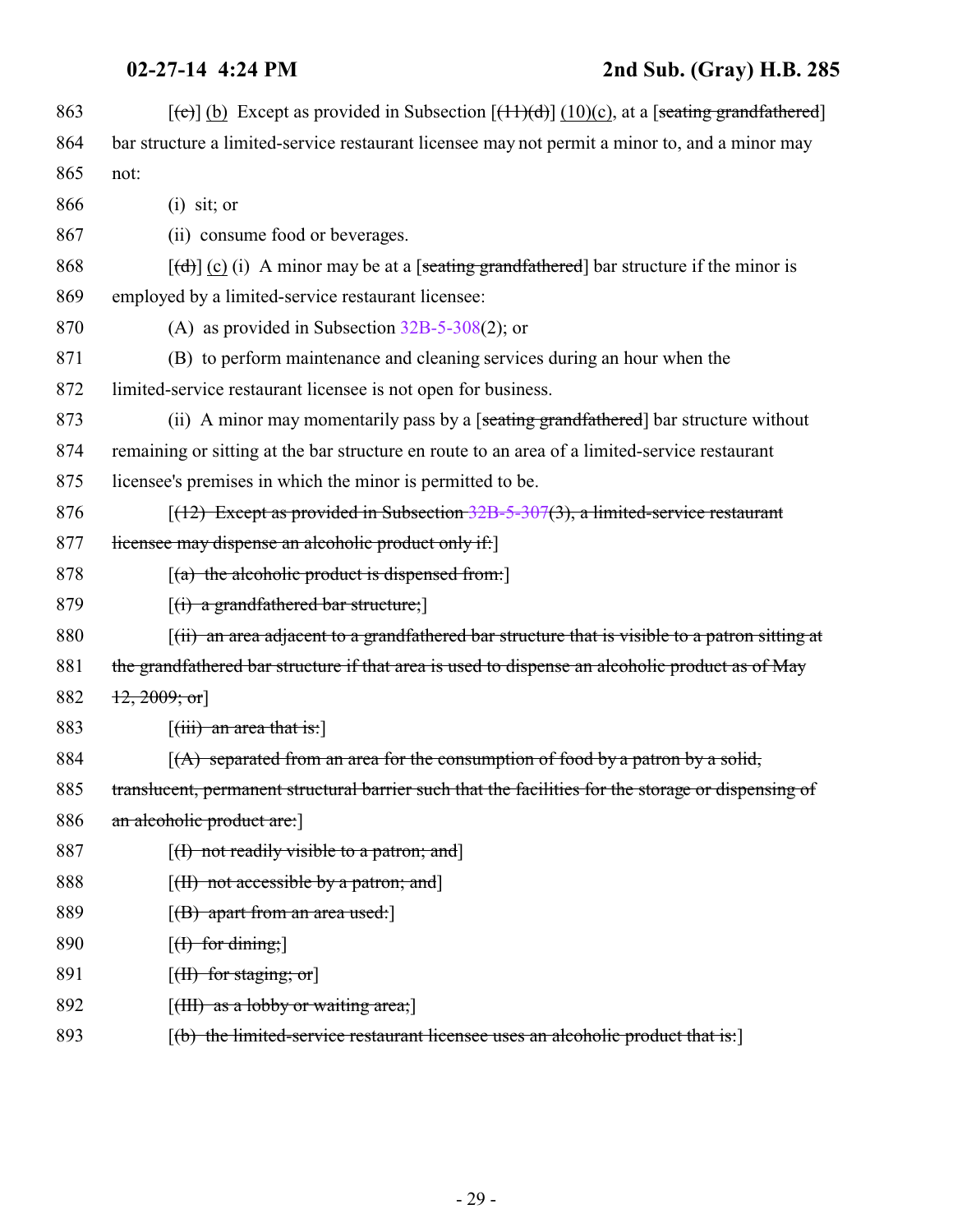<span id="page-29-0"></span>

| 894 | $[(i)$ stored in an area described in Subsection $(12)(a)$ ; or                                  |
|-----|--------------------------------------------------------------------------------------------------|
| 895 | $[(ii)$ in an area not described in Subsection (12)(a) on the licensed premises and:             |
| 896 | $(A)$ immediately before the alcoholic product is dispensed it is in an unopened                 |
| 897 | container;                                                                                       |
| 898 | $(6)$ the unopened container is taken to an area described in Subsection $(12)(a)$ before        |
| 899 | it is opened; and]                                                                               |
| 900 | $[(C)$ once opened, the container is stored in an area described in Subsection $(12)(a)$ ;       |
| 901 | $and$ ]                                                                                          |
| 902 | $(c)$ any instrument or equipment used to dispense alcoholic product is located in an            |
| 903 | area described in Subsection $(12)(a)$ .                                                         |
| 904 | $[$ (13) (11) A limited-service restaurant licensee may state in a food or alcoholic             |
| 905 | product menu a charge or fee made in connection with the sale, service, or consumption of        |
| 906 | wine or heavy beer including:                                                                    |
| 907 | (a) a set-up charge;                                                                             |
| 908 | (b) a service charge; or                                                                         |
| 909 | (c) a chilling fee.                                                                              |
| 910 | Section 5. Section 32B-6-703 is amended to read:                                                 |
| 911 | 32B-6-703. Commission's power to issue on-premise beer retailer license.                         |
| 912 | (1) Before a person may store, sell, offer for sale, furnish, or allow the consumption of        |
| 913 | beer on the premises as an on-premise beer retailer, the person shall first obtain an on-premise |
| 914 | beer retailer license from the commission in accordance with this part.                          |
| 915 | (2) (a) The commission may issue an on-premise beer retailer license to establish                |
| 916 | on-premise beer retailer licensed premises at places and in numbers as the commission            |
| 917 | considers proper for the storage, sale, offer for sale, furnishing, and consumption of beer on   |
| 918 | premises operated as an on-premise beer retailer.                                                |
| 919 | (b) At the time that the commission issues an on-premise beer retailer license, the              |
| 920 | commission shall designate whether the on-premise beer retailer is a tavern.                     |
| 921 | (c) The commission may change its designation of whether an on-premise beer retailer             |
| 922 | is a tavern in accordance with rules made by the commission.                                     |
| 923 | (d) (i) In determining whether an on-premise beer retailer is a tavern, the commission           |
| 924 | shall determine whether the on-premise beer retailer will engage primarily in the retail sale of |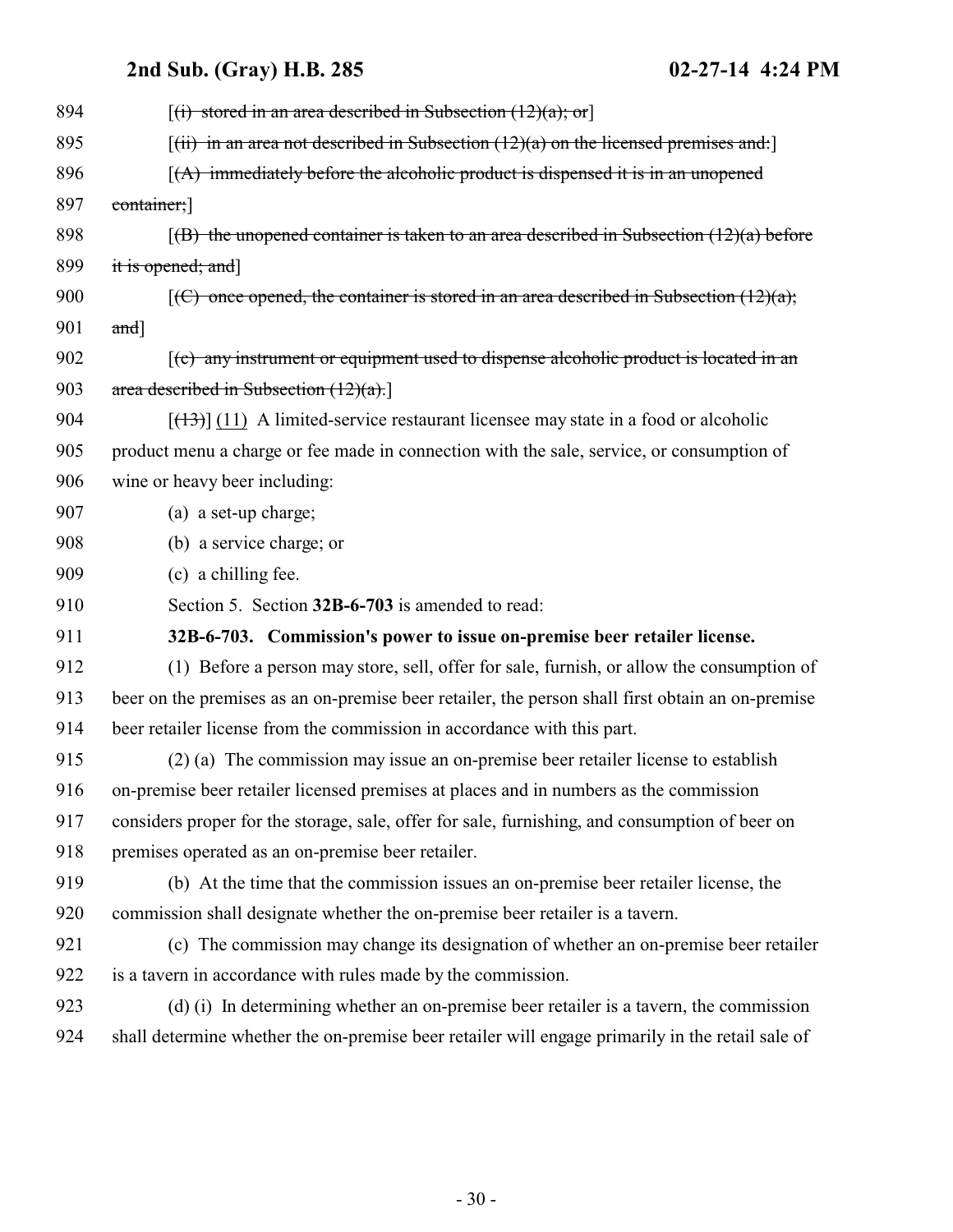| 925 | beer for consumption on the establishment's premises.                                             |
|-----|---------------------------------------------------------------------------------------------------|
| 926 | (ii) In making a determination under this Subsection $(2)(d)$ , the commission shall              |
| 927 | consider:                                                                                         |
| 928 | (A) whether the on-premise beer retailer will operate as one of the following:                    |
| 929 | (I) a beer bar;                                                                                   |
| 930 | $(II)$ a parlor;                                                                                  |
| 931 | (III) a lounge;                                                                                   |
| 932 | (IV) a cabaret; or                                                                                |
| 933 | (V) a nightclub;                                                                                  |
| 934 | (B) if the on-premise beer retailer will operate as described in Subsection $(2)(d)(ii)(A)$ :     |
| 935 | (I) whether the on-premise beer retailer will sell food in the establishment; and                 |
| 936 | (II) if the on-premise beer retailer sells food, whether the revenue from the sale of beer        |
| 937 | will exceed the revenue of the sale of food;                                                      |
| 938 | (C) whether full meals including appetizers, main courses, and desserts will be served;           |
| 939 | (D) the square footage and seating capacity of the premises;                                      |
| 940 | (E) what portion of the square footage and seating capacity will be used for a dining             |
| 941 | area in comparison to the portion that will be used as a lounge or bar area;                      |
| 942 | (F) whether the person will maintain adequate on-premise culinary facilities to prepare           |
| 943 | full meals, except a person that is located on the premises of a hotel or resort facility may use |
| 944 | the culinary facilities of the hotel or resort facility;                                          |
| 945 | (G) whether the entertainment provided on the premises of the beer retailer will be               |
| 946 | suitable for minors; and                                                                          |
| 947 | (H) the beer retailer management's ability to manage and operate an on-premise beer               |
| 948 | retailer license including:                                                                       |
| 949 | (I) management experience;                                                                        |
| 950 | (II) past beer retailer management experience; and                                                |
| 951 | (III) the type of management scheme that will be used by the beer retailer.                       |
| 952 | (e) On or after March 1, 2012:                                                                    |
| 953 | To be licensed as an on-premise beer retailer that is not a tavern, a person shall:<br>(i)        |
| 954 | (A) maintain at least 70% of the person's total gross revenues from business directly             |
| 955 | related to a recreational amenity on or directly adjoining the licensed premises of the beer      |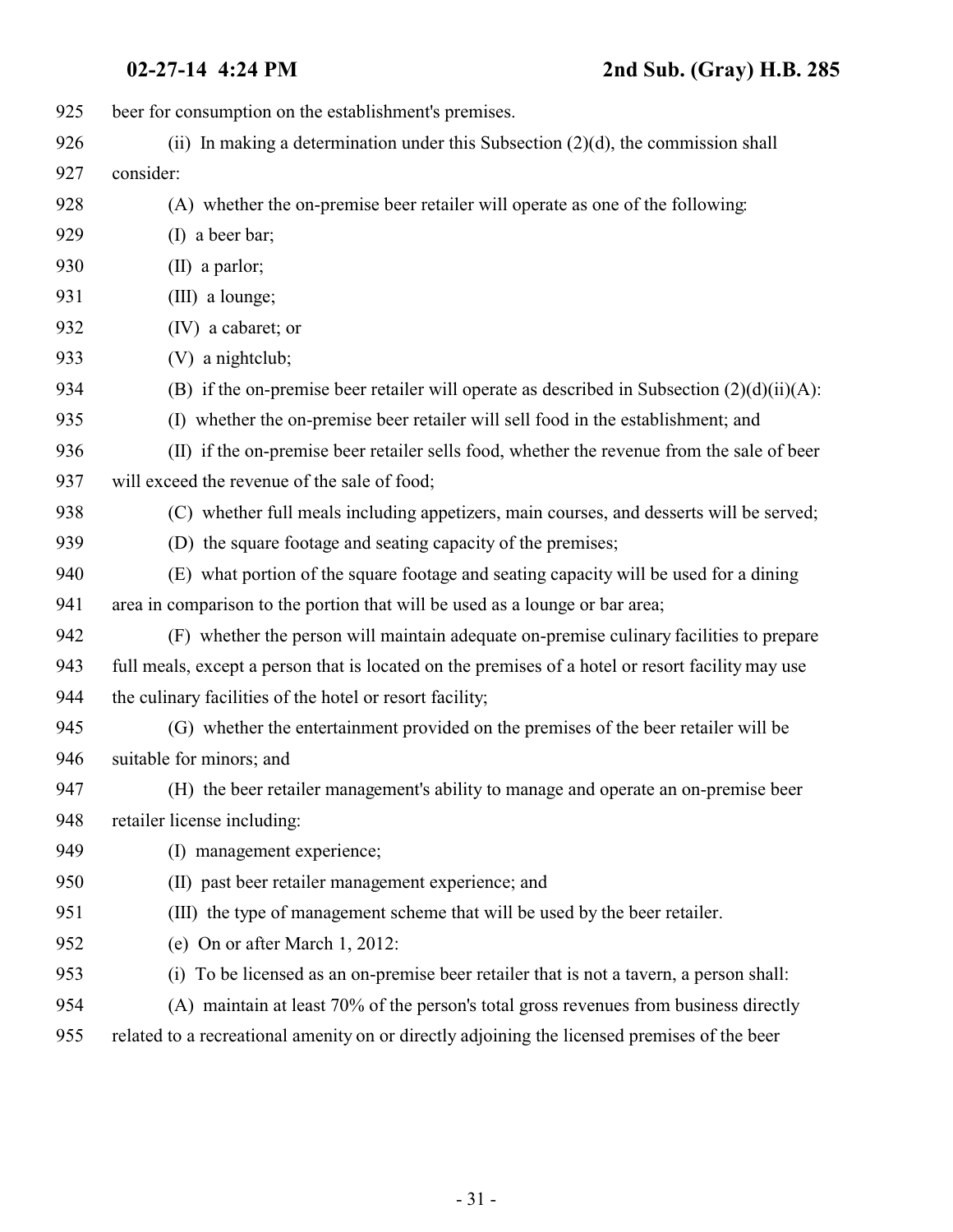retailer; or (B) have a recreational amenity on or directly adjoining the licensed premises of the beer retailer and maintain at least 70% of the person's total gross revenues from the sale of food. (ii) The commission may not license a person as an on-premise beer retailer if the person does not: 962 (A) meet the requirements of Subsection  $(2)(e)(i)$ ; or (B) operate as a tavern. (iii) (A) A person licensed as an on-premise beer retailer that is not a tavern as of July 1, 2011 shall notify the department by no later than August 1, 2011, whether effective March 1, 2012, the person will seek to be licensed as a beer-only restaurant licensee, a tavern, or an on-premise beer retailer that meets the requirements of Subsection (2)(e)(i). (B) If an on-premise beer retailer fails to notify the department as required by Subsection (2)(e)(iii)(A), the on-premise beer retailer's license expires as of February 29, 2012, and to operate as an on-premise beer retailer after February 29, 2012, the on-premise beer 971 retailer is required to apply as a new licensee. and any bar or bar structure on the premises of 972 an on-premise beer retailer license that is not a tavern and does not meet the requirements of 973 Subsection (2)(e)(i) will not be grandfathered under Subsection [32B-6-902](http://le.utah.gov/UtahCode/SectionLookup.jsp?section=32b-6-902&session=2014GS)(1)]. [(iv) A person who, after August 1, 2011, applies for an on-premise beer retailer 975 license that is not a tavern and does not meet the requirements of Subsection  $(2)(e)(i)$ , may not 976 have or construct facilities for the dispensing or storage of an alcoholic product that do not 977 meet the requirements of Subsection [32B-6-905](#page-36-0)(12)(a)(ii).] (3) Subject to Section [32B-1-201](http://le.utah.gov/UtahCode/SectionLookup.jsp?section=32b-1-201&session=2014GS): (a) The commission may not issue a total number of on-premise beer retailer licenses that are taverns that at any time exceeds the number determined by dividing the population of 981 the state by 54,147. (b) The commission may issue a seasonal on-premise beer retailer license for a tavern in accordance with Section [32B-5-206](http://le.utah.gov/UtahCode/SectionLookup.jsp?section=32b-5-206&session=2014GS). (4) (a) Unless otherwise provided in Subsection (4)(b): (i) only one on-premise beer retailer license is required for each building or resort facility owned or leased by the same person; and

- 32 -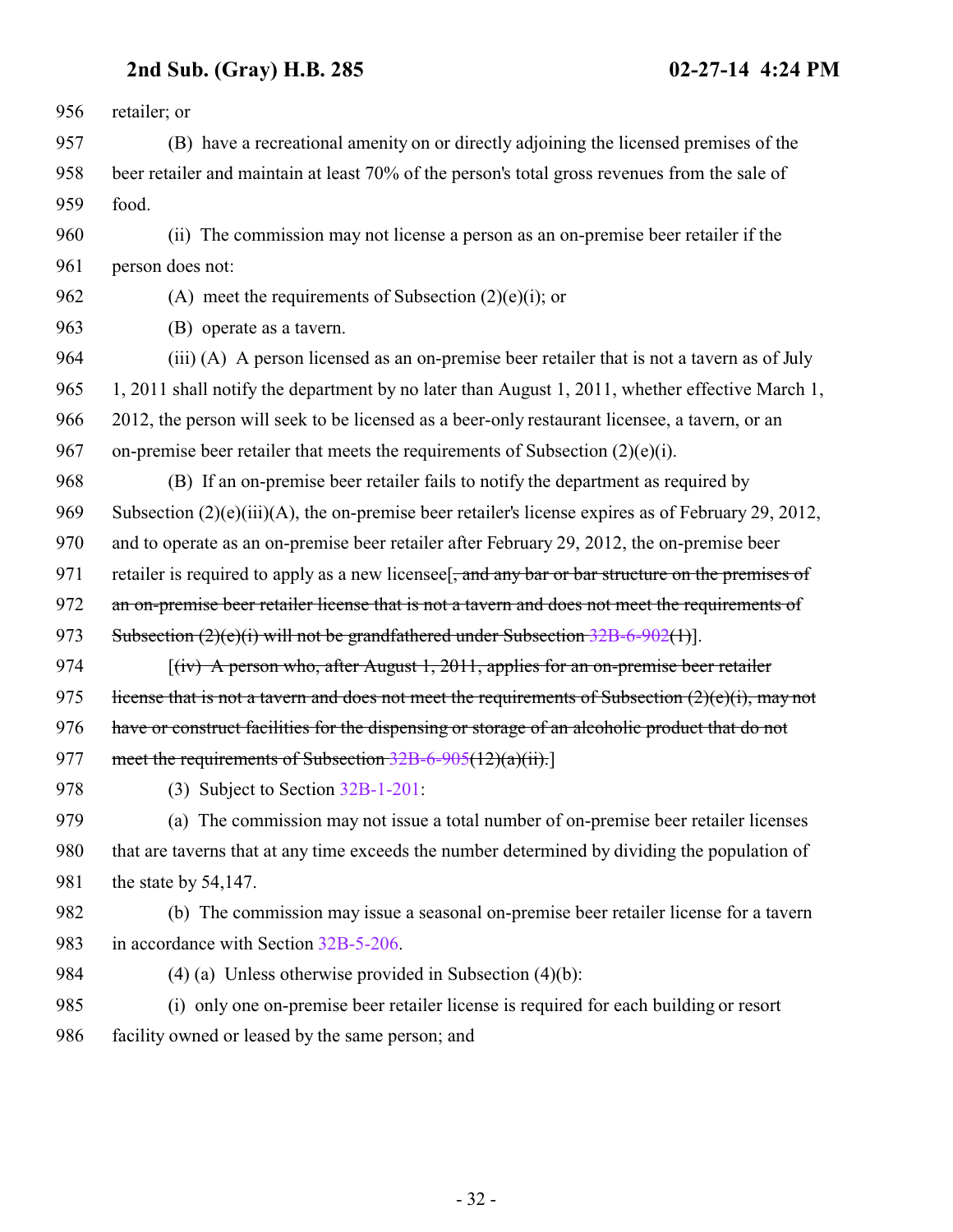<span id="page-32-0"></span>

| 987  | (ii) a separate license is not required for each retail beer dispensing location in the                    |
|------|------------------------------------------------------------------------------------------------------------|
| 988  | same building or on the same resort premises owned or operated by the same person.                         |
| 989  | (b) (i) Subsection $(4)(a)$ applies only if each retail beer dispensing location in the                    |
| 990  | building or resort facility operates in the same manner.                                                   |
| 991  | (ii) If each retail beer dispensing location does not operate in the same manner:                          |
| 992  | (A) one on-premise beer retailer license designated as a tavern is required for the                        |
| 993  | locations in the same building or on the same resort premises that operate as a tavern; and                |
| 994  | (B) one on-premise beer retailer license is required for the locations in the same                         |
| 995  | building or on the same resort premises that do not operate as a tavern.                                   |
| 996  | Section 6. Section 32B-6-805 is amended to read:                                                           |
| 997  | 32B-6-805. Specific operational requirements for a reception center license.                               |
| 998  | (1) (a) In addition to complying with Chapter 5, Part 3, Retail Licensee Operational                       |
| 999  | Requirements, a reception center licensee and staff of the reception center licensee shall                 |
| 1000 | comply with this section.                                                                                  |
| 1001 | (b) Failure to comply as provided in Subsection $(1)(a)$ may result in disciplinary action                 |
| 1002 | in accordance with Chapter 3, Disciplinary Actions and Enforcement Act, against:                           |
| 1003 | (i) a reception center licensee;                                                                           |
| 1004 | (ii) individual staff of a reception center licensee; or                                                   |
| 1005 | (iii) both a reception center licensee and staff of the reception center licensee.                         |
| 1006 | $(2)$ In addition to complying with Section 32B-5-303, a reception center licensee shall                   |
| 1007 | store an alcoholic product in a storage area described in Subsection $(15)(a)$ .                           |
| 1008 | $[\frac{1}{2}]$ (2) (a) For the purpose described in Subsection $[\frac{1}{2}]$ (2)(b), a reception center |
| 1009 | licensee shall provide the following with advance notice of a scheduled event in accordance                |
| 1010 | with rules made by the commission:                                                                         |
| 1011 | (i) the department; and                                                                                    |
| 1012 | (ii) the local law enforcement agency responsible for the enforcement of this title in the                 |
| 1013 | jurisdiction where the reception center is located.                                                        |
| 1014 | (b) Any of the following may conduct a random inspection of an event:                                      |
| 1015 | an authorized representative of the commission or the department; or<br>(i)                                |
| 1016 | (ii) a law enforcement officer.                                                                            |
| 1017 | $[\frac{4}{3}]$ (3) (a) Except as otherwise provided in this title, a reception center licensee may        |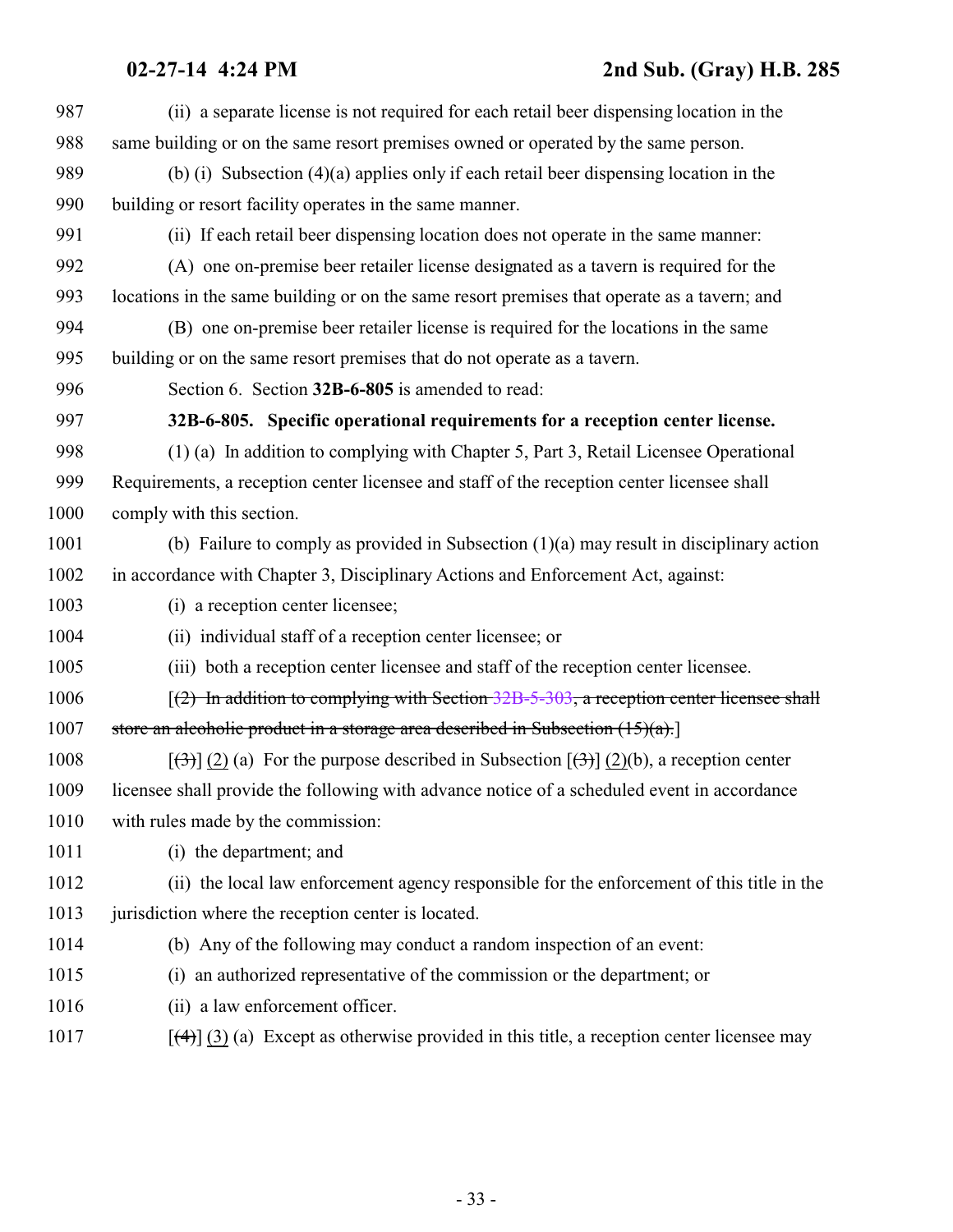| 1018 | sell, offer for sale, or furnish an alcoholic product at an event only for consumption at the                             |
|------|---------------------------------------------------------------------------------------------------------------------------|
| 1019 | reception center's licensed premises.                                                                                     |
| 1020 | (b) A host of an event, a patron, or a person other than the reception center licensee or                                 |
| 1021 | staff of the reception center licensee, may not remove an alcoholic product from the reception                            |
| 1022 | center's licensed premises.                                                                                               |
| 1023 | (c) Notwithstanding Section 32B-5-307, a patron at an event may not bring an                                              |
| 1024 | alcoholic product into or onto, or remove an alcoholic product from, the reception center.                                |
| 1025 | $[5]$ (4) (a) A reception center licensee may not leave an unsold alcoholic product at an                                 |
| 1026 | event following the conclusion of the event.                                                                              |
| 1027 | (b) At the conclusion of an event, a reception center licensee shall:                                                     |
| 1028 | (i) destroy an opened and unused alcoholic product that is not saleable, under                                            |
| 1029 | conditions established by the department; and                                                                             |
| 1030 | (ii) return to the reception center licensee's approved locked storage area any:                                          |
| 1031 | (A) opened and unused alcoholic product that is saleable; and                                                             |
| 1032 | (B) unopened container of an alcoholic product.                                                                           |
| 1033 | (c) Except as provided in Subsection $[\frac{5}{2}]$ (4)(b) with regard to an open or sealed                              |
| 1034 | container of an alcoholic product not sold or consumed at an event, a reception center                                    |
| 1035 | licensee $[\cdot(\mathbf{i})$ shall store the alcoholic product in accordance with Subsection (2); and (ii) may           |
| 1036 | use the alcoholic product at more than one event.                                                                         |
| 1037 | $[66]$ (5) Notwithstanding Section 32B-5-308, a reception center licensee may not                                         |
| 1038 | employ a minor in connection with an event at the reception center at which food is not made                              |
| 1039 | available.                                                                                                                |
| 1040 | $[\overline{(+)}]$ (6) A person's willingness to serve an alcoholic product may not be made a                             |
| 1041 | condition of employment as a server with a reception center licensee.                                                     |
| 1042 | $[$ (8)] (7) A reception center licensee may not sell, offer for sale, or furnish an alcoholic                            |
| 1043 | product at the licensed premises on any day during the period that:                                                       |
| 1044 | (a) begins at $1$ a.m.; and                                                                                               |
| 1045 | (b) ends at $9:59$ a.m.                                                                                                   |
| 1046 | $[\left(\frac{\Theta}{\Theta}\right)]$ (8) (a) A reception center licensee may not maintain in excess of 30% of its total |
| 1047 | annual receipts from the sale of an alcoholic product, which includes:                                                    |
| 1048 | (i) mix for an alcoholic product; or                                                                                      |
|      |                                                                                                                           |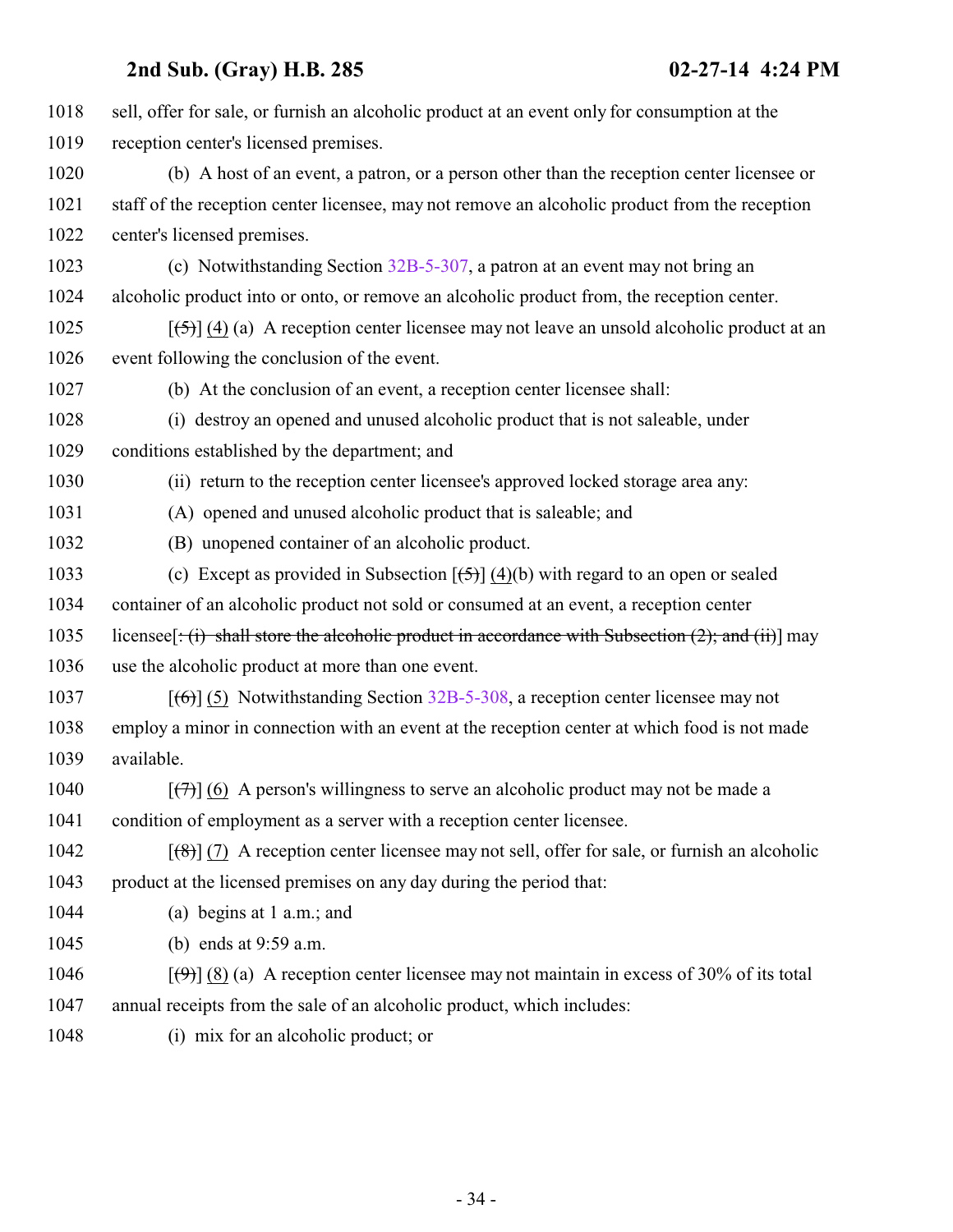| 1049 | (ii) a charge in connection with the furnishing of an alcoholic product.                                               |
|------|------------------------------------------------------------------------------------------------------------------------|
| 1050 | (b) A reception center licensee shall report the information necessary to show                                         |
| 1051 | compliance with this Subsection $[\Theta]$ (8) to the department on an annual basis.                                   |
| 1052 | $[\frac{100}{10}]$ (9) A reception center licensee may not sell, offer for sale, or furnish an                         |
| 1053 | alcoholic product at an event at which a minor is present unless the reception center licensee                         |
| 1054 | makes food available at all times when an alcoholic product is sold, offered for sale, furnished,                      |
| 1055 | or consumed during the event.                                                                                          |
| 1056 | $[\frac{(11)}{(10)}]$ (10) (a) Subject to the other provisions of this Subsection $[\frac{(11)}{(10)}]$ (10), a patron |
| 1057 | may not have more than two alcoholic products of any kind at a time before the patron.                                 |
| 1058 | (b) An individual portion of wine is considered to be one alcoholic product under                                      |
| 1059 | Subsection $[\frac{(1+1)}{(10)}]$ (10)(a).                                                                             |
| 1060 | $[ (12) ] (11)$ (a) A reception center licensee shall supervise and direct a person involved                           |
| 1061 | in the sale, offer for sale, or furnishing of an alcoholic product.                                                    |
| 1062 | (b) A person involved in the sale, offer for sale, or furnishing of an alcoholic product                               |
| 1063 | shall complete an alcohol training and education seminar.                                                              |
| 1064 | $[ (13) ]$ (12) A staff person of a reception center licensee shall remain at an event at all                          |
| 1065 | times when an alcoholic product is sold, offered for sale, furnished, or consumed at the event.                        |
| 1066 | $[$ (14+)] (13) A reception center licensee may not sell, offer for sale, or furnish an                                |
| 1067 | alcoholic product to a patron, and a patron may not consume an alcoholic product at a bar                              |
| 1068 | structure.                                                                                                             |
| 1069 | $[ (15)$ Except as provided in Subsection $(16)$ , a reception center licensee may dispense                            |
| 1070 | an alcoholic product only if:                                                                                          |
| 1071 | $(a)$ the alcoholic product is dispensed from an area that is:                                                         |
| 1072 | $\left[\right(\mathbf{r})$ separated from an area for the consumption of food by a patron by a solid,                  |
| 1073 | translucent, permanent structural barrier such that the facilities for the storage or dispensing of                    |
| 1074 | an alcoholic product are:                                                                                              |
| 1075 | $[(A)$ not readily visible to a patron; and                                                                            |
| 1076 | $[(B)$ not accessible by a patron; and                                                                                 |
| 1077 | [ <del>(ii) apart from an area used:</del> ]                                                                           |
| 1078 | $[(A)$ for staging; or                                                                                                 |
| 1079 | $[(B)$ as a lobby or waiting area;                                                                                     |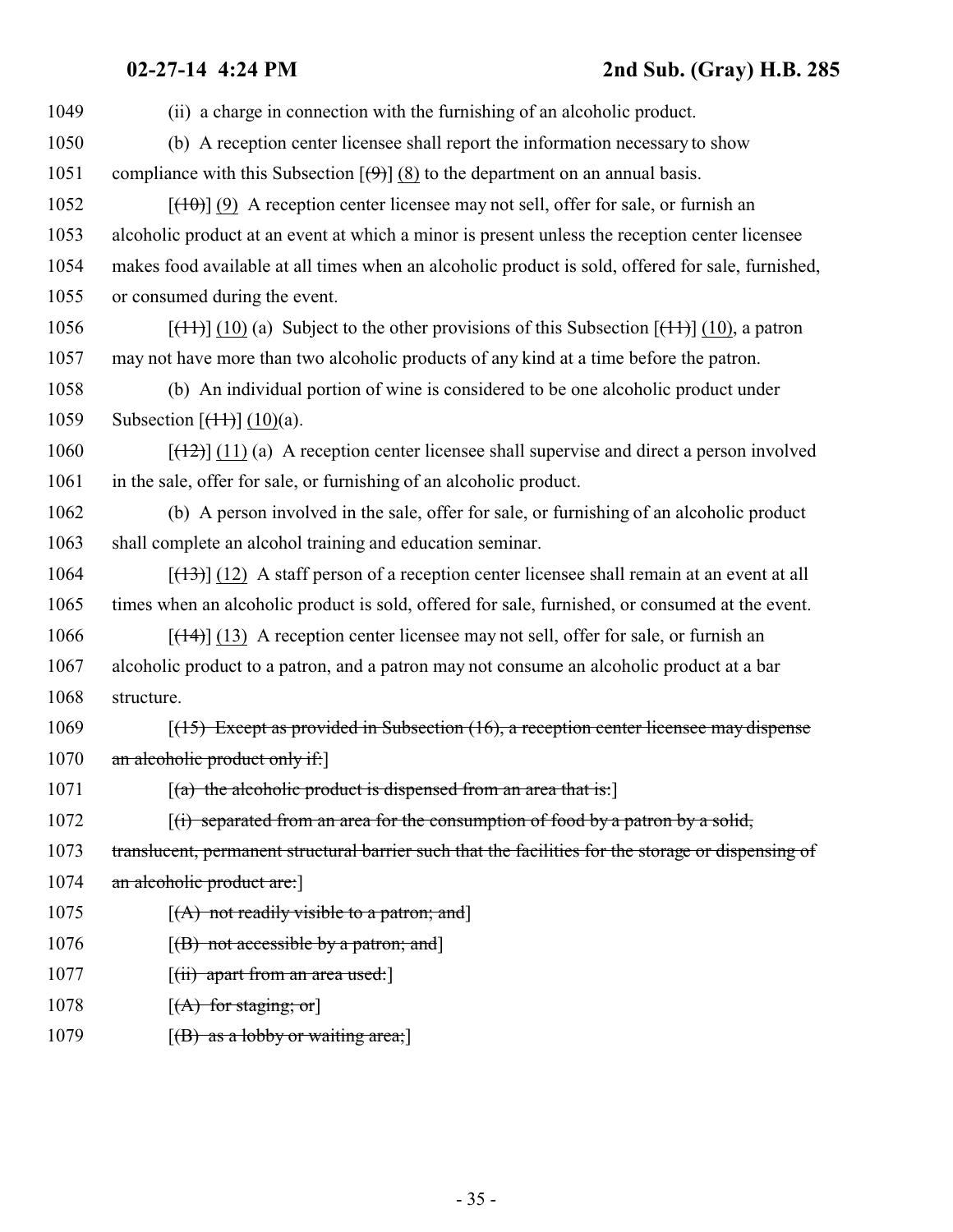| 1080 | $[(b)$ the reception center licensee uses an alcoholic product that is:                                                   |
|------|---------------------------------------------------------------------------------------------------------------------------|
| 1081 | $[(i)$ stored in an area described in Subsection $(15)(a)$ ; or]                                                          |
| 1082 | $[(iii)$ in an area not described in Subsection $(15)(a)$ on the licensed premises and:                                   |
| 1083 | $(A)$ immediately before the alcoholic product is dispensed it is in an unopened                                          |
| 1084 | container;]                                                                                                               |
| 1085 | $(6)$ the unopened container is taken to an area described in Subsection $(15)(a)$ before                                 |
| 1086 | it is opened; and]                                                                                                        |
| 1087 | $[(C)$ once opened, the container is stored in an area described in Subsection $(15)(a)$ ;                                |
| 1088 | and]                                                                                                                      |
| 1089 | $(c)$ any instrument or equipment used to dispense an alcoholic product is located in an                                  |
| 1090 | area described in Subsection $(15)(a)$ .                                                                                  |
| 1091 | $[ (16) ]$ (14) A reception center licensee may dispense an alcoholic product from a                                      |
| 1092 | mobile serving area that:                                                                                                 |
| 1093 | (a) is moved only by staff of the reception center licensee;                                                              |
| 1094 | (b) is capable of being moved by only one individual; and                                                                 |
| 1095 | (c) is no larger than 6 feet long and 30 inches wide.                                                                     |
| 1096 | $[ (17) ]$ (15) (a) A reception center licensee may not have an event on the licensed                                     |
| 1097 | premises except pursuant to a contract between a third party host of the event and the reception                          |
| 1098 | center licensee under which the reception center licensee provides an alcoholic product sold,                             |
| 1099 | offered for sale, or furnished at an event.                                                                               |
| 1100 | (b) At an event, a reception center licensee may furnish an alcoholic product:                                            |
| 1101 | (i) without charge to a patron, except that the third party host of the event shall pay for                               |
| 1102 | an alcoholic product furnished at the event; or                                                                           |
| 1103 | (ii) with a charge to a patron at the event.                                                                              |
| 1104 | (c) The commission may by rule define what constitutes a "third-party host" for                                           |
| 1105 | purposes of this Subsection $\left[\frac{(17)}{(15)}\right]$ (15) so that a reception center licensee and the third-party |
| 1106 | host are not owned by or operated by the same persons, except that the rule shall permit a                                |
| 1107 | reception center licensee to host an event for an immediate family member of the reception                                |
| 1108 | center licensee.                                                                                                          |
| 1109 | $[$ (18)] $(16)$ A reception center licensee shall have culinary facilities that are:                                     |
| 1110 | (a) adequate to prepare a full meal; and                                                                                  |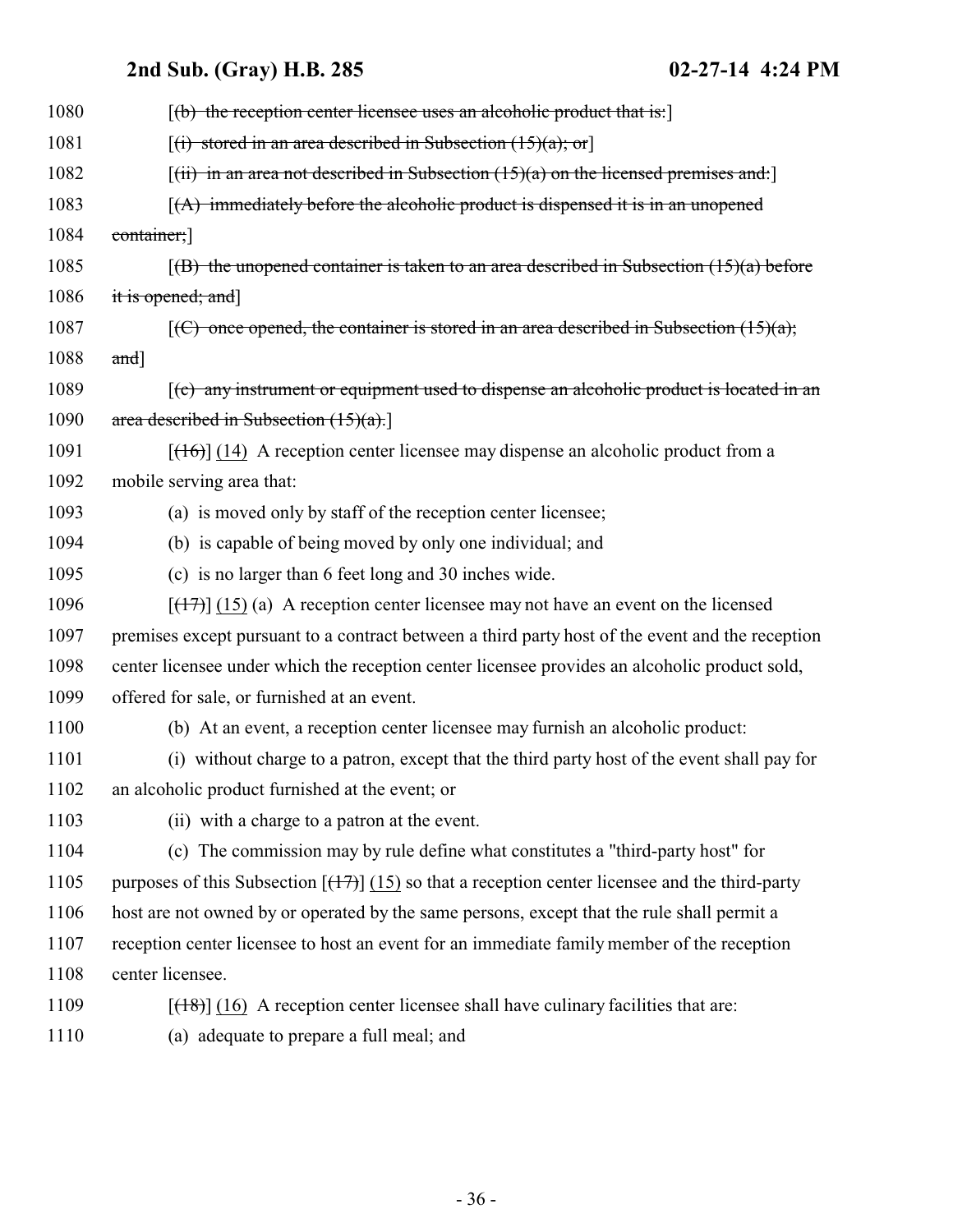<span id="page-36-0"></span>

| 1111 | (b) (i) located on the licensed premises; or                                                                           |
|------|------------------------------------------------------------------------------------------------------------------------|
| 1112 | (ii) under the same control as the reception center licensee.                                                          |
| 1113 | $[\frac{(19)}{(17)}]$ (17) (a) Except as provided in Subsection $[\frac{(19)}{(17)}]$ (17)(b), a reception center      |
| 1114 | licensee may not operate an event:                                                                                     |
| 1115 | (i) that is open to the general public; and                                                                            |
| 1116 | (ii) at which an alcoholic product is sold or offered for sale.                                                        |
| 1117 | (b) A reception center licensee may operate an event described in Subsection $[$ ( $\uparrow$ $\uparrow$ $\uparrow$ )] |
| 1118 | $(17)(a)$ if the event is hosted:                                                                                      |
| 1119 | (i) at the reception center no more frequently than once a calendar year; and                                          |
| 1120 | (ii) by a nonprofit organization that is organized and qualified under Section $501(c)$ ,                              |
| 1121 | Internal Revenue Code.                                                                                                 |
| 1122 | Section 7. Section 32B-6-905 is amended to read:                                                                       |
| 1123 | 32B-6-905. Specific operational requirements for a beer-only restaurant license.                                       |
| 1124 | (1) (a) In addition to complying with Chapter 5, Part 3, Retail Licensee Operational                                   |
| 1125 | Requirements, a beer-only restaurant licensee and staff of the beer-only restaurant licensee                           |
| 1126 | shall comply with this section.                                                                                        |
| 1127 | (b) Failure to comply as provided in Subsection $(1)(a)$ may result in disciplinary action                             |
| 1128 | in accordance with Chapter 3, Disciplinary Actions and Enforcement Act, against:                                       |
| 1129 | (i) a beer-only restaurant licensee;                                                                                   |
| 1130 | (ii) individual staff of a beer-only restaurant licensee; or                                                           |
| 1131 | (iii) both a beer-only restaurant licensee and staff of the beer-only restaurant licensee.                             |
| 1132 | (2) (a) A beer-only restaurant licensee on the licensed premises may not sell, offer for                               |
| 1133 | sale, furnish, or allow consumption of liquor.                                                                         |
| 1134 | (b) Liquor may not be on the premises of a beer-only restaurant licensee except for use:                               |
| 1135 | (i) as a flavoring on a dessert; and                                                                                   |
| 1136 | (ii) in the preparation of a flaming food dish, drink, or dessert.                                                     |
| 1137 | $(3)$ In addition to complying with Section 32B-5-303, a beer-only restaurant licensee                                 |
| 1138 | shall store beer in a storage area described in Subsection $(12)(a)$ .                                                 |
| 1139 | $[\frac{4}{3}]$ (3) (a) An individual who serves beer in a beer-only restaurant licensee's premises                    |
| 1140 | shall make a written beverage tab for each table or group that orders or consumes an alcoholic                         |
|      |                                                                                                                        |

1141 product on the premises.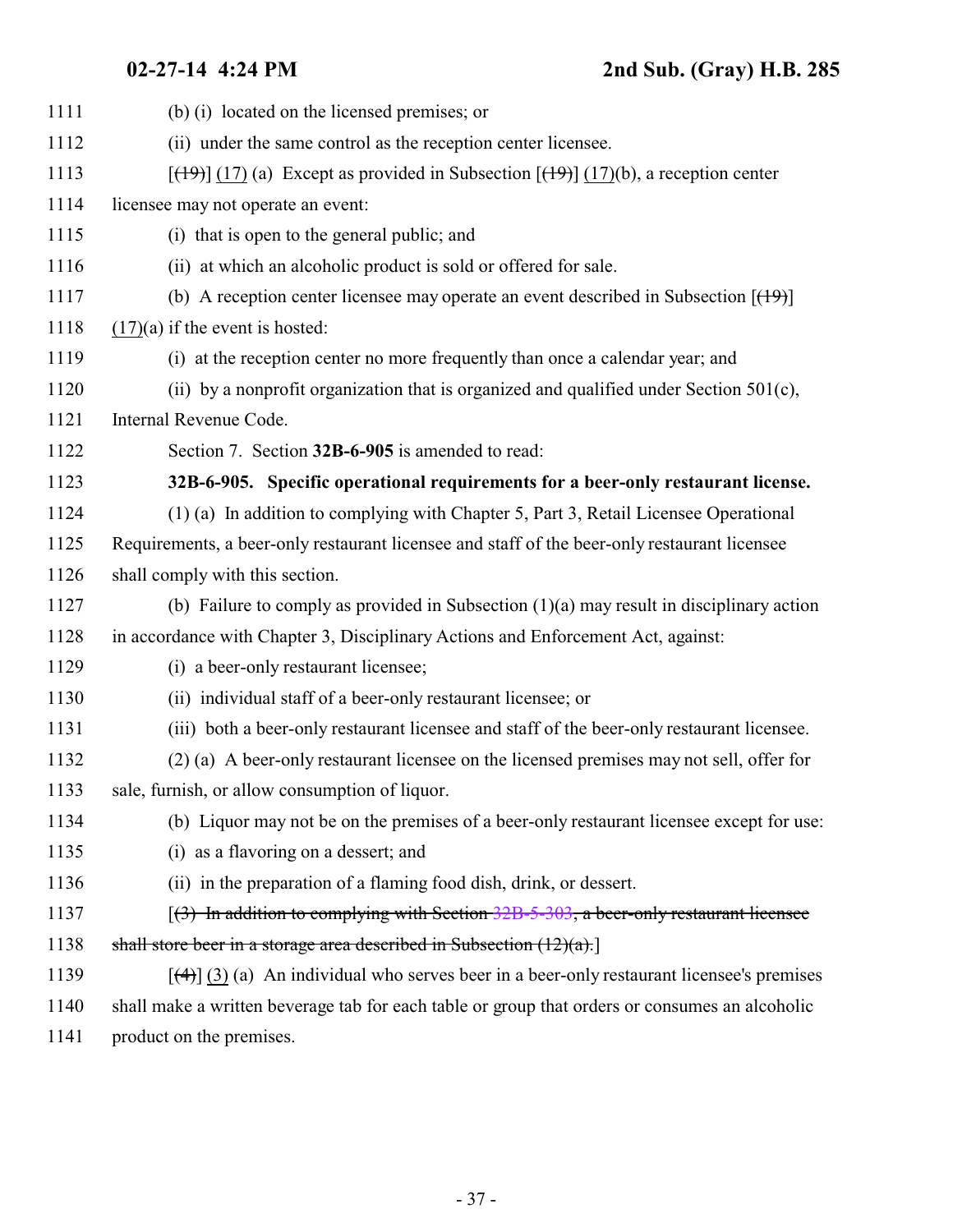| 1142 | (b) A beverage tab required by this Subsection $\left[\frac{4}{3}\right]$ (3) shall list the type and amount     |
|------|------------------------------------------------------------------------------------------------------------------|
| 1143 | of beer ordered or consumed.                                                                                     |
| 1144 | $[\frac{1}{2}, \frac{1}{2}]$ (4) A person's willingness to serve beer may not be made a condition of             |
| 1145 | employment as a server with a beer-only restaurant licensee.                                                     |
| 1146 | $[\left(6\right)]$ (5) A beer-only restaurant licensee may sell, offer for sale, or furnish beer during          |
| 1147 | the hours specified in Part 7, On-Premise Beer Retailer License, for an on-premise beer retailer,                |
| 1148 | except that a beer-only restaurant licensee may not sell, offer for sale, or furnish beer before                 |
| 1149 | $11:30$ a.m. on any day.                                                                                         |
| 1150 | $[\overline{(+)}]$ (6) A beer-only restaurant licensee shall maintain at least 70% of its total                  |
| 1151 | restaurant business from the sale of food, which does not include a service charge.                              |
| 1152 | $[\frac{1}{2}, \frac{1}{2}]$ (7) (a) A beer-only restaurant may not sell, offer for sale, or furnish beer except |
| 1153 | after the beer-only restaurant licensee confirms that the patron has the intent to order food                    |
| 1154 | prepared, sold, and furnished at the licensed premises.                                                          |
| 1155 | (b) A beer-only restaurant shall maintain on the licensed premises adequate culinary                             |
| 1156 | facilities for food preparation and dining accommodations.                                                       |
| 1157 | $[\langle 9 \rangle]$ (8) A patron may not have more than two beers at a time before the patron.                 |
| 1158 | $[$ (40)] (9) A patron may consume a beer only:                                                                  |
| 1159 | $(a)$ at:                                                                                                        |
| 1160 | (i) the patron's table;                                                                                          |
| 1161 | (ii) a $[grandfathered]$ bar structure; or                                                                       |
| 1162 | (iii) a counter; and                                                                                             |
| 1163 | (b) where food is served.                                                                                        |
| 1164 | $(11)$ (a) A beer-only restaurant licensee may not sell, offer for sale, or furnish a beer to                    |
| 1165 | a patron, and a patron may not consume an alcoholic product at a bar structure.                                  |
| 1166 | $[(b)$ Notwithstanding Subsection $(11)(a)$ , at a grandfathered                                                 |
| 1167 | $(10)$ (a) At a bar structure, a patron who is 21 years of age or older may:                                     |
| 1168 | $(i)$ sit;                                                                                                       |
| 1169 | (ii) be furnished a beer; and                                                                                    |
| 1170 | (iii) consume a beer.                                                                                            |
| 1171 | $[\text{(-c)}]$ (b) Except as provided in Subsection $[\text{(+1)}]$ (10)(c), at a [grandfathered] bar           |
|      |                                                                                                                  |

1172 structure, a beer-only restaurant licensee may not permit a minor to, and a minor may not: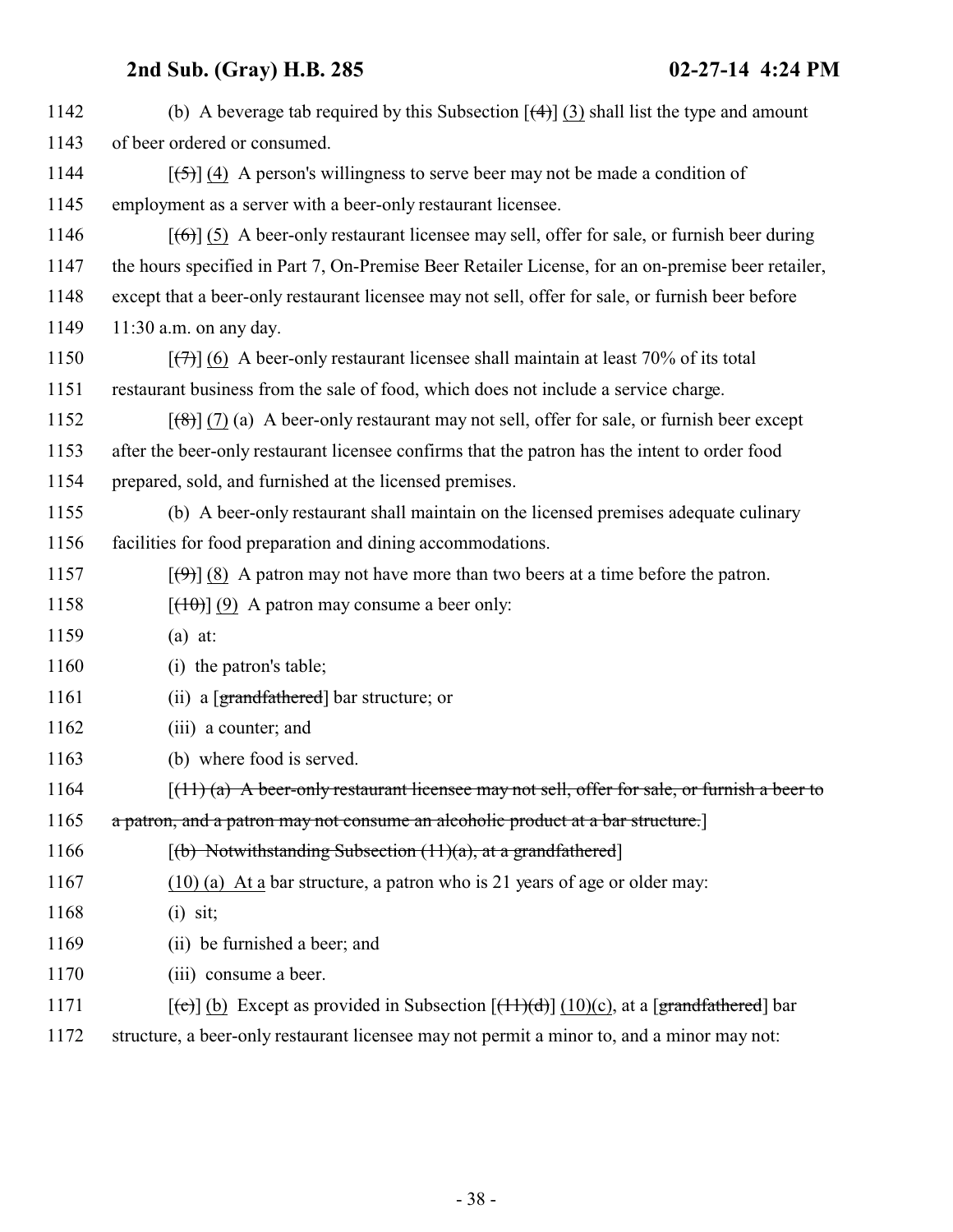<span id="page-38-0"></span>

| 1173 | $(i)$ sit; or                                                                                                                |
|------|------------------------------------------------------------------------------------------------------------------------------|
| 1174 | (ii) consume food or beverages.                                                                                              |
| 1175 | $[\text{(\text{d})}]$ (c) (i) A minor may be at a [grandfathered] bar structure if the minor is employed                     |
| 1176 | by a beer-only restaurant licensee:                                                                                          |
| 1177 | (A) as provided in Subsection $32B-5-308(2)$ ; or                                                                            |
| 1178 | (B) to perform maintenance and cleaning services during an hour when the beer-only                                           |
| 1179 | restaurant licensee is not open for business.                                                                                |
| 1180 | (ii) A minor may momentarily pass by a $\left[\frac{\text{grandfathered}}{\text{at} \text{et}}\right]$ bar structure without |
| 1181 | remaining or sitting at the bar structure en route to an area of a beer-only restaurant licensee's                           |
| 1182 | premises in which the minor is permitted to be.                                                                              |
| 1183 | $[ (12)$ A beer-only restaurant licensee may dispense a beer only if.                                                        |
| 1184 | $[(a)$ the beer is dispensed from an area that is:                                                                           |
| 1185 | $[(i)$ a grandfathered bar structure; or                                                                                     |
| 1186 | $\left[\right(\text{ii})$ separated from an area for the consumption of food by a patron by a solid,                         |
| 1187 | translucent, permanent structural barrier such that the facilities for the storage or dispensing of                          |
| 1188 | an alcoholic product are not readily visible to a patron, not accessible by a patron, and apart                              |
| 1189 | from an area used for dining, for staging, or as a lobby or waiting area;                                                    |
| 1190 | $[(b)$ the beer-only restaurant licensee uses a beer that is:                                                                |
| 1191 | $[(i)$ stored in an area described in Subsection $(12)(a)$ ; or                                                              |
| 1192 | $[(ii)$ in an area not described in Subsection $(12)(a)$ on the licensed premises and:                                       |
| 1193 | $[(A)$ immediately before the beer is dispensed it is in an unopened container;                                              |
| 1194 | $(6)$ the unopened container is taken to an area described in Subsection $(12)(a)$ before                                    |
| 1195 | it is opened; and]                                                                                                           |
| 1196 | $\left[\left(\frac{C}{C}\right) \right]$ once opened, the container is stored in an area described in Subsection (12)(a);    |
| 1197 | and]                                                                                                                         |
| 1198 | $\left[\text{(c)}\right]$ any instrument or equipment used to dispense the beer is located in an area                        |
| 1199 | described in Subsection $(12)(a)$ .                                                                                          |
| 1200 | Section 8. Section 32B-8-402 is amended to read:                                                                             |
| 1201 | 32B-8-402. Specific operational requirements for a sublicense.                                                               |
| 1202 | (1) A person operating under a sublicense is subject to the operational requirements                                         |
| 1203 | under the provisions applicable to the sublicense except that $[\cdot(\alpha)]$ notwithstanding a                            |